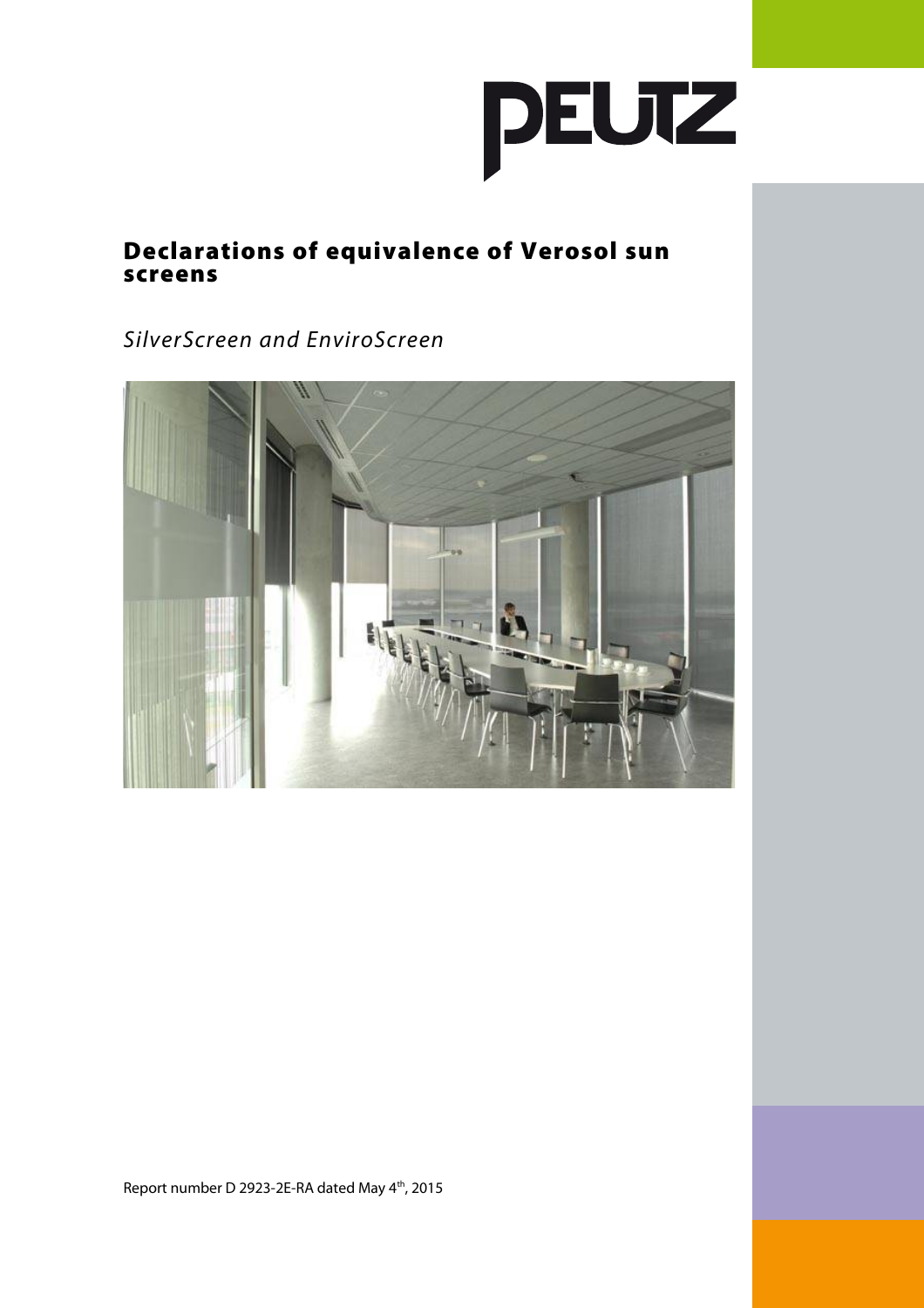

## Declarations of equivalence of Verosol sun screens

SilverScreen and EnviroScreen

| Principal      | Verosol Fabrics B.V.       |  |  |
|----------------|----------------------------|--|--|
| Report number  | D 2923-2E-RA               |  |  |
| Date           | May 4 <sup>th</sup> , 2015 |  |  |
| Reference      | MvU/MvU/D 2923-2E-RA       |  |  |
| Representative | ir. G.M. van Uffelen       |  |  |
| Author         | ir. G.M. van Uffelen       |  |  |
|                | +31 24 3570744             |  |  |
|                | m.vanuffelen@peutz.nl      |  |  |

peutz bv, postbus 66, 6585 zh mook, +31 24 357 07 07, info@peutz.nl, www.peutz.nl All orders are accepted and executed according to 'De Nieuwe Regeling 2011' (The New Rules) BTW NL004933837B01 KvK: 12028033

mook – zoetermeer – groningen – düsseldorf – dortmund – berlijn – leuven – parijs – lyon – sevilla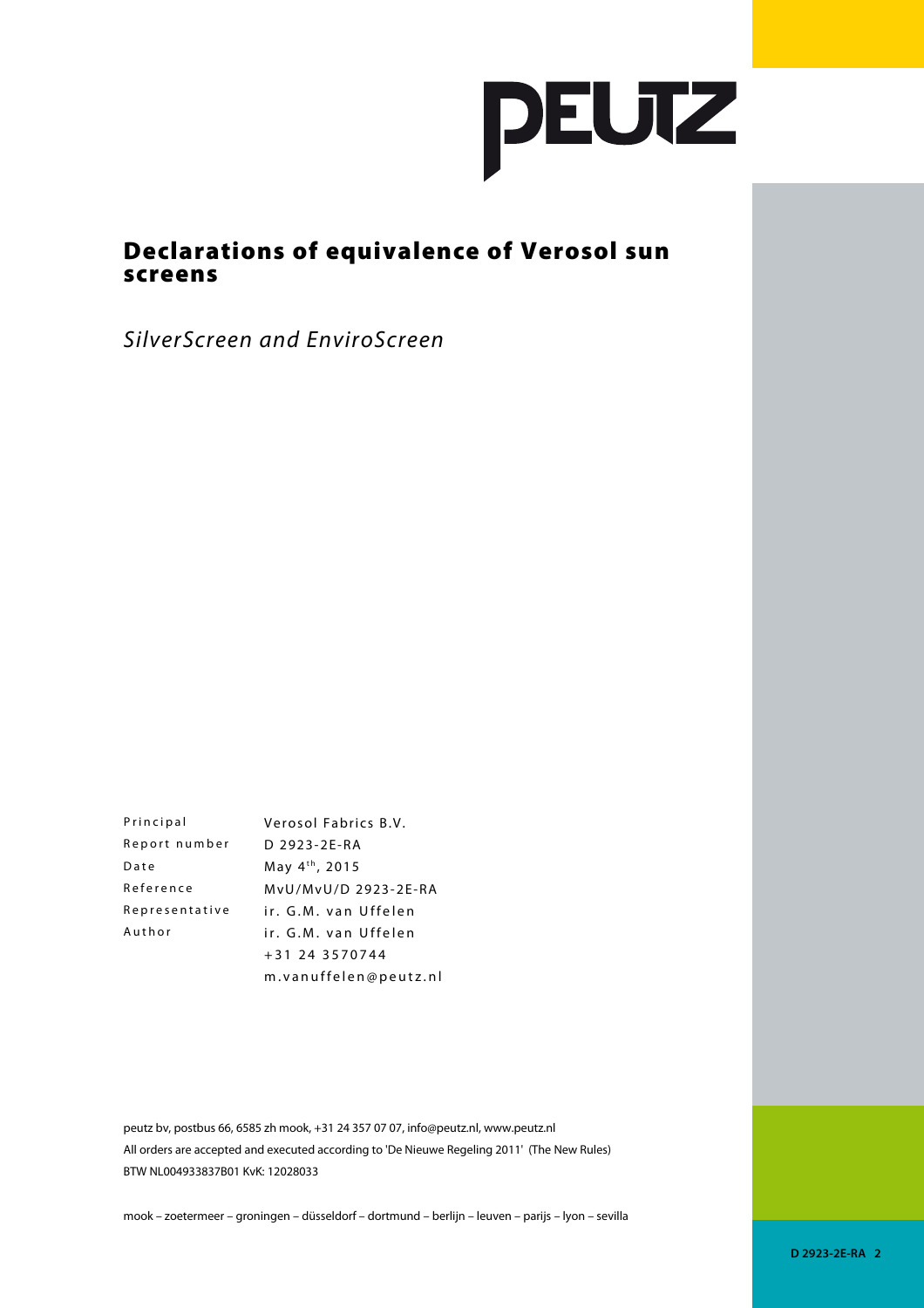

## Table of contents

| 1 Introduction                   | 4 |
|----------------------------------|---|
| 2 Approach and basic assumptions | 5 |

#### 3 Summary and conclusions and the state of the state of the state of the state of the state of the state of the state of the state of the state of the state of the state of the state of the state of the state of the state

**D 2923-2E-RA 3**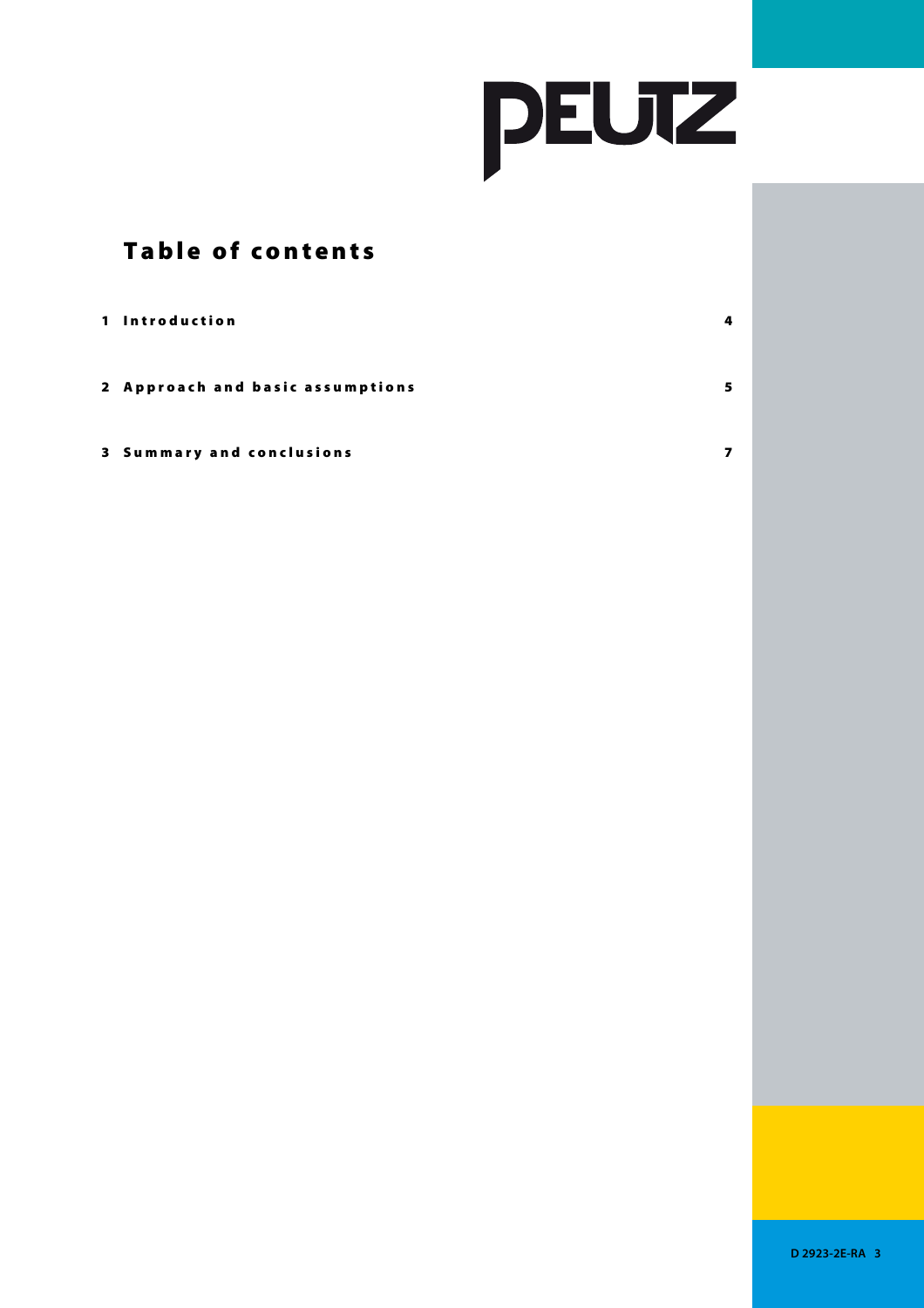

#### **<sup>1</sup>** I n t r o d u c t i o n

Verosol Fabrics B.V. of Eibergen, The Netherlands, have commissioned Peutz B.V. to formulate two declarations of equivalence concerning some Verosol interior sun screens combined with solar glazing.

Two types of Verosol SilverScreen fabric and two types of EnviroScreen fabric in combination with solar (ZHR<sup>++</sup>) insulation glazing have been compared with normal (HR<sup>++</sup>) insulation glazing combined with standard exterior sun screens. On behalf of Energy Performance calculations they have been compared with default values of the solar heat gain coefficient, g-value, conforming to the Dutch Standard NEN 7120:2012 Energieprestatie van Gebouwen – Bepalingsmethode (Energy Performance of Buildings – Determination Method) paragraph 11.7.2 and the Dutch ISSO publication 75.1 EPA-U Energieprestatiecertificaat (Energy Performance Certificate). For both fabrics, a declaration of equivalence has been edited. They both cover the two types of either fabric respectively.

Since the g-values are determined by the light reflecting and absorbing properties of the face of the fabric facing the window, and therefore are independent of the color of the interior face, the declarations are valid for all colors of a product range.

The report in hand describes and explains the underlying measurement data as well as the calculations and provides the declarations in the appendix.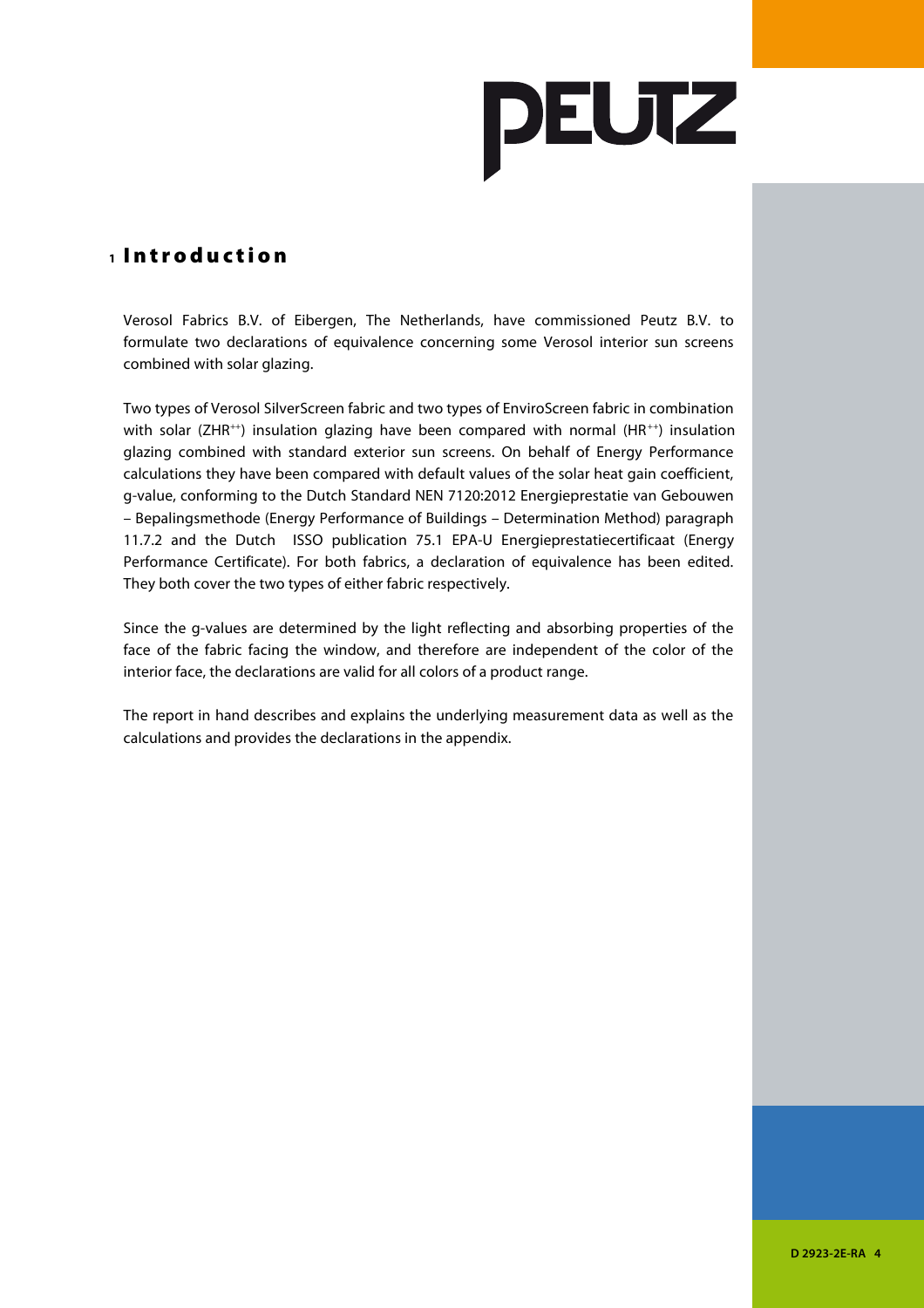

#### **<sup>2</sup>** A p p r o a c h a n d b a s i c a s s u m p t i o n s

The declarations of equivalence, which can be found in appendices 1 and 2 to the report in hand, concern four fabrics from two product ranges.

It concerns the following SilverScreen and EnviroScreen fabric types, all provided with a reflecting metal layer at the exterior face, i.e. facing the window, of the fabric:

- − SilverScreen 205 (4% open)
- − SilverScreen 202 (2% open)
- − EnviroScreen 805 (4% open)
- − EnviroScreen 802 (2% open)

These must be combined with solar insulating glazing (ZHR<sup>++</sup>) with a g-value of  $q = 0.335$  or lower in case of EnviroScreen 805 (4% open) and solar insulating glazing (ZHR<sup>++</sup>) with a gvalue of  $q = 0.419$  or lower in case of the three other fabrics. With a tighter, less open, fabric, so one that is less permeable to air and is more light reflecting, one can reach a lower gvalue. Thus, a glazing with a higher g-value may be combined with it. So, a less open fabric has a wider range of applicability with respect to solar shading.

The reference glazing with default exterior shading conforming to the Dutch Standard NEN 7120:2012 paragraph 11.7.2. possesses a g-value amounting to  $g_{gl} = 0.6$  conforming to table 11.2 from that Standard and the combination with exterior shading  $g_{gl+sh} = 0.18$ , conforming to table 11.4 from that Standard. The control of the shading, manual or automatic, or whether it is applied in a residential or office building does not matter, provided the control and application of the Verosol fabric is identical. After all, the control only affects the time the screens are lowered (as described in table 11.3 from the above-mentioned Standard) and, as a consequence, the cooling demand of the building, but it does not affect the gvalue of the fabric or shadings as such.

Verosol Fabrics B.V. have computed the g-value with the TNO package WIS 3.0.1. sp2 conforming to the detailed method of the European Standard EN 13363-2:2005, under reference conditions. The same package has been used to compute the default values prescribed in the Standard referred to in the above, NEN 7120:2012, as can be verified in the explanatory Remark 3 in paragraph 11.7.3. These WIS calculations have been assessed by Peutz B.V. Please refer to appendices 3 to 6 for dumps of the calculations. The solar insulation glazing applied in combination with the Verosol fabrics is  $60/30$  ZHR<sup>++</sup> glazing with a thermal transmission value amounting to  $U = 1.06$  W/m<sup>2</sup>K and a g-value  $q_{\text{gl}} = 0.335$  in case of EnviroScreen 805. It concerns 70/40 ZHR<sup>++</sup> glazing with a thermal transmission value amounting to U = 1,07 W/m<sup>2</sup>K and a g-value  $g_{ql} = 0.419$  in case of SilverScreen 202, SilverScreen 205 and EnviroScreen 802.

The WIS calculation model is a so-called thermal network node model that computes the energy balance over the total system, that comprises the exterior glass pane, the cavity between the window panes, the interior glass pane, cavity between glass and fabric as well as the fabric itself. The heat transfer coefficients (convective and radiative) between glass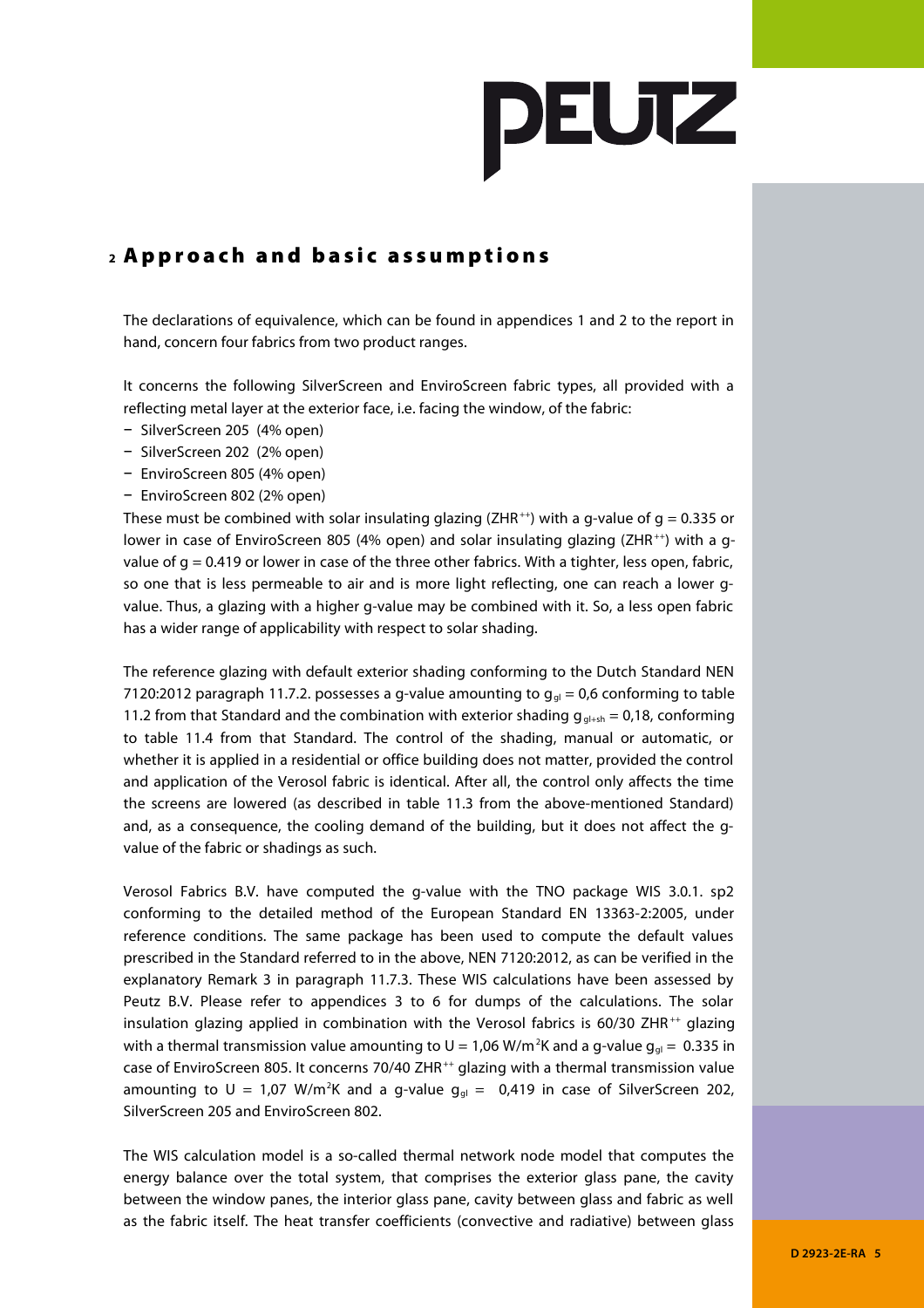

and air nodes as well as the ambient temperature nodes and solar heat gains to the nodes have been employed conforming to EN 13363-2.

It has been assumed there occurs a limited amount of ventilation of the cavity between fabric and glazing, upon application of cassette roller blinds combined with side guidance profiles. As a result, the heat that is gathered between fabric and glass cannot flow towards the dwelling, but will be mainly transmitted towards the exterior by means of thermal transmission and radiation. In this manner, the absorbed solar radiation (despite the reflecting metal layer) contributed less to the g-value. The WIS node model computes these effects in an integral manner.

The reflection factors of the exterior face of SilverScreen 205 fabrics have been measured by TNO and laid down in their report: TNO-report2007-D-R0251/B Determination of the optical properties of SilverScreen fabrics dated March 8<sup>th</sup>, 2007 and have been adopted in the WIS model for wave length bands of 10 nm width.

The reflection factors of the exterior face of SilverScreen 202 fabrics have been measured by Solar Energy Materials Research Laboratory Sonnergy Limited and laid down in their report No. 14/464 THE OPTICAL PROPERTIES OF THE VEROSOL SILVERSCREEN 2% 202 ED01 BLIND SAMPLE dated May 2014 and the reflection factors of the exterior face of EnviroScreen have as well been measured by Solar Energy Materials Research Laboratory Sonnergy Limited and laid down in their report: Report No. 14/465 en 14/466 THE OPTICAL PROPERTIES OF THE VEROSOL ENVIROSCREEN 802-000 AND 802-829 BLIND SAMPLES and THE OPTICAL PROPERTIES OF VEROSOL ENVIROSCREEN 805-000 AND 805-829 BLIND SAMPLES respectively. These have as well been adopted in the WIS model for wave length bands of 10 nm width.

In appendices 3 to 6 the WIS calculations can be found.

In the table down here the calculated g-values have been summarized.

t2.1 Calculated g-values SilverScreen and EnviroScreen in combination with solar ZHR++ glazing

| <b>Type of fabric</b>      | Type of glazing | $g_{q1+s}$ |
|----------------------------|-----------------|------------|
| SilverScreen 205 (4% open) | 70/40           | 0,158      |
| SilverScreen 202 (2% open) | 70/40           | 0,152      |
| EnviroScreen 805 (4% open) | 60/30           | 0,171      |
| EnviroScreen 802 (2% open) | 70/40           | 0,165      |

This table shows that for all four fabrics considered, the g-values are lower than the default value valid for thermal HR<sup>++</sup> glazing in combination with exterior solar shading:  $q_{q+sh} = 0.18$ , conforming to table 11.4 of the Dutch Standard NEN 7120:2012. The calculations even show a small margin between the calculated values and the default value, which makes the conclusions with respect to equivalence slightly conservative, i.e on the safe side.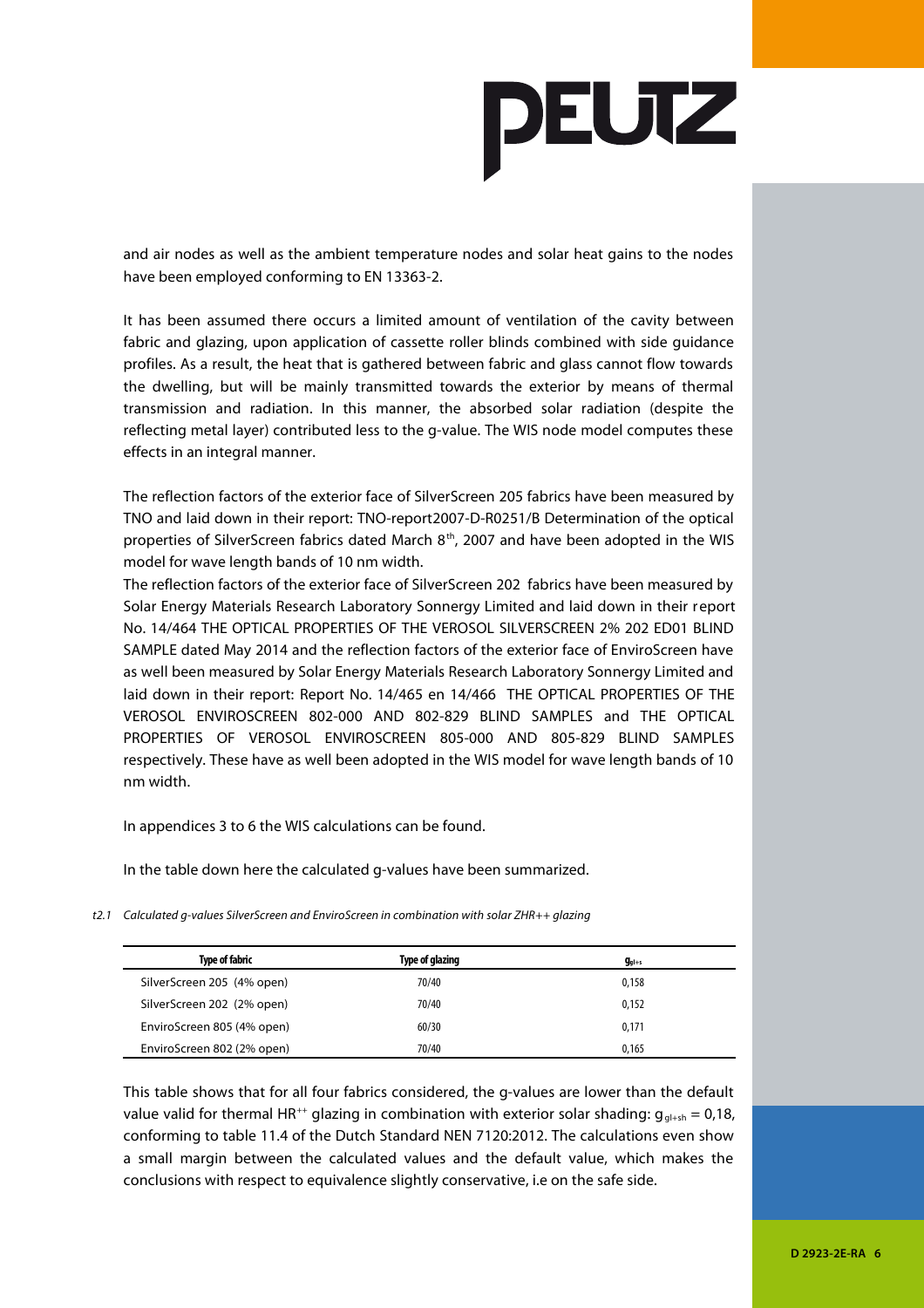

### **<sup>3</sup>** S u m m a r y a n d c o n c l u s i o n s

Verosol Fabrics B.V. of Eibergen, The Netherlands, have commissioned Peutz B.V. to formulate two declarations of equivalence concerning some Verosol interior sun screens combined with solar glazing.

Two types of Verosol SilverScreen fabric and two types of EnviroScreen fabric in combination with solar (ZHR<sup>++</sup>) insulation glazing have been compared with normal (HR<sup>++</sup>) insulation glazing combined with standard exterior sun screens. On behalf of Energy Performance calculations they have been compared with default values of the solar heat gain coefficient, g-value, conforming to the Dutch Standard NEN 7120:2012 Energieprestatie van Gebouwen – Bepalingsmethode (Energy Performance of Buildings – Determination Method) paragraph 11.7.2 and the Dutch ISSO publication 75.1 EPA-U Energieprestatiecertificaat (Energy Performance Certificate). For both fabrics a declaration of equivalence has been edited, which both cover the two types of either fabric respectively.

Since the g-values are determined by the properties of the face of the fabric facing the window, and therefore are independent of the color of the interior face, the declarations are valid for all colors of a product range.

It has been assumed there is a limited amount of ventilation of the cavity between fabric and glazing, upon application of cassette roller blinds combined with side guidance profiles.

Each combination of fabric and solar insulating ZHR<sup>++</sup> glazing considered, possesses a gvalue beneath  $g_{q+sh} = 0.18$ , the default value for normal HR<sup>++</sup> glazing combined with exterior shading in the Dutch Standard NEN 7120:2012. A lower value is more favourable in terms of cooling demands, so in this manner, equivalence has been proved.

For SilverScreen 202 and 205 as well as EnviroScreen 802 (2% open) fabrics the equivalence is valid for solar glazing with a g-value of 0.419 or lower. So it is valid for 70/40 (ZHR<sup>++</sup>) glazing or better.

For the EnviroScreen 805 (4% open) fabrics the equivalence is valid for solar glazing with a gvalue of 0.335 or lower. So it is valid for 60/30 (ZHR<sup>++</sup>) glazing or better.

 $\bigvee$ 

Mook,

This report contains 7 pages and 6 appendices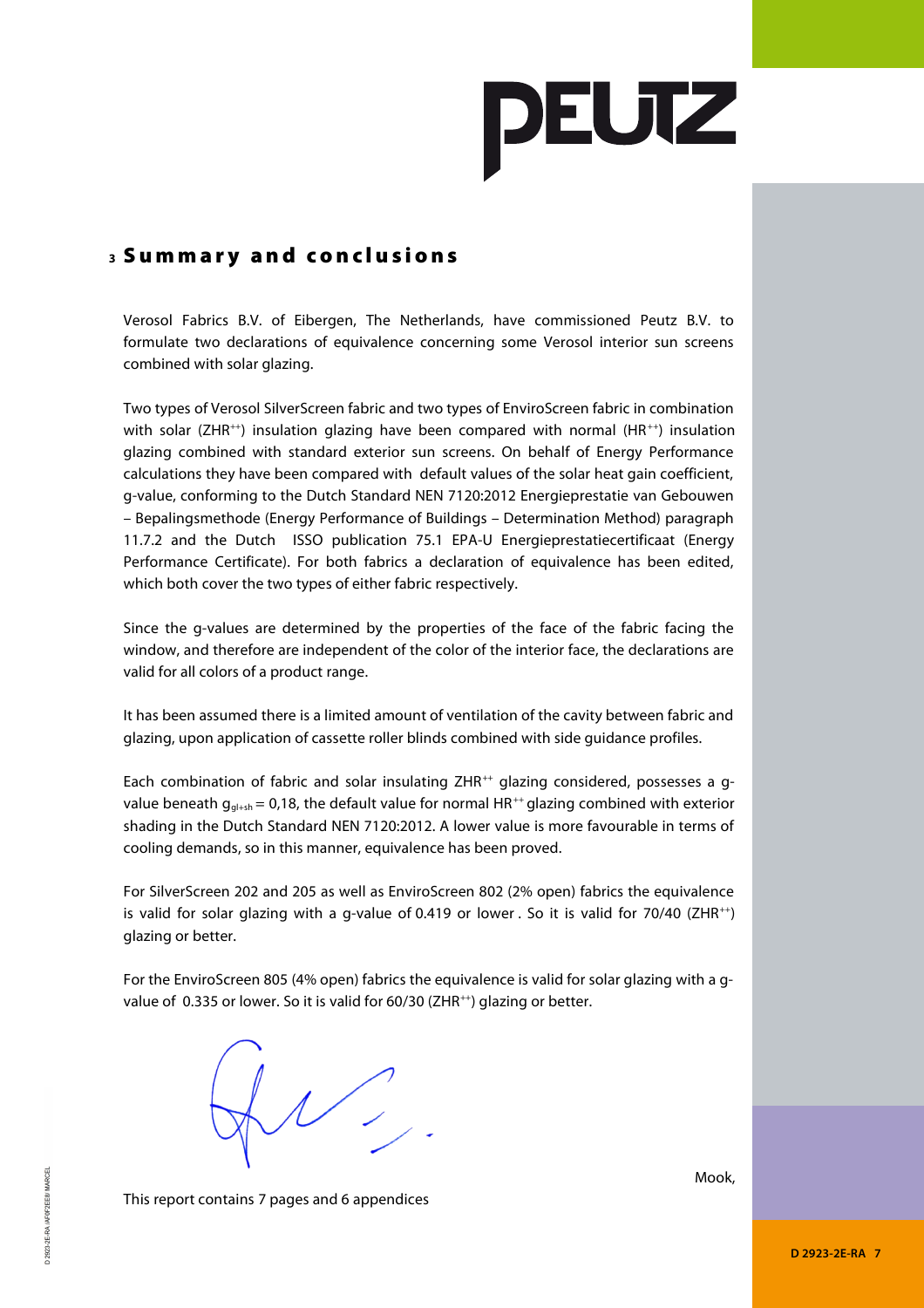## **DEUTZ**

#### Appendix 1 Declaration of equivalence Verosol SilverScreen

| Subject:                                                                                             | Controlled<br>declaration         | of |  |  |
|------------------------------------------------------------------------------------------------------|-----------------------------------|----|--|--|
|                                                                                                      | equivalence                       |    |  |  |
| Application:                                                                                         | NEN 7120:2012 and ISSO 75.1       |    |  |  |
| Manufacturer:<br>Verosol Fabrics B.V.                                                                |                                   |    |  |  |
| SilverScreen<br>Type:                                                                                |                                   |    |  |  |
| Date of commencement:                                                                                | September 16 <sup>th</sup> , 2014 |    |  |  |
| Period of validity:                                                                                  | unlimited                         |    |  |  |
| For Verosol SilverScreen in side guidance profiles it is verified that for all interior face colors: |                                   |    |  |  |
|                                                                                                      |                                   |    |  |  |

Type 205 combined with ZHR<sup>++</sup> solar glazing with a g-value of 0.419 or lower is equivalent to default external sun shading conforming to NEN 7120:2012 combined with HR<sup>++</sup> glazing Type 202 combined with ZHR<sup>++</sup> solar glazing with a g-value of 0.419 or lower is equivalent to default external sun shading conforming to NEN 7120:2012 combined with HR<sup>++</sup> glazing

The underlying calculations have been described in report D 2923-2E-RA dated May 4<sup>th</sup>, 2015 by Peutz bv.

Mook, May 4th, 2015

 $\n *W* 2$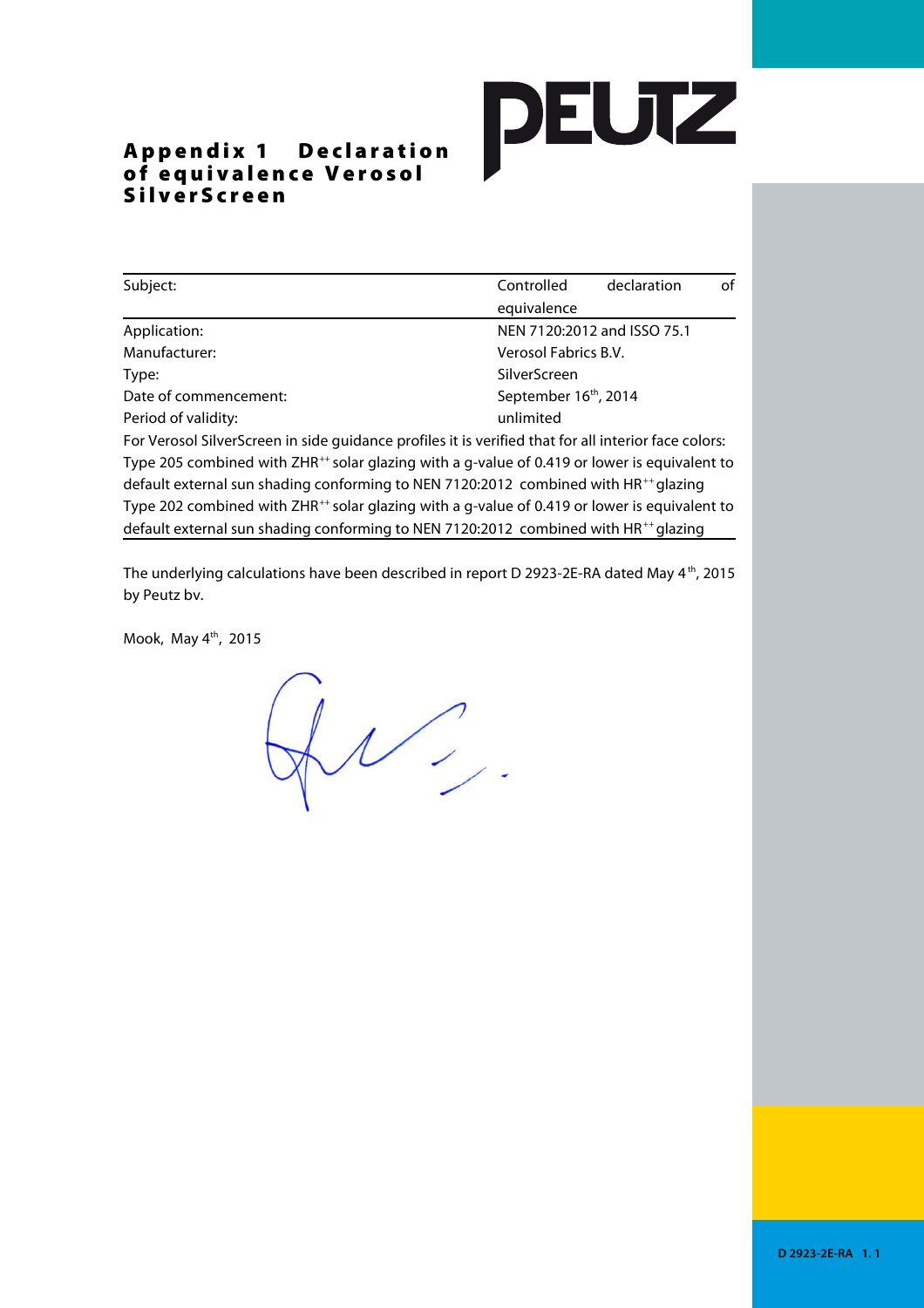# **DEUTZ**

#### Appendix 2 Declaration of equivalence Verosol E n v i r o S c r e e n

| Subject:                                                                                                 | Controlled                                                                                               | declaration | of |  |  |
|----------------------------------------------------------------------------------------------------------|----------------------------------------------------------------------------------------------------------|-------------|----|--|--|
|                                                                                                          | equivalence                                                                                              |             |    |  |  |
| Application:                                                                                             | NEN 7120:2012 and ISSO 75.1                                                                              |             |    |  |  |
| Manufacturer:                                                                                            | Verosol Fabrics B.V.                                                                                     |             |    |  |  |
| Type:                                                                                                    | EnviroScreen                                                                                             |             |    |  |  |
| September 16 <sup>th</sup> , 2014<br>Date of commencement:                                               |                                                                                                          |             |    |  |  |
| Period of validity:                                                                                      | unlimited                                                                                                |             |    |  |  |
| For Verosol EnviroScreen in side quidance profiles it is verified that for all interior face colors:     |                                                                                                          |             |    |  |  |
| Type 802 combined with ZHR <sup>++</sup> solar glazing with a g-value of 0.419 or lower is equivalent to |                                                                                                          |             |    |  |  |
| default external sun shading conforming to NEN 7120:2012 combined with HR <sup>++</sup> glazing          |                                                                                                          |             |    |  |  |
|                                                                                                          | Type 805 combined with ZHR <sup>++</sup> solar glazing with a g-value of 0.335 or lower is equivalent to |             |    |  |  |
| default external sun shading conforming to NEN 7120:2012 combined with HR <sup>++</sup> glazing          |                                                                                                          |             |    |  |  |

The underlying calculations have been described in report D 2923-2E-RA dated May 4<sup>th</sup>, 2015 by Peutz bv.

Mook, May 4<sup>th</sup>, 2015

 $QU$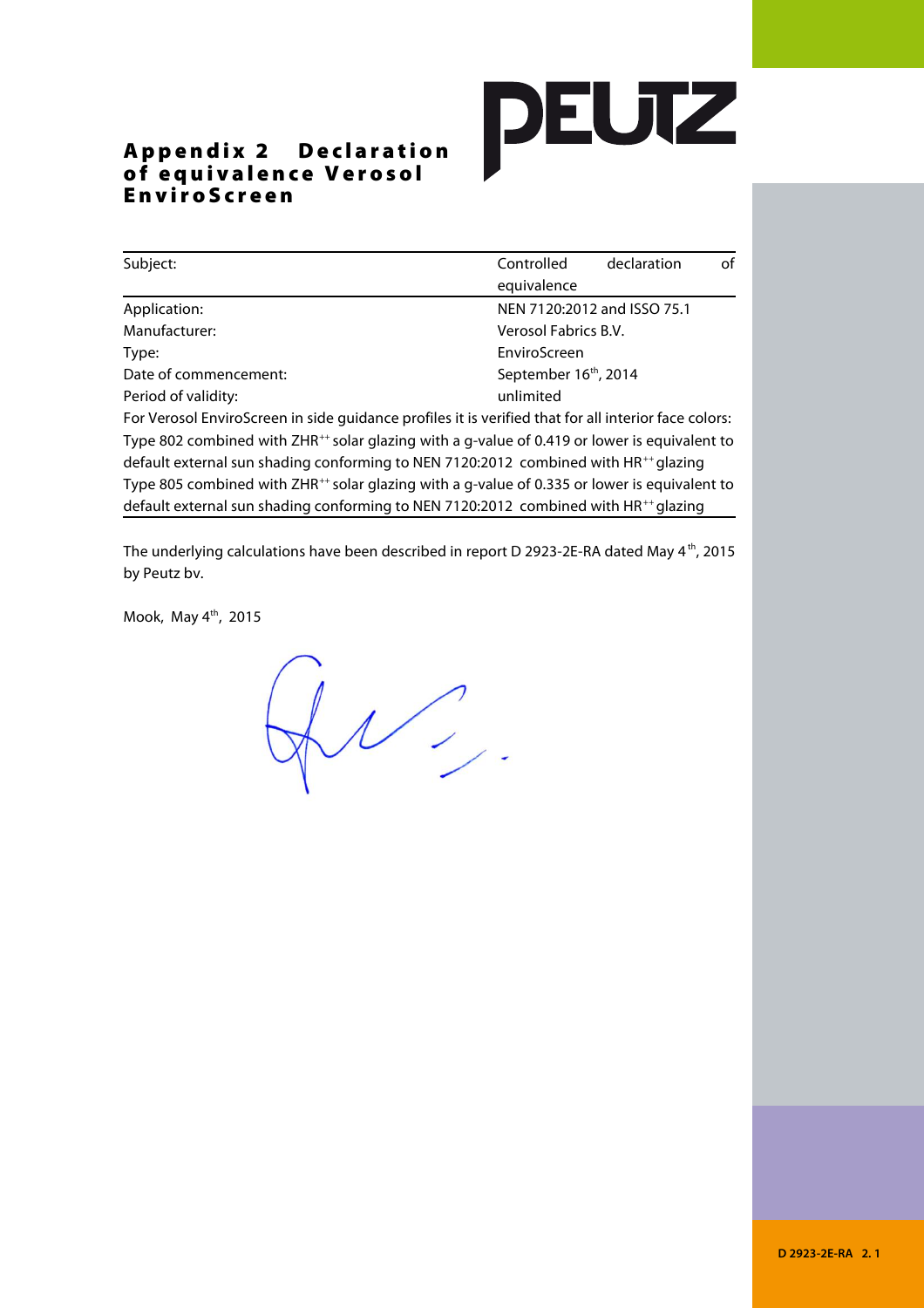

Appendix 3 WIS calculation Verosol SilverScreen 205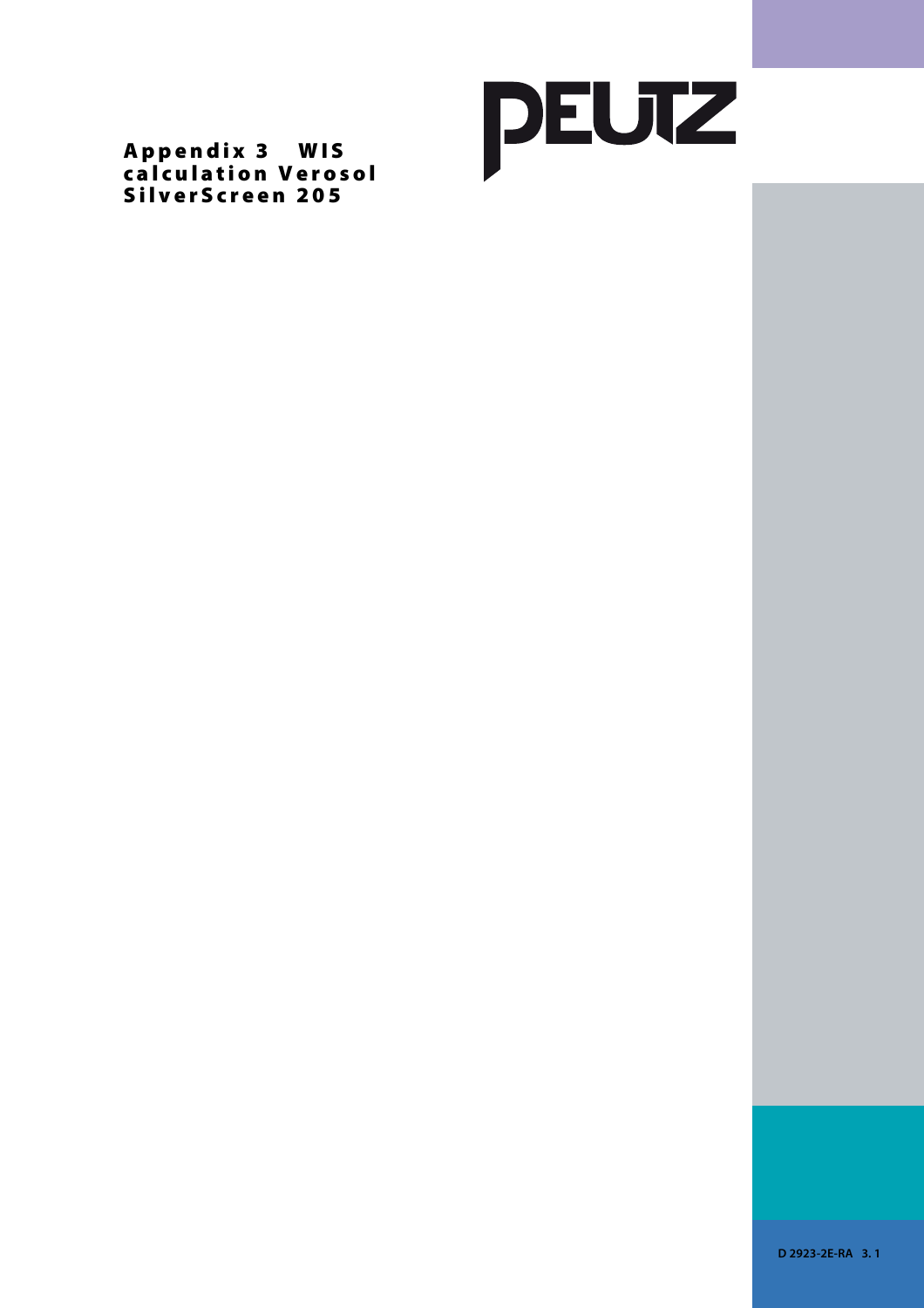tbv gelijkwaardigheidsverklaring met 7040 glas-met SilverScreen4%open --- Registered WIS user --- Registered organisation : Verosol<br>Registered user name : Evert Bos Registered user name --- Report transparent system : tbv Gelijkwaardigheidsverklaring met 7040 glas met SilverScreen 4% open--- --- Basics (key thermal and solar properties) -- name transparent system : tbv Gelijkwaardigheidsverklaring met 7040 glas<br>U-value U-value : 0.714 [W/(m2.K)] solar factor (g) : 0.158 [-] (total solar energy solar factor (g)<br>transmittance) The g-value includes the effect of all changes in the situation with sun and situation without sun. Consequently, the g-value in case of free (thermally driven) ventilation in one of the gaps is also influenced by the increase in the air flow with sun compared to the situation without sun. This air flow may be cold or warm. This may lead to g-values higher than 1 (one) or lower than 0 (zero). See the Help file for more information. solar direct transmittance outdoor tot : 0.0202 [-]<br>solar direct transmittance indoor tot : 0.0182 [-]<br>solar direct reflectance outdoor tot : 0.452 [-] solar direct transmittance indoor tot : 0.0182<br>solar direct reflectance outdoor tot : 0.452 solar direct reflectance outdoor tot : 0.452 [-] solar direct reflectance indoor tot : 0.0955 [-] solar direct transmittance outdoor diff : 0.00712 [-]<br>solar direct transmittance indoor diff : 0.00515 [-] solar direct transmittance indoor diff : 0.00515<br>solar direct reflectance outdoor diff : 0.169 solar direct reflectance outdoor diff : 0.169 [-] solar direct reflectance indoor diff : 0.0951 [-] light transmittance outdoor tot : 0.0364 [-]<br>light transmittance indoor tot : 0.0322 [-]<br>light reflectance outdoor tot : 0.491 [-]  $\frac{1}{9}$  ight transmittance indoor tot  $\frac{1}{9}$ : 0.0322<br>19.491 [-1]  $\frac{1}{9}$  light reflectance outdoor tot : 0.491 [-] light reflectance indoor tot : light transmittance outdoor diff : 0.0123 [-] light transmittance indoor diff  $\qquad \qquad : \quad 0.00806$  [-] light reflectance outdoor diff : 0.375 [-] light reflectance indoor diff : 0.0883 [-] UV transmittance outdoor tot : 0.00390 [-] UV transmittance indoor tot : 0.00352 [-] UV transmittance outdoor tot : 0.00390 [-]<br>
UV transmittance indoor tot : 0.00352 [-]<br>
UV reflectance outdoor tot : 0.102 [-]<br>
UV reflectance indoor tot : 0.0831 [-] UV reflectance indoor tot : 0.0831 individuals UV transmittance outdoor diff  $\qquad \qquad : \quad 0.00149$  [-] UV transmittance indoor diff : 0.00112 [-] UV reflectance outdoor diff  $\cdot$  : 0.00939 [-] UV reflectance indoor diff  $\cdot$  : 0.0828 [-] qeneral colour rendering index (Ra) : 95.0 [-] --- Split U-value --- Uconv : 0.280 [W/m2.K] Uir : 0.357 [W/m2.K] Uvent : 0.0768 [W/m2.K] ----------------- + Utotal : 0.714 [W/m2.K] --- Split all 'dark' heat flow coefficients into fractions (h-values) -- h\_conv,indoor : 0.280 [W/m2.K] Pagina 1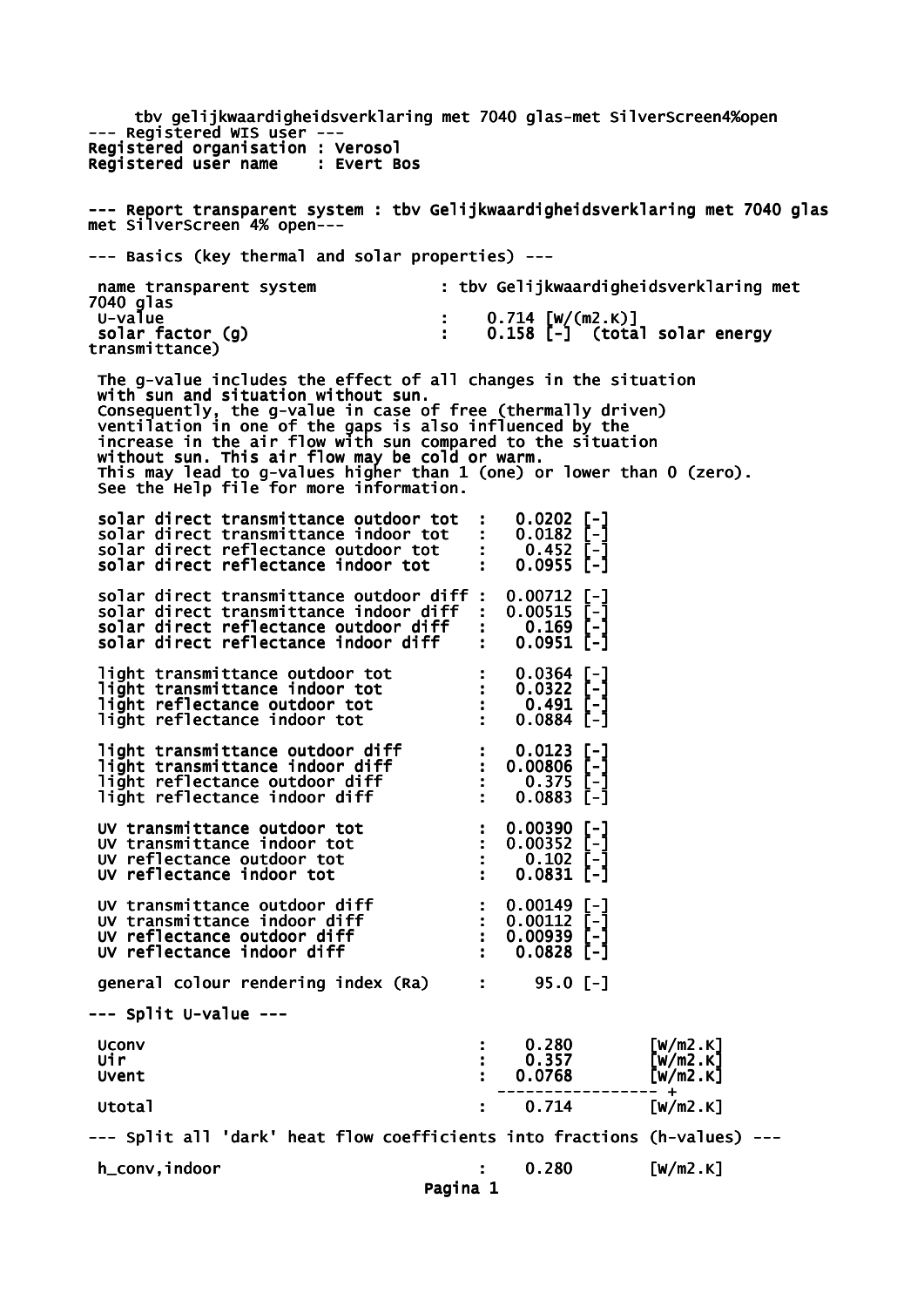tbv gelijkwaardigheidsverklaring met 7040 glas-met SilverScreen4%open<br>i 0.357 [w/m2.K] h\_ir,indoor : 0.357 [W/m2.K] h\_conv,outdoor : 0.582 [W/m2.K] h\_ir,outdoor : 0.132 [W/m2.K] h\_vent : -0.0768 [W/m2.K] ----------------- + checksum (expected value =  $h$ \_indoor -  $h$ \_outdoor -  $h$ \_vent = 0) : 0.000  $\lceil W/m2.K\rceil$ --- Split solar factor (g) into fractions -- solar direct transmittance  $\qquad \qquad : \qquad 0.0202$  [-] solar factor convective : 0.0567 [-] solar factor thermal radiative ir : 0.0737 [-] solar factor ventilation : 0.00698 ----------------- +  $solar$  factor  $(g)$   $\qquad \qquad$  : 0.158 --- Split solar gain coefficients to outdoor side into fractions -- solar fraction reflected to outdoor : 0.452<br>solar fraction convected to outdoor : 0.316  $solar$  fraction convected to outdoor  $: 0.316$ <br> $solar$  fraction th. radiated to outdoor  $: 0.0740$ solar fraction th. radiated to outdoor : 0.0740<br>solar fraction ventilated to outdoor : 0.000 solar fraction ventilated to outdoor ----------------- + solar fraction to outdoor  $\qquad \qquad : \qquad 0.842$  [-] --- Split all solar fractions, optical part -- solar direct transmittance : 0.0202 [-] solar direct reflectance : 0.452<br>solar absorption fraction layer 1 : 0.373 solar absorption fraction layer 1 : 0.373<br>solar absorption fraction layer 2 : 0.000 solar absorption fraction layer 2 : 0.000 [-] solar absorption fraction layer 3 : 0.0508 [-] solar absorption fraction layer 4 : 0.000 [-] solar absorption fraction layer  $5$  : 0.104 ----------------- + checksum (expected value = 1)  $\qquad \qquad$  :  $\qquad 1.00$  [-] --- Split all solar fractions, thermal part (a-values) -- solar absorbed : 0.527 [-] conv indoor : 0.0567 [-]  $\text{ir } \text{indoor}$  : 0.0737 conv outdoor : 0.316 [-] ir outdoor : 0.0740 [-] gap vent ----------------- + checksum (abs-others. expected value =  $0$ ) : 0.000 [-]

--- Short description conditions used for calculations ---

 Calculated using setting: No restrictions (expert level) Therefore results are calculated using user selected methods and settings

 For solar calculations in the total solar range, spectral properties are used For solar calculations in the visual range, spectral properties are used For solar calculations in the uv range, spectral properties are used The solar spectrum of EN 410 is used with air mass 1

Pagina 2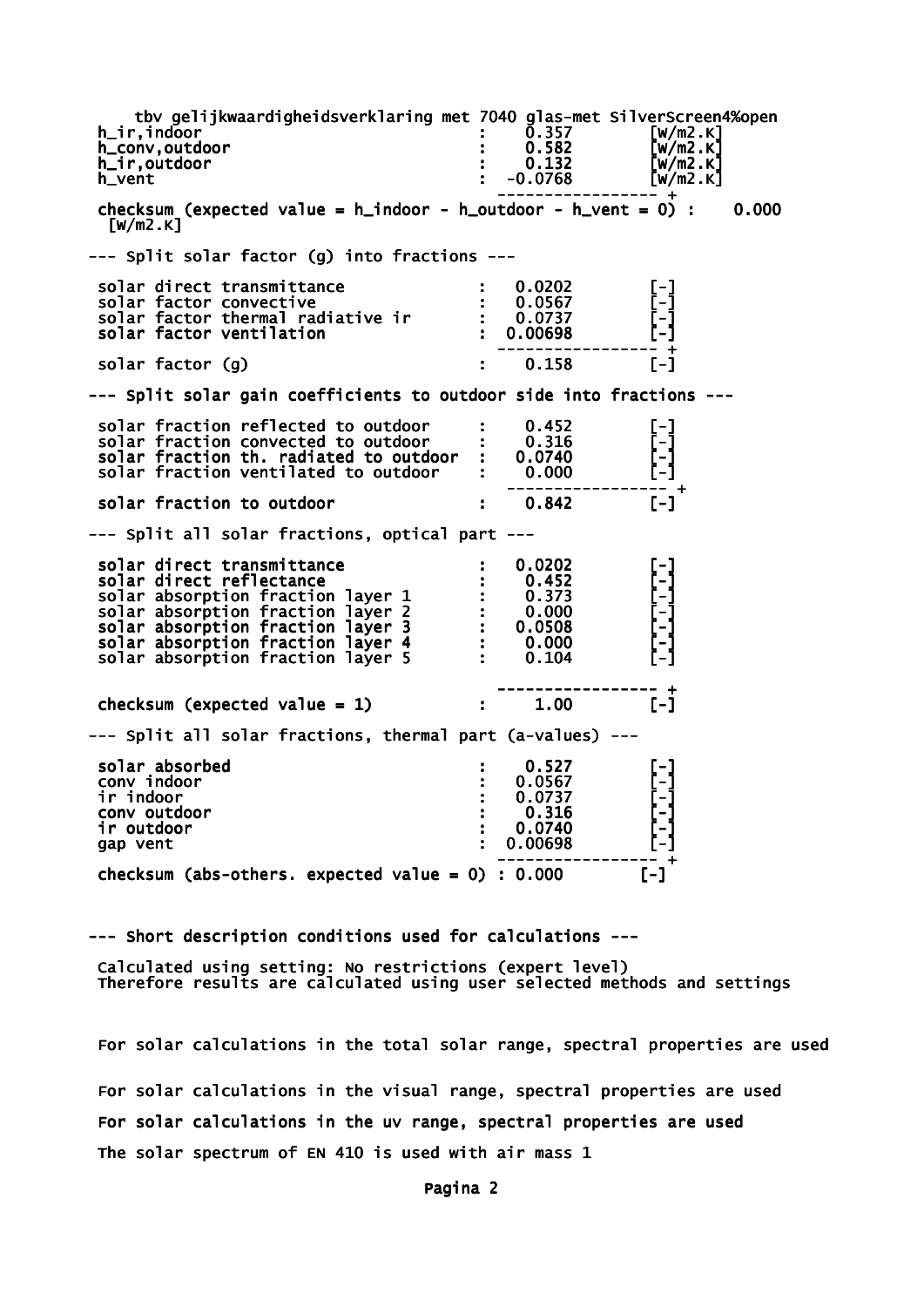tbv gelijkwaardigheidsverklaring met 7040 glas-met SilverScreen4%open

--- Short system description ---

(from outdoor to indoor)

 layer 1 is a Pane named : Energy5.gvb with pane in original position. layer 2 is a Gap named : Air-Argon 10/90 layer 3 is a Pane named : clear\_05.gvb with pane in original position. layer 4 is a Gap named : Air which is free ventilated ! layer 5 is a Shading named : SilverScreen EB02-2012

Interpolated wavelength values !!

|                  | Spectral       |                 | Properties Total Solar        |  |
|------------------|----------------|-----------------|-------------------------------|--|
| For<br>wavel     | ÷              | wavelength [nm] | perpendicular incidence angle |  |
| Ref1_o           | Ĩ.             | spectral        | reflectance outdoor side      |  |
| Refl_i           | Ì,             | spectral        | reflectance indoor side       |  |
| Transm           | ÷              | spectral        | transmittance                 |  |
|                  |                |                 |                               |  |
| <b>Wavel</b>     |                | Transm Refl_o   | Refl_i                        |  |
| 300.0            | 0.000          | 0.048           | 0.071                         |  |
| 320.0            | 0.000          | 0.047           | 0.067                         |  |
| 340.0<br>360.0   | 0.001<br>0.004 | 0.056<br>0.103  | 0.077<br>0.092                |  |
| 380.0            | 0.014          | 0.247           | 0.100                         |  |
| 400.0            | 0.026          | 0.375           | 0.104                         |  |
| 420.0            | 0.031          | 0.413           | 0.101                         |  |
| 440.0            | 0.033          | 0.427           | 0.100                         |  |
| 460.0            | 0.034          | 0.446           | 0.099                         |  |
| 480.0            | 0.036          | 0.476           | 0.097                         |  |
| 500.0            | 0.037          | 0.494           | 0.095                         |  |
| 520.0            | 0.037          | 0.513           | 0.093                         |  |
| 540.0            | 0.037          | 0.519<br>0.511  | 0.090                         |  |
| 560.0<br>580.0   | 0.038<br>0.036 | 0.491           | 0.086<br>0.084                |  |
| 600.0            | 0.035          | 0.463           | 0.083                         |  |
| 620.0            | 0.034          | 0.432           | 0.083                         |  |
| 640.0            | 0.033          | 0.399           | 0.087                         |  |
| 660.0            | 0.032          | 0.367           | 0.088                         |  |
| 680.0            | 0.030          | 0.341           | 0.082                         |  |
| 700.0            | 0.028          | 0.325           | 0.075                         |  |
| 720.0            | 0.026          | 0.316           | 0.090                         |  |
| 740.0<br>760.0   | 0.024<br>0.021 | 0.314<br>0.322  | 0.093<br>0.098                |  |
| 780.0            | 0.019          | 0.335           | 0.100                         |  |
| 800.0            | 0.016          | 0.349           | 0.100                         |  |
| 850.0            | 0.011          | 0.395           | 0.101                         |  |
| 900.0            | 0.009          | 0.445           | 0.103                         |  |
| 950.0            | 0.006          | 0.467           | 0.105                         |  |
| 1000.0           | 0.005          | 0.490           | 0.102                         |  |
| 1050.0           | 0.004          | 0.508           | 0.103                         |  |
| 1100.0           | 0.003<br>0.003 | 0.523<br>0.536  | 0.103                         |  |
| 1150.0<br>1200.0 | 0.002          | 0.552           | 0.102<br>0.102                |  |
| 1250.0           | 0.002          | 0.564           | 0.103                         |  |
| 1300.0           | 0.002          | 0.586           | 0.104                         |  |
| 1350.0           | 0.002          | 0.604           | 0.103                         |  |
| 1400.0           | 0.001          | 0.623           | 0.103                         |  |
| 1450.0           | 0.001          | 0.653           | 0.104                         |  |
| 1500.0           | 0.001          | 0.677           | 0.104                         |  |
| 1550.0           | 0.001          | 0.699           | 0.106                         |  |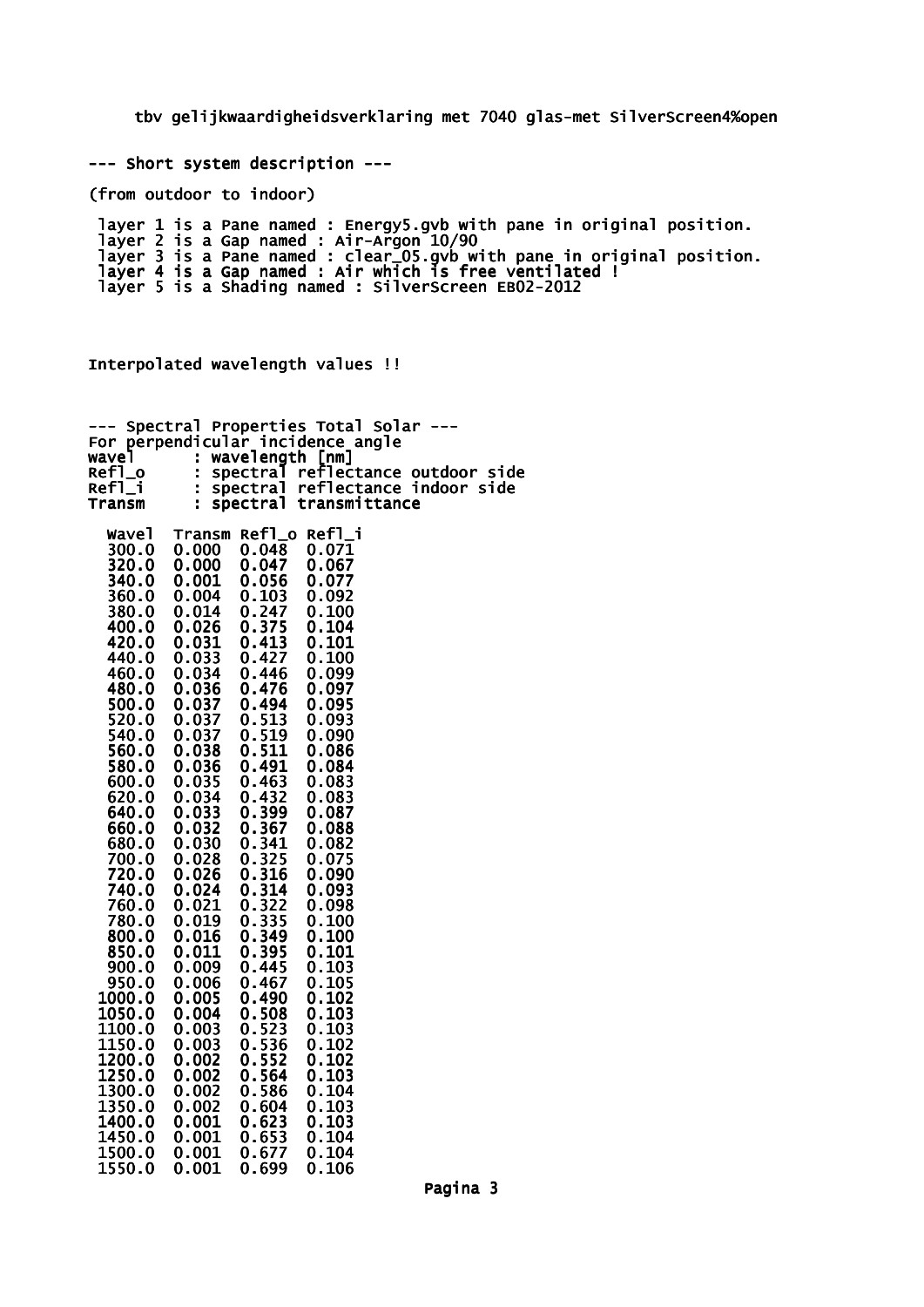tbv gelijkwaardigheidsverklaring met 7040 glas-met SilverScreen4%open<br>1600.0 0.001 0.715 0.105<br>1650.0 0.001 0.722 0.104  $0.001$   $0.715$  0.105<br>0.001 0.722 0.104 1650.0 0.001 0.722 0.104 0.001 0.722 0.104<br>0.001 0.728 0.097<br>0.001 0.729 0.099 1750.0 0.001 0.729 0.099 1800.0 0.000 0.723 0.103<br>1850.0 0.000 0.721 0.103<br>1900.0 0.000 0.713 0.105 1850.0 0.000 0.721 0.103 1900.0 0.000 0.713 0.105 1950.0 0.001 0.718 0.105 2000.0 0.001 0.723 0.106 2050.0 0.001 0.732 0.107 2050.0 0.001 0.732<br>2100.0 0.000 0.731<br>2200.0 0.000 0.695 2100.0 0.000 0.731 0.108<br>2200.0 0.000 0.695 0.106<br>2300.0 0.000 0.721 0.070 0.000 0.721 0.070<br>0.000 0.727 0.078 2400.0 0.000 0.727 0.078 2500.0 --- Spectral Properties Light ---For perpendicular incidence angle<br>wavel : wavelength [nm] wavel : wavelength [nm] Refl\_o : spectral reflectance outdoor side Refl\_i : spectral reflectance indoor side Transm : spectral transmittance Wavel Transm Refl\_o Refl\_i 380.0 0.014 0.247 0.100 390.0 0.021 0.323 0.102 0.026 0.375<br>0.029 0.402 410.0 0.029 0.402 0.102 420.0 0.031 0.413 0.101 430.0 0.031 0.424 0.101 440.0 0.033 0.427 0.100 450.0 0.033 0.433 0.099 460.0 0.034 0.446 0.099 470.0 0.035 0.460 0.098 480.0 0.036 0.476 0.097 490.0 0.037 0.485 0.096 500.0 0.037 0.494 0.095 510.0 0.037 0.505 0.094 520.0 0.037 0.513 0.093 530.0 0.037 0.517 0.092 540.0 0.037 0.519 0.090 550.0 0.037 0.514 0.087 560.0 0.038 0.511 0.086 570.0 0.037 0.503 0.085 580.0 0.036 0.491 0.084 590.0 0.036 0.478 0.084 600.0 0.035 0.463 0.083 610.0 0.035 0.449 0.082 620.0 0.034 0.432 0.083 630.0 0.034 0.414 0.085 640.0 0.033 0.399 0.087 650.0 0.032 0.383 0.088 660.0 0.032 0.367 0.088<br>670.0 0.031 0.356 0.087<br>680.0 0.030 0.341 0.082 670.0 0.031 0.356 0.087 680.0 0.030 0.341 0.082 690.0 0.029 0.330 0.077 700.0 0.028 0.325 0.075 710.0 0.027 0.316 0.086 720.0 0.026 0.316 0.090 730.0 0.025 0.313 0.091 720.0 0.026 0.316 0.090<br>730.0 0.025 0.313 0.091<br>740.0 0.024 0.314 0.093<br>750.0 0.023 0.318 0.096 750.0 0.023 0.318 0.096 760.0 0.021 0.322 0.098 770.0 0.020 0.329 0.099 780.0 0.019 0.335 0.100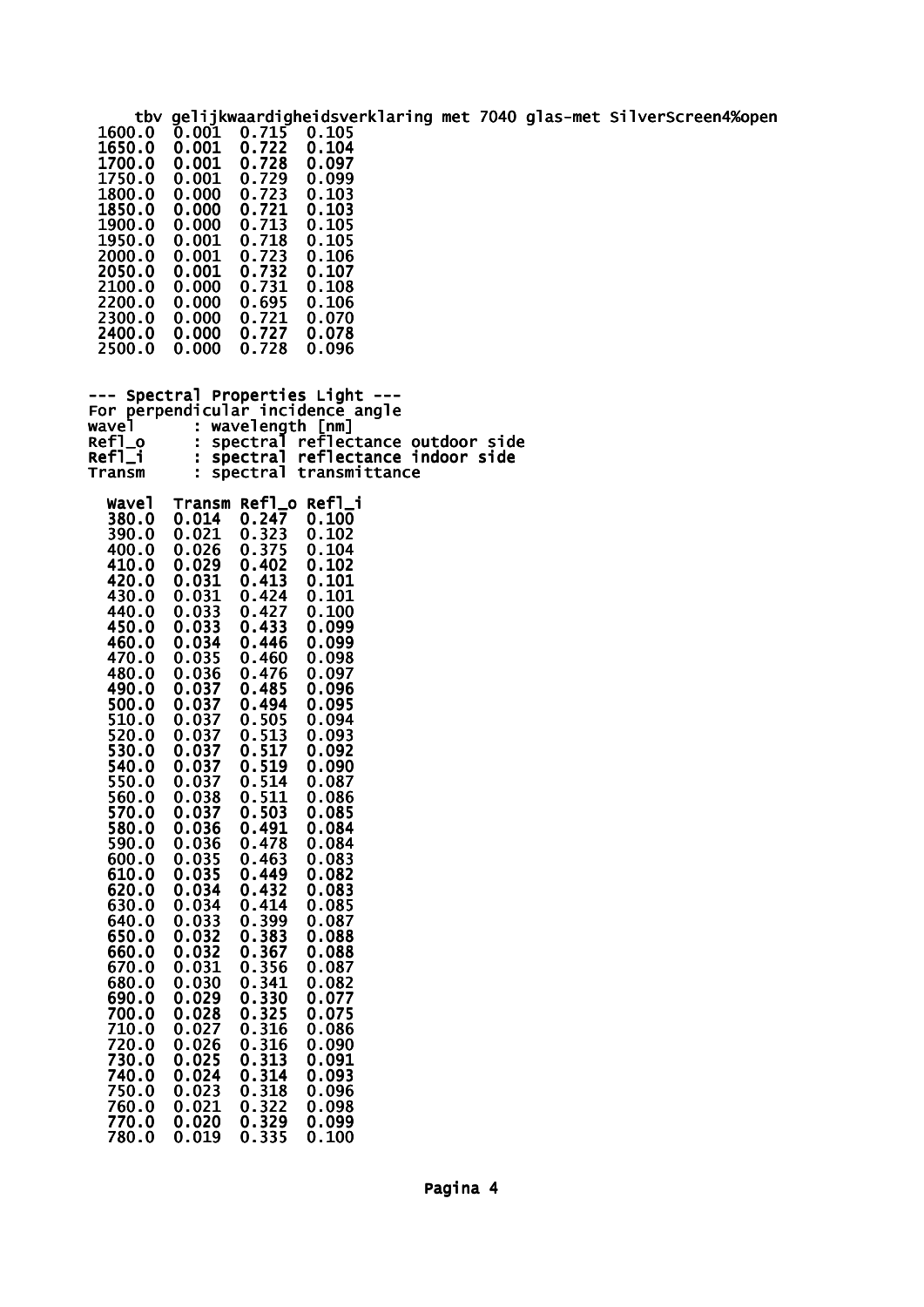tbv gelijkwaardigheidsverklaring met 7040 glas-met SilverScreen4%open --- Spectral Properties Uv --For perpendicular incidence angle wavel : wavelength [nm] Refl\_o : spectral reflectance outdoor side Refl\_i : spectral reflectance indoor side<br>Transm : spectral transmittance : spectral transmittance Wavel Transm Refl\_o Refl\_i<br>282.5 0.000 0.098 0.049  $0.000$   $0.098$ <br> $0.000$   $0.071$  287.5 0.000 0.071 0.053 292.5 0.000 0.056 0.062 297.5 0.000 0.049 0.070 302.5 0.000 0.047 0.071 0.000 0.047 0.069<br>0.000 0.047 0.069 312.5 0.000 0.047 0.069 317.5 0.000 0.047 0.068 0.047 327.5 0.000 0.049 0.066  $0.000$   $0.052$   $0.068$ <br> $0.001$   $0.054$   $0.074$ 0.001 0.054 0.074<br>0.001 0.059 0.080 342.5 0.001 0.059 0.080 347.5 0.001 0.066 0.085 352.5 0.002 0.075 0.087 357.5 0.003 0.091 0.090 362.5 0.005 0.119 0.092 367.5 0.008 0.159 0.093 372.5 0.011 0.203 0.096  $0.014$  --- temperatures -- for perpendicular incidence angle Outdoor air temperature : 5.000 Outdoor radiant temperature : 5.000 Outdoor surface temperature : 10.751<br>layer (center) 1 : 11.061 layer (center)<br>border  $: 11.099$ <br>2: 17.022 layer (center) 2 : 17.022

 border : 22.945 layer (center)<br>border  $3: 22.983$ <br> $: 22.985$ <br> $4: 22.948$ layer (center)<br>border  $: 23.609$ <br> $5 : 23.612$  layer (center) 5 : 23.612 Indoor surface temperature Indoor air temperature : 20.000 Indoor radiant temperature : 20.000

--- Network ---

Layer and node properties from outdoor side to indoor side

-- solar absorption fractions for layers [0-1]:

Solar absorption fraction of layer 1 : 0.373 Solar absorption fraction of layer 2 : 0.000 Solar absorption fraction of layer 3 : 0.051 Solar absorption fraction of layer 4 : 0.000 Solar absorption fraction of layer 5 : 0.104

-- conduction / convection heat transfer coefficients for layers: IR and ventilation not included !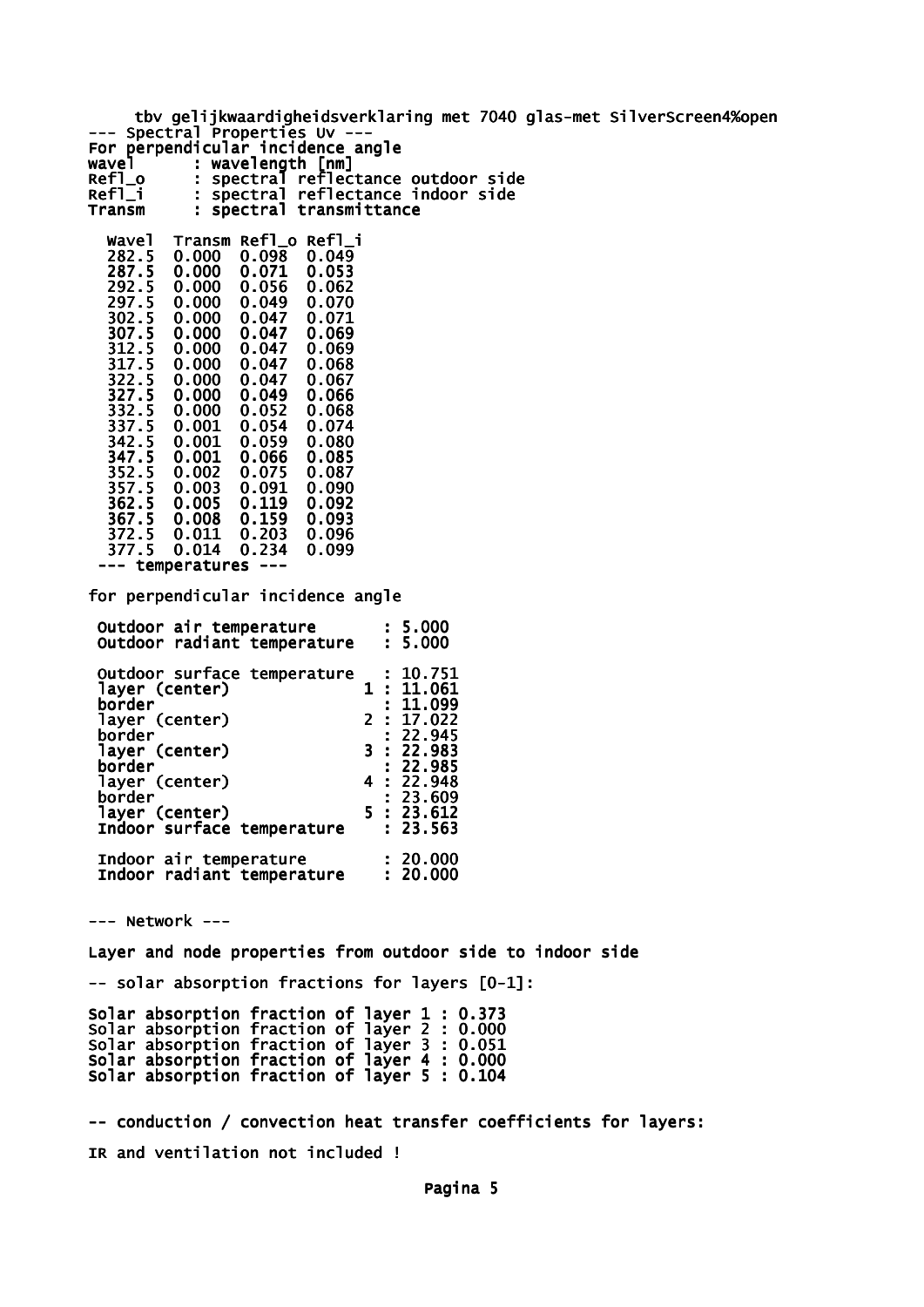tbv gelijkwaardigheidsverklaring met 7040 glas-met SilverScreen4%open Heat transfer coeff of layer 1 : 206.186 Heat transfer coeff of layer 2 : 1.127 Heat transfer coeff of layer 3 : 206.186 Heat transfer coeff of layer 4 : 0.644 Heat transfer coeff of layer 5 : 300.000

Network of thermal coefficients (h) for perpendicular incidence angle -- Total Network:

 hs are given between all nodes nodes are from outdoor to indoor all layers (including gaps) have 3 nodes of which 2 are joined with neighboring layers

|       | : node 1 (node at outdoor surface)           |
|-------|----------------------------------------------|
|       | : node 2 (center node of outdoor side layer) |
|       | o_air : outdoor air node                     |
| o rad | : outdoor radiant node                       |
|       | : indoor node                                |

|       |                | 1               | $\overline{2}$ | 3                        | 4              | 5       | 6       |         |
|-------|----------------|-----------------|----------------|--------------------------|----------------|---------|---------|---------|
| 8     |                | 9               | 10             | 11                       | o_air o_rad    |         | i.      |         |
|       |                | $1 \quad 0.000$ | 412.371        | 0.000                    | 0.000          | 0.000   | 0.000   | 0.000   |
| 0.000 |                | 0.000           | 0.000          | 0.000                    | 18.000         | 4.207   | 0.000   |         |
|       |                | 2 412.371       | 0.000          | 412.371                  | 0.000          | 0.000   | 0.000   | 0.000   |
| 0.000 |                | 0.000           | 0.000          | 0.000                    | 0.000          | 0.000   | 0.000   |         |
|       | 3.             | 0.000           | 412.371        | 0.000                    | 2.253          | 0.203   | 0.000   | 0.000   |
| 0.000 |                | 0.000           | 0.000          | 0.000                    | 0.000          | 0.000   | 0.000   |         |
|       | 4              | 0.000           | 0.000          | 2.253                    | 0.000          | 2.253   | 0.000   | 0.000   |
| 0.000 |                | 0.000           | 0.000          | 0.000                    | 0.000          | 0.000   | 0.000   |         |
|       | 5.             | 0.000           | 0.000          | 0.203                    | 2.253          | 0.000   | 412.371 | 0.000   |
| 0.000 |                | 0.000           | 0.000          | 0.000                    | 0.000          | 0.000   | 0.000   |         |
|       | 6.             | 0.000           | 0.000          | 0.000                    | 0.000          | 412.371 | 0.000   | 412.371 |
| 0.000 |                | 0.000           | 0.000          | 0.000                    | 0.000          | 0.000   | 0.000   |         |
|       | $\overline{7}$ | 0.000           | 0.000          | 0.000                    | 0.000          | 0.000   | 412.371 | 0.000   |
| 1.348 |                | 0.915           | 0.000          | 0.000                    | 0.000          | 0.000   | 0.000   |         |
|       | 8              | 0.000           | 0.000          | 0.000                    | 0.000          | 0.000   | 0.000   | 1.348   |
| 0.000 |                | 1.348           | 0.000          | 0.000                    | 0.000          | 0.000   | 0.000   |         |
|       | 9              | 0.000           |                | 0.000 0.000              | 0.000          | 0.000   | 0.000   | 0.915   |
| 1.348 |                | 0.000           | 600.000        | 0.000                    | 0.000          | 0.000   | 0.000   |         |
|       | 10             | 0.000           | 0.000          | 0.000                    | 0.000          | 0.000   | 0.000   | 0.000   |
| 0.000 |                | 600.000         | 0.000          | 600.000                  | 0.000          | 0.000   | 0.000   |         |
|       | 11             | 0.000           | 0.000          | 0.000                    | 0.000          | 0.000   | 0.000   | 0.000   |
| 0.000 |                | 0.000           | 600.000        | $\mathbf 0.\mathbf{000}$ | 0.000          | 0.000   | 8.306   |         |
| o_air |                | 18.000          | 0.000          | 0.000                    | 0.000          | 0.000   | 0.000   | 0.000   |
| 0.000 |                | 0.000           | 0.000          | 0.000                    | 0.000          | 0.000   | 0.000   | 0.000   |
| o_rad |                | 4.207           | 0.000          | 0.000                    | 0.000          | 0.000   | 0.000   |         |
| 0.000 | i              | 0.000<br>0.000  | 0.000<br>0.000 | 0.000                    | 0.000<br>0.000 | 0.000   | 0.000   | 0.000   |
|       |                |                 |                | 0.000                    |                | 0.000   | 0.000   |         |
| 0.000 |                | 0.000           | 0.000          | 8.306                    | 0.000          | 0.000   | 0.000   |         |

-- gap properties conduction/convection/ventilation : Layer : 2 is a gap with the following calculated properties : Nusselt\_number : 1.000 Prandtl\_number : 0.683 Grashof\_number ; 9076.711

 layer : 4 is a ventilated gap with the following calculated ventilation properties :

h between bordering layers (h\_gap) [W/(m2.K)] : 0.674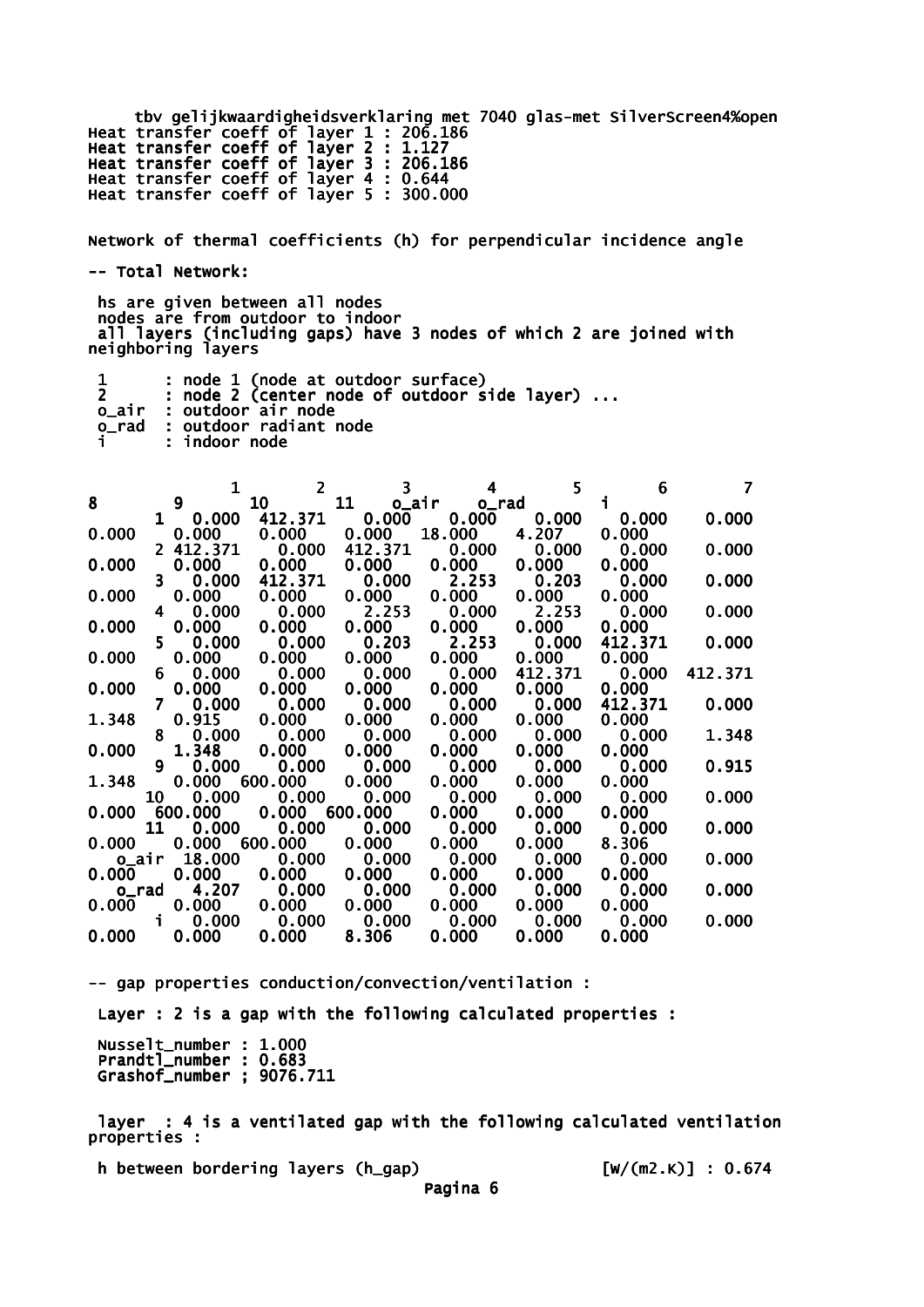tbv gelijkwaardigheidsverklaring met 7040 glas-met SilverScreen4%open<br>tween incoming air and air in layer (h\_between) [W/(m2.K)] : 0.319<br>speed [m/s] : 0.015<br>temperature at center [oc] : 22.948 h between incoming air and air in layer (h\_between) air speed [m/s] : 0.015 air temperature at center [oC] : 22.948 air temperature at exit in the same state of  $\overline{[} \circ \overline{c} ]$  : 23.296 --- System description --- (from outdoor to indoor for perpendicular incidence angle) -- layer : 1 is a : Pane - name : Energy5.gvb<br>id : 2755 id : 2755  $\vdots$  4.850 [mm]<br>: 1.000 [w/(m.k)] thermal conductance coating code : UC [-] IR transmittance : 0.000 [-]<br>
IR emissivity outdoor : 0.837 [-]<br>
IR emissivity indoor : 0.037 [-] IR emissivity outdoor : 0.837 [-] IR emissivity indoor : 0.037 [-] solar direct transmittance : 0.436 [-] solar direct reflectance outdoor : 0.260 [-] solar direct reflectance indoor : 0.366 [-] light transmittance : 0.786 [-]<br>light reflectance outdoor : 0.066 [-]<br>light reflectance indoor : 0.063 [-] light reflectance outdoor : 0.066 [-] light reflectance indoor : 0.063 [-] UV transmitance : 0.084 [-] UV reflectance outdoor : 0.091 [-] UV reflectance indoor : 0.205 [-] General colour rendering index (Ra) : 98.000 [-] (0-100) component information Type: Coated Appearance: -- layer : 2 is a : Gap - name : Air-Argon 10/90 gap width : 16.000 [mm]  $-10 \text{ oc}$  0 oc 10 oc  $-10 \text{ oc}$  20 oC conduction : 0.017 0.017 0.018 0.018 dynamic viscosity  $\hspace{1.6cm}$ : 0.000 0.000 0.000 0.000 density : 1.779 1.681 1.652 1.595 CP : 567.900 567.900 567.900 567.900  $--$  layer : 3 is a : Pane  $-$ name : clear\_05.gvb

Pagina 7

id : 2629

thermal conductance

thickness :  $\frac{1}{4.850}$  [mm]<br>thermal conductance : 1.000 [W/(m.K)]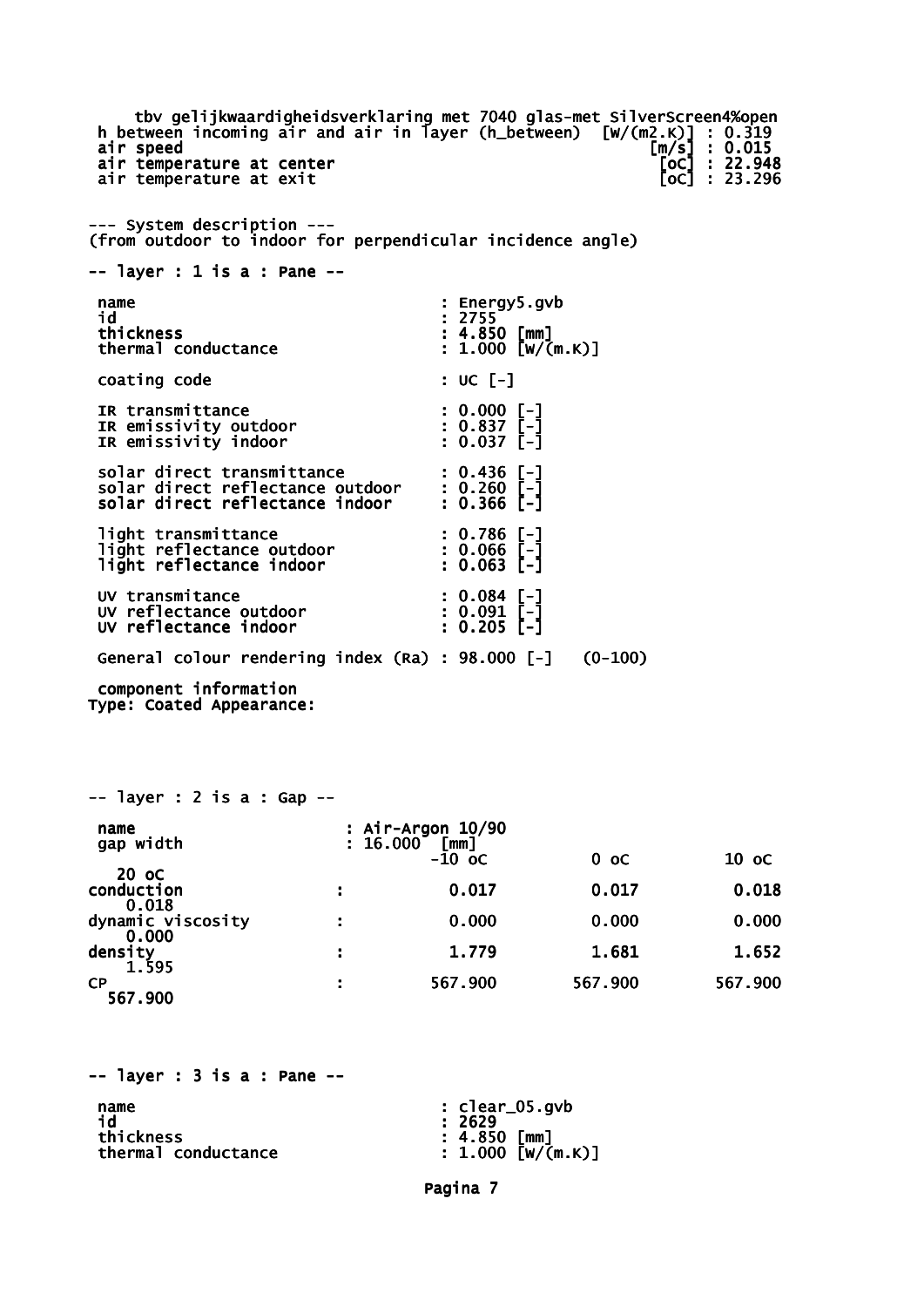tbv gelijkwaardigheidsverklaring met 7040 glas-met SilverScreen4%open coating code

| IR transmittance<br>IR emissivity outdoor<br>IR emissivity indoor                                             | $: 0.000$ [-]<br>$: 0.837$ [-]<br>$: 0.837$ [-]              |           |
|---------------------------------------------------------------------------------------------------------------|--------------------------------------------------------------|-----------|
| solar direct transmittance<br>solar direct reflectance outdoor : 0.074 [-]<br>solar direct reflectance indoor | : 0.827 [-]<br>$: 0.074$ [-]                                 |           |
| light transmittance<br>light reflectance outdoor<br>light reflectance indoor                                  | $: 0.893$ [-]<br>: 0.893 [-]<br>: 0.080 [-]<br>$: 0.080$ [-] |           |
| UV transmitance<br>UV reflectance outdoor<br>UV reflectance indoor                                            | : 0.590 [-]<br>: 0.067 [-]<br>$: 0.067$ [-]                  |           |
| General colour rendering index (Ra) : 99.000 [-]                                                              |                                                              | $(0-100)$ |
| component information                                                                                         |                                                              |           |

Type: Monolithic Appearance: Clear

| $--$ layer : 4 is a : Gap $--$      |                   |                  |          |          |
|-------------------------------------|-------------------|------------------|----------|----------|
| name<br>gap width                   | : Air<br>: 40.000 | [mm]<br>$-10$ oc | $0$ oc   | 10 oC    |
| 20 oC<br>conduction                 |                   | 0.023            | 0.024    | 0.025    |
| 0.026<br>dynamic viscosity<br>0.000 |                   | 0.000            | 0.000    | 0.000    |
| density<br>1.189                    | ÷                 | 1.326            | 1.277    | 1.232    |
| <b>CP</b><br>1008.000               |                   | 1008.000         | 1008.000 | 1008.000 |

 This is a free ventilated layer air is coming from indoors air is going to indoors width opening bottom [mm], per m width: 2.000 width opening top [mm], per m width: 2.000 width opening side [mm], per m width: 0.000 h between bordering layers (h\_gap) [W/(m2.K)] : 0.674 h between incoming air and air in layer (h\_between) [W/(m2.K)] : 0.319 air speed in gap [m/s] : 0.015 air flux [dm3/s] per m width : 0.595 air temperature at center [oC] : 22.948 air temperature at exit [oC] : 23.296  $--$  layer : 5 is a : Shading  $--$ 

 calculation method : View factor method name : SilverScreen EB02-2012 Pagina 8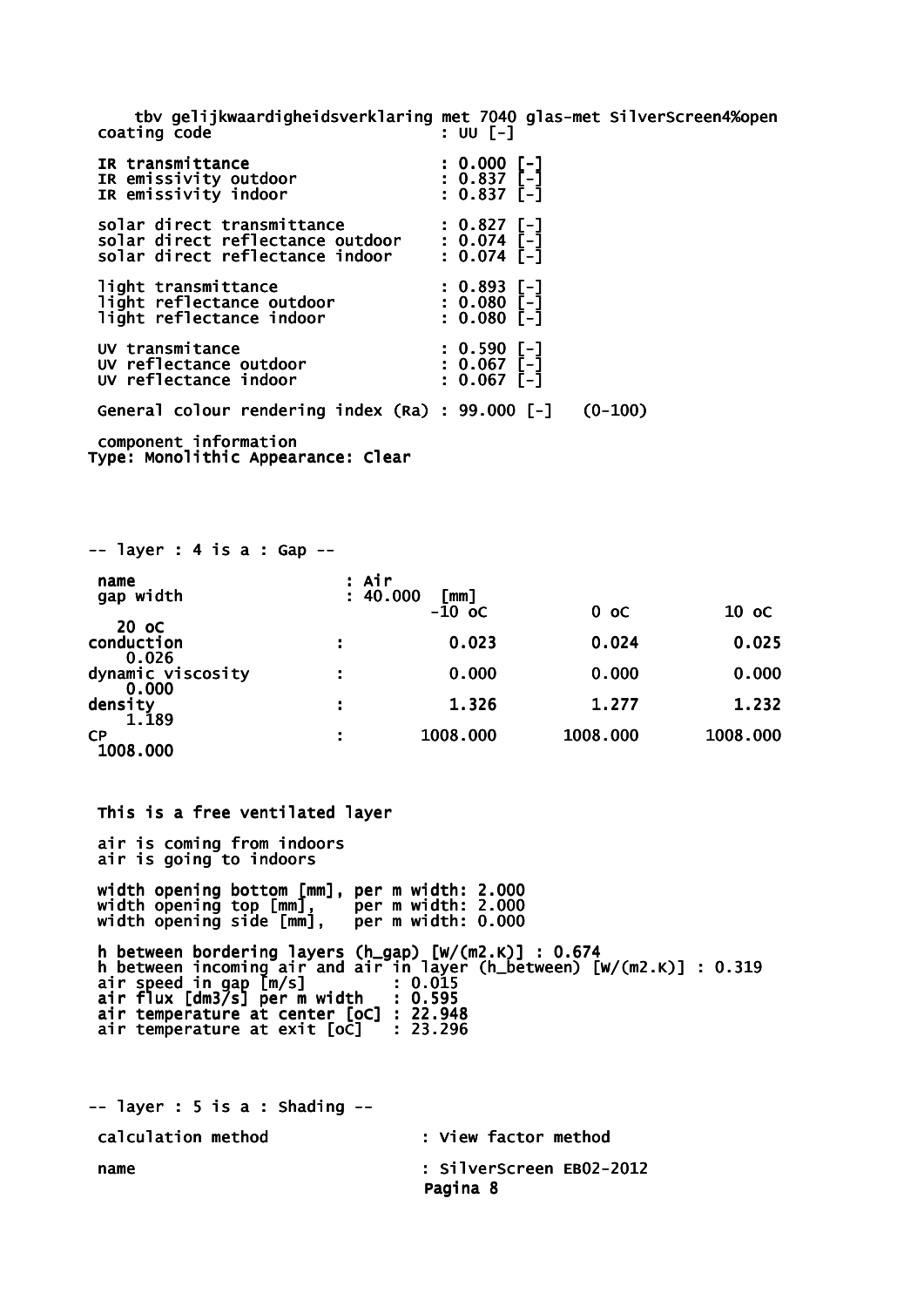tbv gelijkwaardigheidsverklaring met 7040 glas-met SilverScreen4%open id : 1234<br>thickness : 0.500  $\frac{1}{2}$  . 0.500 [mm]<br>: 0.150 [W/(m.K)] thermal conductance IR transmittance outdoor : 0.000 [-]<br>
IR transmittance indoor : 0.000 [-]<br>
IR emissivity outdoor : 0.160 [-]<br>
IR emissivity indoor : 0.810 [-] IR transmittance indoor IR emissivity outdoor : 0.160 [-] IR emissivity indoor : 0.810 [-] Following properties are total properties (direct + diffuse) for perpendicular incidence angle solar transmittance outdoor : 0.043 [-]<br>solar transmittance indoor : 0.043 [-]<br>solar reflectance outdoor : 0.760 [-]<br>solar reflectance indoor : 0.094 [-] solar transmittance indoor solar reflectance outdoor : 0.760 [-] solar reflectance indoor : 0.094 [-] light transmittance outdoor : 0.042 [-] light transmittance indoor : 0.042 [-] light reflectance outdoor : 0.747 [-] light reflectance indoor : 0.088 [-] UV transmittance outdoor : 0.042 [-] UV transmittance indoor : 0.042 [-] UV reflectance outdoor : 0.756 [-] UV reflectance indoor : 0.083 [-] component information datasource Verosol Laboratory Lambda 900 --- Environment -- name : EN13363-2 referentie<br>id : 49 id : 49 radiant temperature outdoor : 5.000 [oC]<br>air temperature outdoor : 5.000 [oC]<br>radiant temperature indoor : 20.000 [oC]<br>air temperature indoor : 20.000 [oC] air temperature outdoor radiant temperature indoor air temperature indoor Solar radiation : 300.000 [W/m2]<br>
Convection coeff. outdoor : 18.000 [W/(m2.K)]<br>
Convection coeff. indoor : 3.600 [W/(m2.K)] Convection coeff. outdoor : 18.000 [W/(m2.K)] Convection coeff. indoor : 3.600 [W/(m2.K)] --- Disclaimer --- The WIS Consortium makes no warranty, express or implied, or assumes any legal liability or responsibility for the accuracy, completeness, or usefulness of any information obtained with the WIS Software. The user has agreed to be bound by the terms of the License that accompanied the WIS Software package.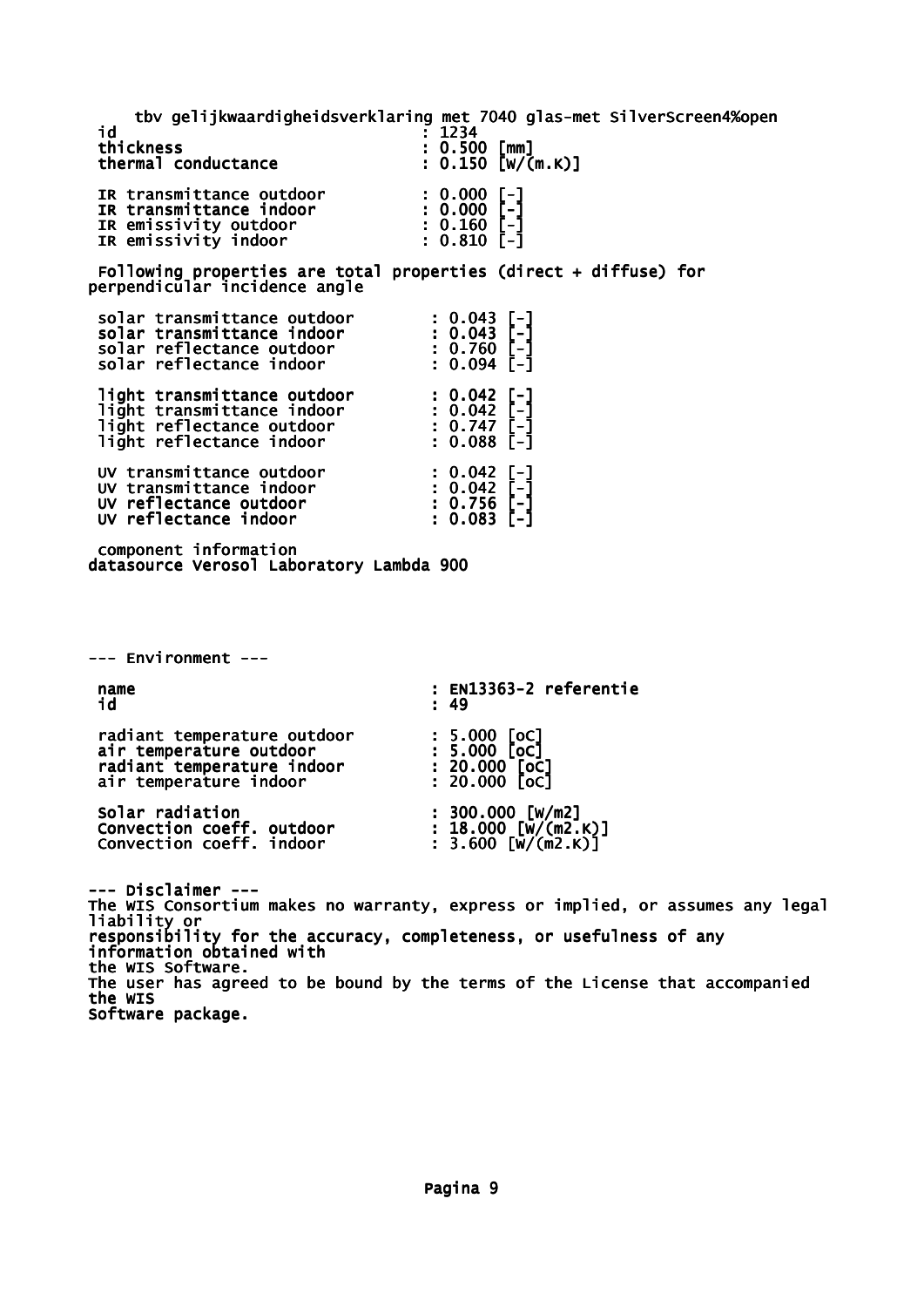

Appendix 4 WIS calculation Verosol SilverScreen 202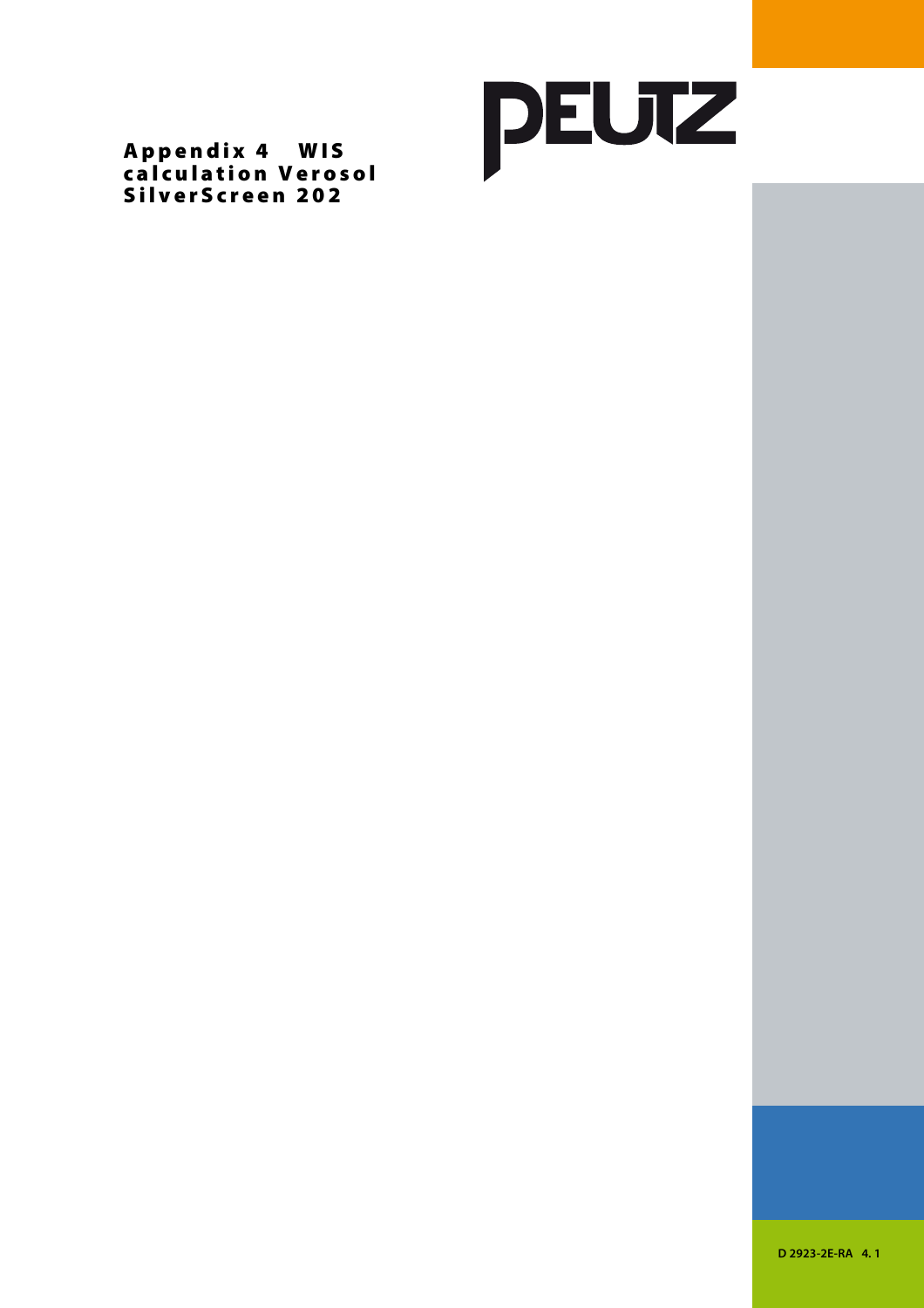tbv gelijkwaardigheidsverklaring met 7040 glas-met SilverScreen2%open --- Registered WIS user --- Registered organisation : Verosol<br>Registered user name : Evert Bos Registered user name --- Report transparent system : tbv Gelijkwaardigheidsverklaring met 7040 glas --- --- Basics (key thermal and solar properties) -- name transparent system : tbv Gelijkwaardigheidsverklaring met 7040 glas met SilverScreen 2% open : 0.685 [W/(m2.K)]<br>: 0.152 [-] (tota  $\mathbf{S} = \begin{bmatrix} 0.152 \\ -1 \end{bmatrix}$  (total solar energy solar factor (g)<br>transmittance) The g-value includes the effect of all changes in the situation with sun and situation without sun. Consequently, the g-value in case of free (thermally driven) ventilation in one of the gaps is also influenced by the increase in the air flow with sun compared to the situation without sun. This air flow may be cold or warm. This may lead to g-values higher than 1 (one) or lower than 0 (zero). See the Help file for more information. solar direct transmittance outdoor tot : 0.0135 [-]<br>solar direct transmittance indoor tot : 0.0120 [-]<br>solar direct reflectance outdoor tot : 0.456 [-] solar direct transmittance indoor tot solar direct reflectance outdoor tot : 0.456 [-] solar direct reflectance indoor tot : 0.714 [-] solar direct transmittance outdoor diff : 0.00610 [-] solar direct transmittance indoor diff : 0.00467 [-]<br>solar direct reflectance outdoor diff : 0.173 [-]<br>solar direct reflectance indoor diff : 0.714 [-] solar direct reflectance outdoor diff : 0.173 [-] solar direct reflectance indoor diff : 0.714 [-] light transmittance outdoor tot : 0.0244 [-]<br>light transmittance indoor tot : 0.0213 [-]<br>light reflectance outdoor tot : 0.499 [-] light transmittance indoor tot : light reflectance outdoor tot : 0.499 [-] light reflectance indoor tot : light transmittance outdoor diff : 0.0109 [-] light transmittance indoor diff : 0.00777 [-] light reflectance outdoor diff : 0.384 [-] light reflectance indoor diff  $\begin{bmatrix} 1 & 0.384 \\ -3.384 \end{bmatrix}$ <br>
light reflectance indoor diff  $\begin{bmatrix} 0.797 \\ -1 \end{bmatrix}$  UV transmittance outdoor tot : 0.00227 [-] UV transmittance indoor tot : 0.00205 [-] UV transmittance outdoor tot : 0.00227 [-]<br>
UV transmittance indoor tot : 0.00205 [-]<br>
UV reflectance outdoor tot : 0.101 [-]<br>
UV reflectance indoor tot : 0.172 [-] UV reflectance indoor tot UV transmittance outdoor diff  $\sim$  : 0.000880 [-] UV transmittance indoor diff : 0.000663 [-] UV reflectance outdoor diff  $\cdot$  : 0.00906 [-] UV reflectance indoor diff : 0.172 [-] qeneral colour rendering index (Ra) : 95.0 [-] --- Split U-value --- Uconv : 0.232 [W/m2.K] Uir : 0.373 [W/m2.K] Uvent : 0.0794 [W/m2.K] ----------------- + Utotal : 0.685 [W/m2.K] --- Split all 'dark' heat flow coefficients into fractions (h-values) -- h\_conv,indoor : 0.232 [W/m2.K] Pagina 1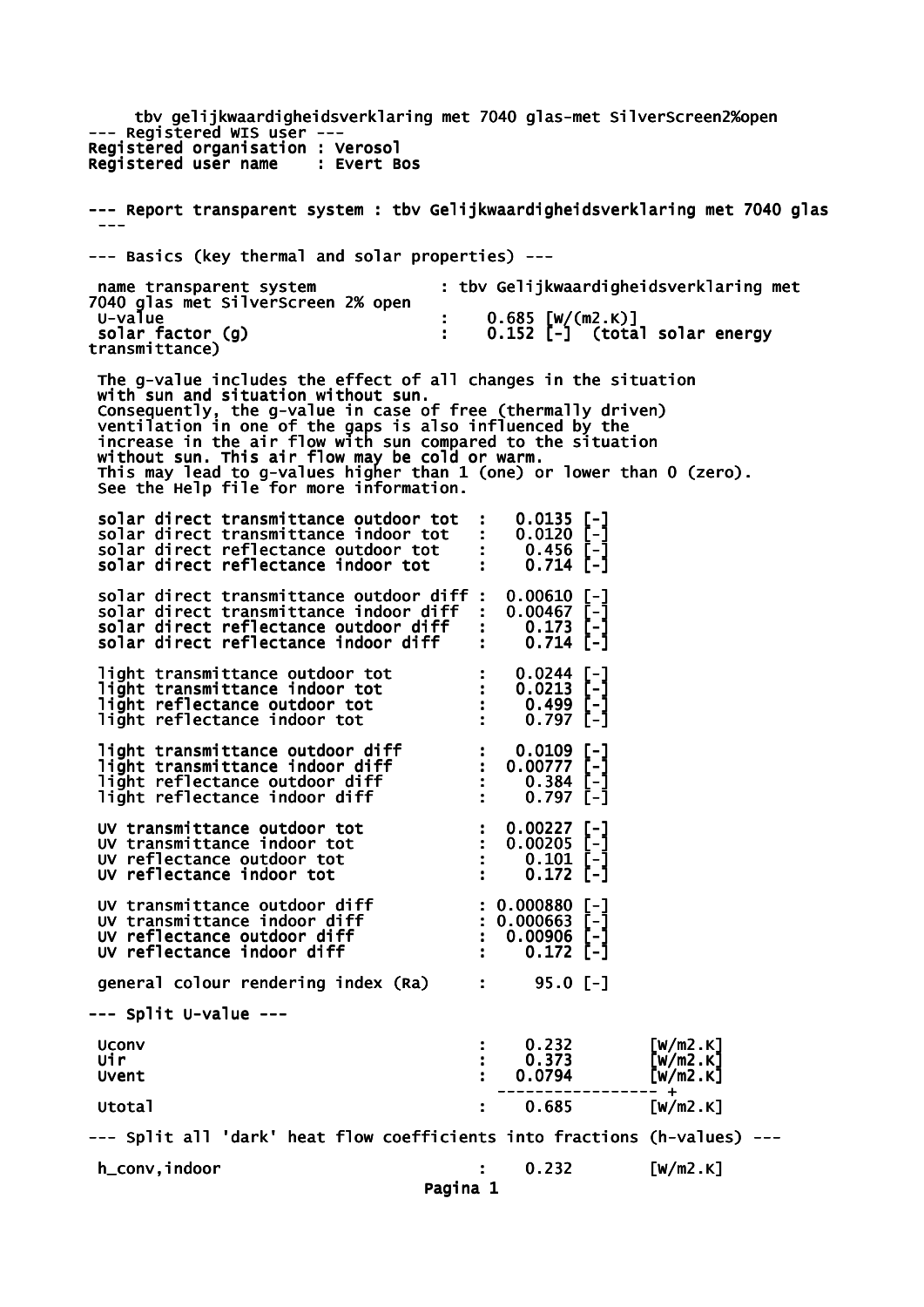tbv gelijkwaardigheidsverklaring met 7040 glas-met SilverScreen2%open<br>1.1ndoor [w/m2.K] h\_ir,indoor : 0.373 [W/m2.K] h\_conv,outdoor : 0.560 [W/m2.K] h\_ir,outdoor : 0.128 [W/m2.K] h\_vent : -0.0794 [W/m2.K] ----------------- + checksum (expected value =  $h$ \_indoor -  $h$ \_outdoor -  $h$ \_vent = 0) : 0.000  $\lceil W/m2.K\rceil$ --- Split solar factor (g) into fractions -- solar direct transmittance  $\qquad \qquad : \quad 0.0135$  [-] solar factor convective : 0.0528 [-] solar factor thermal radiative ir : 0.0789 [-] solar factor ventilation : 0.00688 ----------------- +  $solar$  factor  $(g)$   $\qquad \qquad$  : 0.152 --- Split solar gain coefficients to outdoor side into fractions -- solar fraction reflected to outdoor : 0.456<br>solar fraction convected to outdoor : 0.318 solar fraction convected to outdoor  $\cdot$  0.318<br>solar fraction th. radiated to outdoor : 0.0744 solar fraction th. radiated to outdoor : 0.0744<br>solar fraction ventilated to outdoor : 0.000 solar fraction ventilated to outdoor ----------------- + solar fraction to outdoor  $\qquad \qquad : \qquad 0.848$  [-] --- Split all solar fractions, optical part -- solar direct transmittance : 0.0135 [-] solar direct reflectance : 0.456<br>solar absorption fraction layer 1 : 0.375 solar absorption fraction layer 1 : 0.375<br>solar absorption fraction layer 2 : 0.000 solar absorption fraction layer 2 : 0.000<br>solar absorption fraction layer 3 : 0.0519 solar absorption fraction layer 3 : 0.0519 [-] solar absorption fraction layer 4 : 0.000 [-] solar absorption fraction layer  $5$  : 0.104 ----------------- + checksum (expected value = 1)  $\qquad \qquad$  :  $\qquad 1.00$  [-] --- Split all solar fractions, thermal part (a-values) -- solar absorbed : 0.531 [-] conv indoor : 0.0528 [-] conv indoor : 0.531<br>
conv indoor : 0.0528<br>
conv outdoor : 0.0789<br>
conv outdoor : 0.318<br>
conv outdoor : 0.318 conv outdoor : 0.318 [-] ir outdoor : 0.0744 [-] gap vent ----------------- + checksum (abs-others. expected value =  $0$ ) : 0.000 [-]

--- Short description conditions used for calculations ---

 Calculated using setting: No restrictions (expert level) Therefore results are calculated using user selected methods and settings

 For solar calculations in the total solar range, spectral properties are used For solar calculations in the visual range, spectral properties are used For solar calculations in the uv range, spectral properties are used The solar spectrum of EN 410 is used with air mass 1

Pagina 2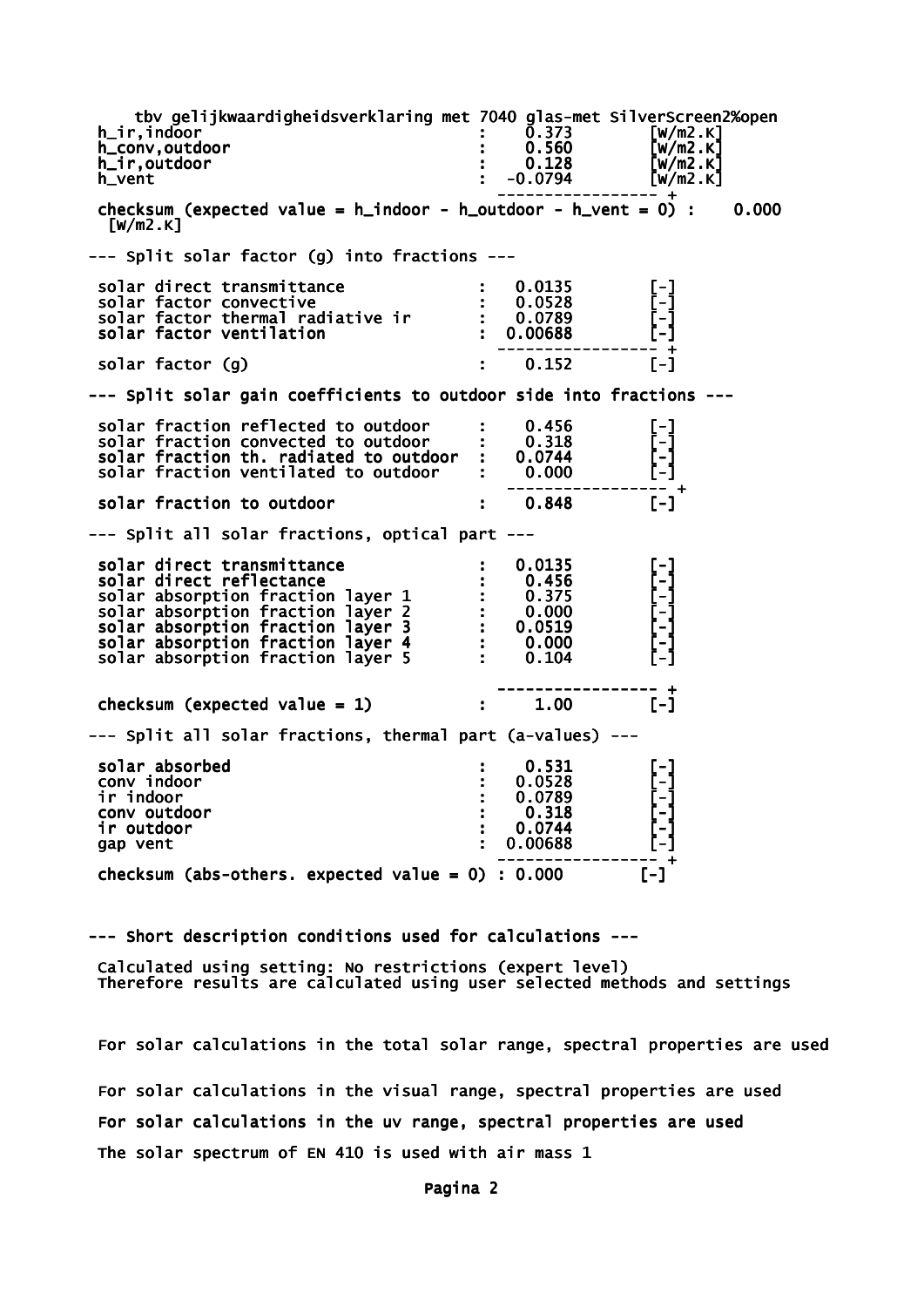tbv gelijkwaardigheidsverklaring met 7040 glas-met SilverScreen2%open

--- Short system description ---

(from outdoor to indoor)

 layer 1 is a Pane named : Energy5.gvb with pane in original position. layer 2 is a Gap named : Air-Argon 10/90 layer 3 is a Pane named : clear\_05.gvb with pane in original position. layer 4 is a Gap named : Air which is free ventilated ! layer 5 is a Shading named : Silverscreen 2% 202 ED01 Sonnergy

Interpolated wavelength values !!

| Spectral       |                      |                | Properties Total Solar                           |
|----------------|----------------------|----------------|--------------------------------------------------|
| For<br>wavel   |                      |                | perpendicular incidence angle<br>wavelength [nm] |
| Ref1_o         | ÷,                   | spectral       | reflectance outdoor side                         |
| Refl_i         | Ė                    | spectral       | reflectance indoor side                          |
| Transm         | $\ddot{\phantom{a}}$ | spectral       | transmittance                                    |
|                |                      |                |                                                  |
| wavel          | Transm Refl_o        |                | Ref1_i                                           |
| 300.0          | 0.000                | 0.048          | 0.059                                            |
| 320.0          | 0.000                | 0.047          | 0.055                                            |
| 340.0          | 0.000                | 0.056          | 0.104                                            |
| 360.0          | 0.002                | 0.103          | 0.231                                            |
| 380.0          | 0.009                | 0.245          | 0.348                                            |
| 400.0          | 0.016                | 0.372          | 0.663                                            |
| 420.0          | 0.020                | 0.412          | 0.764                                            |
| 440.0          | 0.021                | 0.427          | 0.782                                            |
| 460.0          | 0.022                | 0.448          | 0.792                                            |
| 480.0          | 0.024                | 0.480          | 0.797                                            |
| 500.0          | 0.025                | 0.499          | 0.800                                            |
| 520.0          | 0.025                | 0.519          | 0.801                                            |
| 540.0          | 0.025                | 0.527          | 0.802                                            |
| 560.0          | 0.026                | 0.520          | 0.800                                            |
| 580.0          | 0.024                | 0.501          | 0.797                                            |
| 600.0<br>620.0 | 0.024<br>0.023       | 0.473<br>0.442 | 0.793<br>0.790                                   |
| 640.0          | 0.022                | 0.409          | 0.782                                            |
| 660.0          | 0.021                | 0.377          | 0.756                                            |
| 680.0          | 0.020                | 0.350          | 0.726                                            |
| 700.0          | 0.018                | 0.333          | 0.690                                            |
| 720.0          | 0.017                | 0.323          | 0.668                                            |
| 740.0          | 0.015                | 0.320          | 0.693                                            |
| 760.0          | 0.014                | 0.328          | 0.740                                            |
| 780.0          | 0.013                | 0.340          | 0.746                                            |
| 800.0          | 0.011                | 0.353          | 0.744                                            |
| 850.0          | 0.008                | 0.397          | 0.734                                            |
| 900.0          | 0.006                | 0.447          | 0.737                                            |
| 950.0          | 0.004                | 0.468          | 0.744                                            |
| 1000.0         | 0.003                | 0.491          | 0.750                                            |
| 1050.0         | 0.003                | 0.508          | 0.753                                            |
| 1100.0         | 0.002                | 0.523          | 0.757                                            |
| 1150.0         | 0.002                | 0.536          | 0.746                                            |
| 1200.0         | 0.002                | 0.552          | 0.700                                            |
| 1250.0         | 0.001                | 0.564          | 0.750                                            |
| 1300.0         | 0.001                | 0.586          | 0.752                                            |
| 1350.0         | 0.001                | 0.604          | 0.745                                            |
| 1400.0         | 0.001                | 0.623          | 0.700                                            |
| 1450.0         | 0.001                | 0.653          | 0.722                                            |
| 1500.0         | 0.001                | 0.678          | 0.735                                            |

1550.0 0.001 0.700 0.735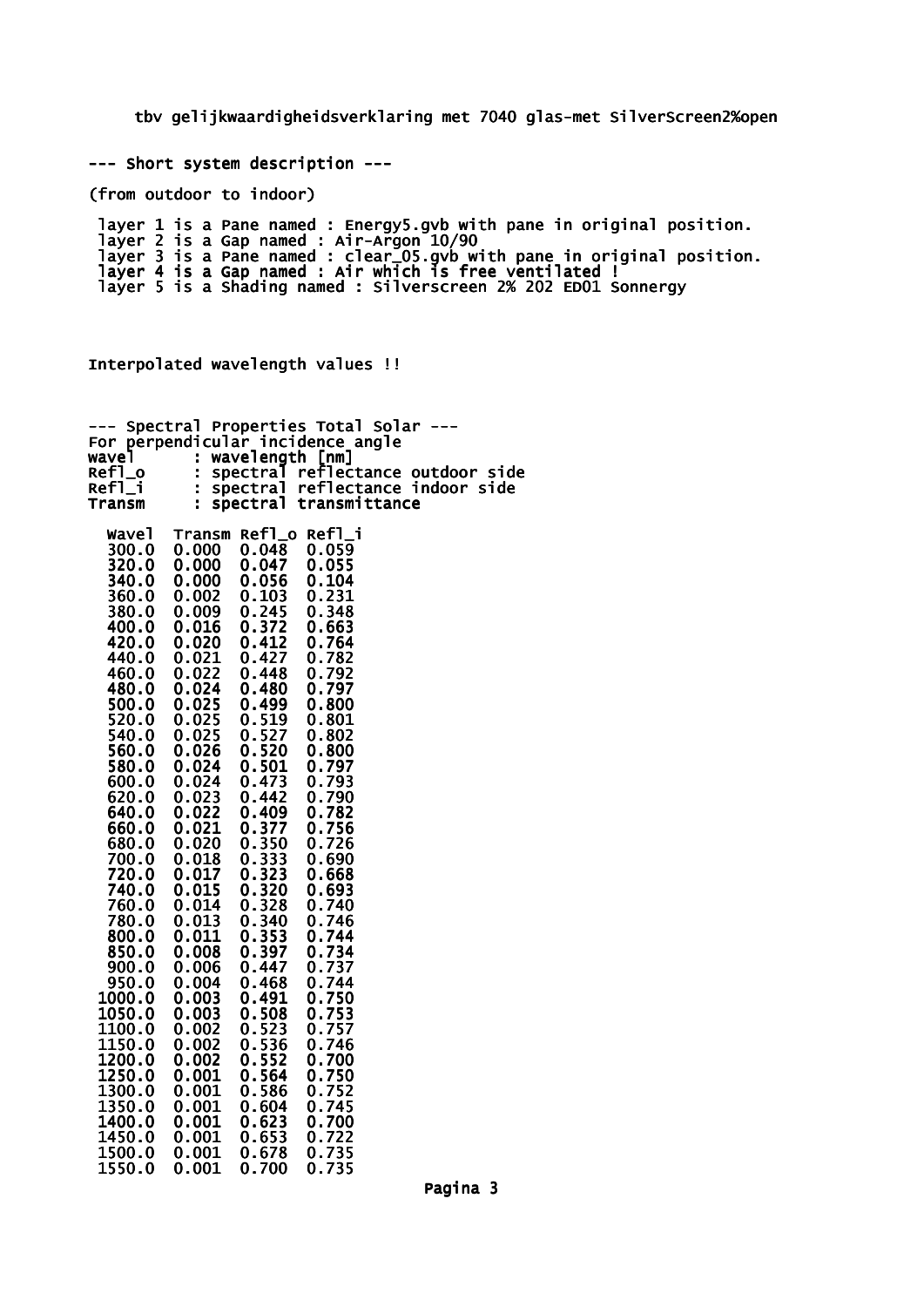tbv gelijkwaardigheidsverklaring met 7040 glas-met SilverScreen2%open<br>1600.0 0.001 0.715 0.733<br>1650.0 0.001 0.722 0.690  $0.001$   $0.715$  0.733<br>0.001 0.722 0.690 1650.0 0.001 0.722 0.690 0.001 0.722 0.690<br>0.001 0.728 0.487<br>0.001 0.729 0.500 1750.0 0.001 0.729 0.500 1800.0 0.000 0.723 0.588<br>1850.0 0.000 0.721 0.621<br>1900.0 0.000 0.713 0.635 1850.0 0.000 0.721 0.621 1900.0 0.000 0.713 0.635 1950.0 0.001 0.718 0.638 2000.0 0.000 0.723 0.654 2050.0 0.001 0.732 0.655 2050.0 0.001 0.732 0.655<br>2100.0 0.000 0.731 0.652<br>2200.0 0.000 0.695 0.604 2100.0 0.000 0.731 0.652<br>2200.0 0.000 0.695 0.604<br>2300.0 0.000 0.721 0.189 0.000 0.721 0.189<br>0.000 0.727 0.230 2400.0 0.000 0.727 0.230  $2500.0$ --- Spectral Properties Light ---For perpendicular incidence angle<br>wavel : wavelength [nm] wavel : wavelength [nm] Refl\_o : spectral reflectance outdoor side Refl\_i : spectral reflectance indoor side Transm : spectral transmittance Wavel Transm Refl\_o Refl\_i 380.0 0.009 0.245 0.348 390.0 0.013 0.320 0.489 0.372 0.663<br>0.400 0.744 410.0 0.019 0.400 0.744 420.0 0.020 0.412 0.764 430.0 0.021 0.424 0.773 440.0 0.021 0.427 0.782 450.0 0.022 0.434 0.788 460.0 0.022 0.448 0.792 470.0 0.023 0.463 0.794 480.0 0.024 0.480 0.797 490.0 0.024 0.490 0.799 500.0 0.025 0.499 0.800 510.0 0.025 0.511 0.800 520.0 0.025 0.519 0.801 530.0 0.025 0.524 0.801 540.0 0.025 0.527 0.802 550.0 0.025 0.522 0.801 560.0 0.026 0.520 0.800 570.0 0.025 0.511 0.797<br>580.0 0.024 0.501 0.797<br>590.0 0.024 0.488 0.794 580.0 0.024 0.501 0.797 590.0 0.024 0.488 0.794 600.0 0.024 0.473 0.793 610.0 0.023 0.460 0.792 620.0 0.023 0.442 0.790 630.0 0.023 0.424 0.786 640.0 0.022 0.409 0.782 650.0 0.022 0.393 0.773 660.0 0.021 0.377 0.756 670.0 0.021 0.366 0.725 680.0 0.020 0.350 0.726 690.0 0.019 0.338 0.711 700.0 0.018 0.333 0.690 710.0 0.018 0.324 0.680<br>720.0 0.017 0.323 0.668<br>730.0 0.016 0.320 0.661 720.0 0.017 0.323 0.668 730.0 0.016 0.320 0.661 730.0 0.016 0.320 0.661<br>740.0 0.015 0.320 0.693<br>750.0 0.015 0.324 0.727 750.0 0.015 0.324 0.727<br>760.0 0.014 0.328 0.740<br>770.0 0.013 0.334 0.744 760.0 0.014 0.328 0.740 770.0 0.013 0.334 0.744

780.0 0.013 0.340 0.746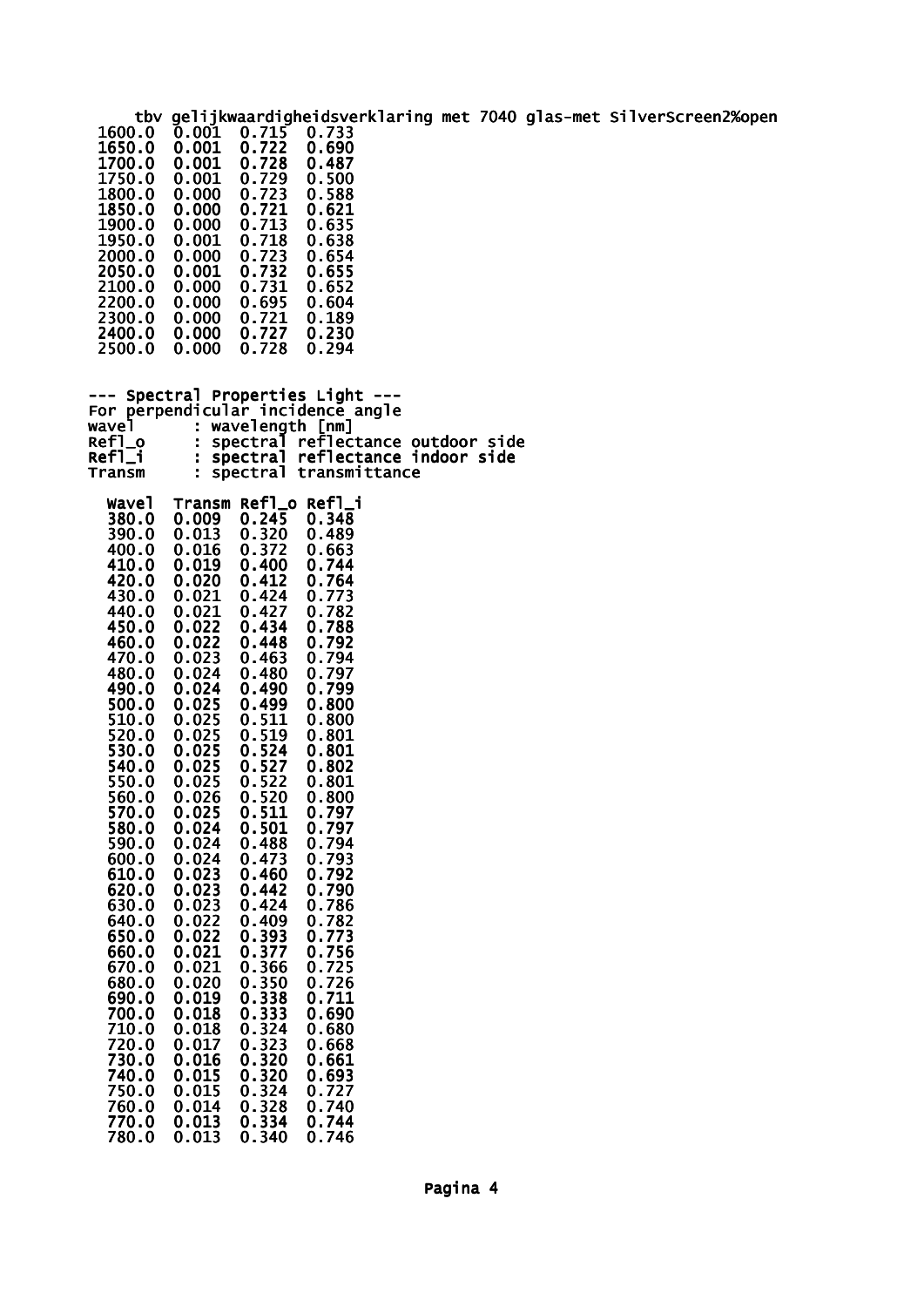tbv gelijkwaardigheidsverklaring met 7040 glas-met SilverScreen2%open --- Spectral Properties Uv --- For perpendicular incidence angle wavel : wavelength [nm] Refl\_o : spectral reflectance outdoor side Refl\_i : spectral reflectance indoor side<br>Transm : spectral transmittance : spectral transmittance Wavel Transm Refl\_o Refl\_i 0.000 0.098 0.053<br>0.000 0.071 0.055 282.5 0.000 0.098 0.053<br>287.5 0.000 0.071 0.055<br>292.5 0.000 0.056 0.057<br>297.5 0.000 0.049 0.059 292.5 0.000 0.056 0.057 297.5 0.000 0.049 0.059 302.5 0.000 0.047 0.059 307.5 0.000 0.047 0.057 0.000 0.047 0.057<br>0.000 0.047 0.055 317.5 0.000 0.047 0.055 322.5 0.000 0.047 0.055 327.5 0.000 0.049 0.056 332.5 0.000 0.052 0.063

| ----- | - - - - - | - - - - - | ----- |
|-------|-----------|-----------|-------|
| 337.5 | 0.000     | 0.054     | 0.086 |
| 342.5 | 0.001     | 0.059     | 0.125 |
| 347.5 | 0.001     | 0.066     | 0.169 |
| 352.5 | 0.001     | 0.075     | 0.201 |
| 357.5 | 0.002     | 0.091     | 0.222 |
| 362.5 | 0.003     | 0.119     | 0.240 |
| 367.5 | 0.005     | 0.158     | 0.259 |
| 372.5 | 0.006     | 0.201     | 0.282 |
|       |           |           |       |

 377.5 0.008 0.233 0.321 --- temperatures ---

for perpendicular incidence angle

| Outdoor air temperature<br>Outdoor radiant temperature |  | : 5.000<br>: 5.000   |
|--------------------------------------------------------|--|----------------------|
| Outdoor surface temperature<br>layer (center)          |  | : 10.758<br>1:11.068 |
| border                                                 |  | : 11.106             |
| layer (center)                                         |  | 2:16.938             |
| border<br>layer (center)                               |  | : 22.770<br>3:22.807 |
| border                                                 |  | : 22.807             |
| layer (center)<br>border                               |  | 4:22.810<br>: 23.462 |
| layer (center)                                         |  | 5:23.463             |
| Indoor surface temperature                             |  | : 23.433             |
| Indoor air temperature                                 |  | : 20.000             |
| Indoor radiant temperature                             |  | : 20.000             |

--- Network ---

Layer and node properties from outdoor side to indoor side

-- solar absorption fractions for layers [0-1]:

Solar absorption fraction of layer 1 : 0.375 Solar absorption fraction of layer 2 : 0.000 Solar absorption fraction of layer 3 : 0.052 Solar absorption fraction of layer 4 : 0.000 Solar absorption fraction of layer 5 : 0.104

-- conduction / convection heat transfer coefficients for layers: IR and ventilation not included !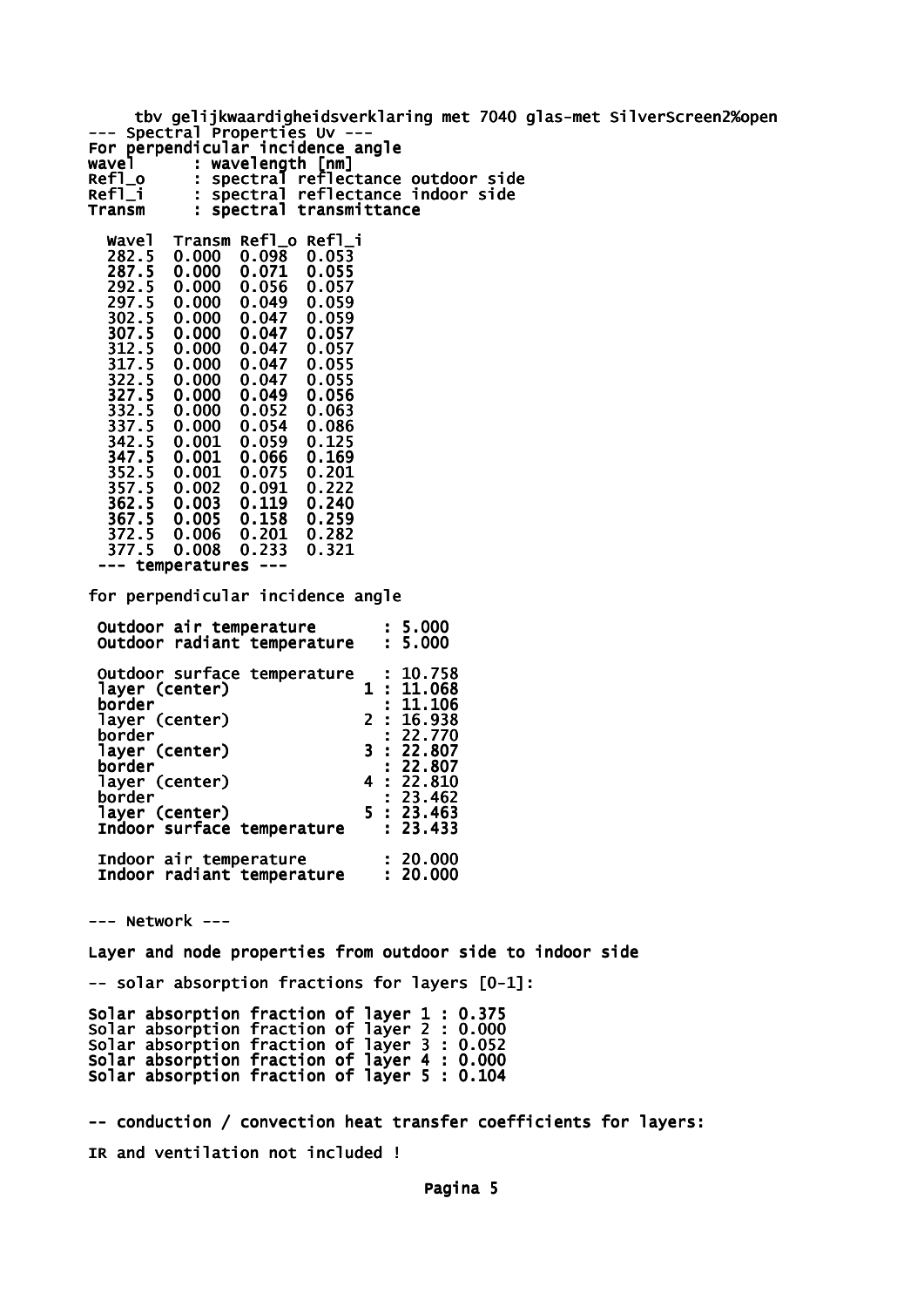tbv gelijkwaardigheidsverklaring met 7040 glas-met SilverScreen2%open Heat transfer coeff of layer 1 : 206.186 Heat transfer coeff of layer 2 : 1.126 Heat transfer coeff of layer 3 : 206.186 Heat transfer coeff of layer 4 : 0.644 Heat transfer coeff of layer 5 : 500.000

Network of thermal coefficients (h) for perpendicular incidence angle -- Total Network:

 hs are given between all nodes nodes are from outdoor to indoor all layers (including gaps) have 3 nodes of which 2 are joined with neighboring layers

|       | : node 1 (node at outdoor surface)           |
|-------|----------------------------------------------|
|       | : node 2 (center node of outdoor side layer) |
|       | o_air : outdoor air node                     |
| o rad | : outdoor radiant node                       |
|       | : indoor node                                |

|                |                | 1                  | $\overline{2}$ | 3           | 4           | 5       | 6       |         |
|----------------|----------------|--------------------|----------------|-------------|-------------|---------|---------|---------|
| 8              |                | 9                  | 10             | 11          | o_air o_rad |         | i.      |         |
|                |                | $1 \quad$<br>0.000 | 412.371        | 0.000       | 0.000       | 0.000   | 0.000   | 0.000   |
| 0.000          |                | 0.000              | 0.000          | 0.000       | 18.000      | 4.207   | 0.000   |         |
|                |                | 2 412.371          | 0.000          | 412.371     | 0.000       | 0.000   | 0.000   | 0.000   |
| 0.000          |                | 0.000              | 0.000          | 0.000       | 0.000       | 0.000   | 0.000   |         |
|                | 3.             | 0.000              | 412.371        | 0.000       | 2.252       | 0.203   | 0.000   | 0.000   |
| 0.000          |                | 0.000              | 0.000          | 0.000       | 0.000       | 0.000   | 0.000   |         |
|                | 4              | 0.000              | 0.000          | 2.252       | 0.000       | 2.252   | 0.000   | 0.000   |
| 0.000          |                | 0.000              | 0.000          | 0.000       | 0.000       | 0.000   | 0.000   |         |
|                | 5.             | 0.000              | 0.000          | 0.203       | 2.252       | 0.000   | 412.371 | 0.000   |
| 0.000          |                | 0.000              | 0.000          | 0.000       | 0.000       | 0.000   | 0.000   |         |
|                | 6.             | 0.000              | 0.000          | 0.000       | 0.000       | 412.371 | 0.000   | 412.371 |
| 0.000          |                | 0.000              | 0.000          | 0.000       | 0.000       | 0.000   | 0.000   |         |
|                | 7 <sup>7</sup> | 0.000              | 0.000          | 0.000       | 0.000       | 0.000   | 412.371 | 0.000   |
| 1.346          |                | 0.405              | 0.000          | 0.000       | 0.000       | 0.000   | 0.114   |         |
|                | 8              | 0.000              | 0.000          | 0.000       | 0.000       | 0.000   | 0.000   | 1.346   |
| 0.000          |                | 1.346              | 0.000          | 0.000       | 0.000       | 0.000   | 0.000   |         |
|                | 9              | 0.000              |                | 0.000 0.000 | 0.000       | 0.000   | 0.000   | 0.405   |
| 1.346          |                | 0.000 1000.000     |                | 0.000       | 0.000       | 0.000   | 0.002   |         |
|                | 10             | 0.000              | 0.000          | 0.000       | 0.000       | 0.000   | 0.000   | 0.000   |
| 0.000 1000.000 |                |                    | 0.000 1000.000 |             | 0.000       | 0.000   | 0.000   |         |
|                | 11             | 0.000              | 0.000          | 0.000       | 0.000       | 0.000   | 0.000   | 0.000   |
| 0.000          |                | 0.000 1000.000     |                | 0.000       | 0.000       | 0.000   | 8.768   |         |
| o_air          |                | 18.000             | 0.000          | 0.000       | 0.000       | 0.000   | 0.000   | 0.000   |
| 0.000          |                | 0.000              | 0.000          | 0.000       | 0.000       | 0.000   | 0.000   |         |
| o rad          |                | 4.207              | 0.000          | 0.000       | 0.000       | 0.000   | 0.000   | 0.000   |
| 0.000          |                | 0.000              | 0.000          | 0.000       | 0.000       | 0.000   | 0.000   |         |
|                | $\mathbf{i}$   | 0.000              | 0.000          | 0.000       | 0.000       | 0.000   | 0.000   | 0.114   |
| 0.000          |                | 0.002              | 0.000          | 8.768       | 0.000       | 0.000   | 0.000   |         |

-- gap properties conduction/convection/ventilation : Layer : 2 is a gap with the following calculated properties : Nusselt\_number : 1.000 Prandtl\_number : 0.683 Grashof\_number ; 8949.146

 layer : 4 is a ventilated gap with the following calculated ventilation properties :

h between bordering layers (h\_gap) [W/(m2.K)] : 0.673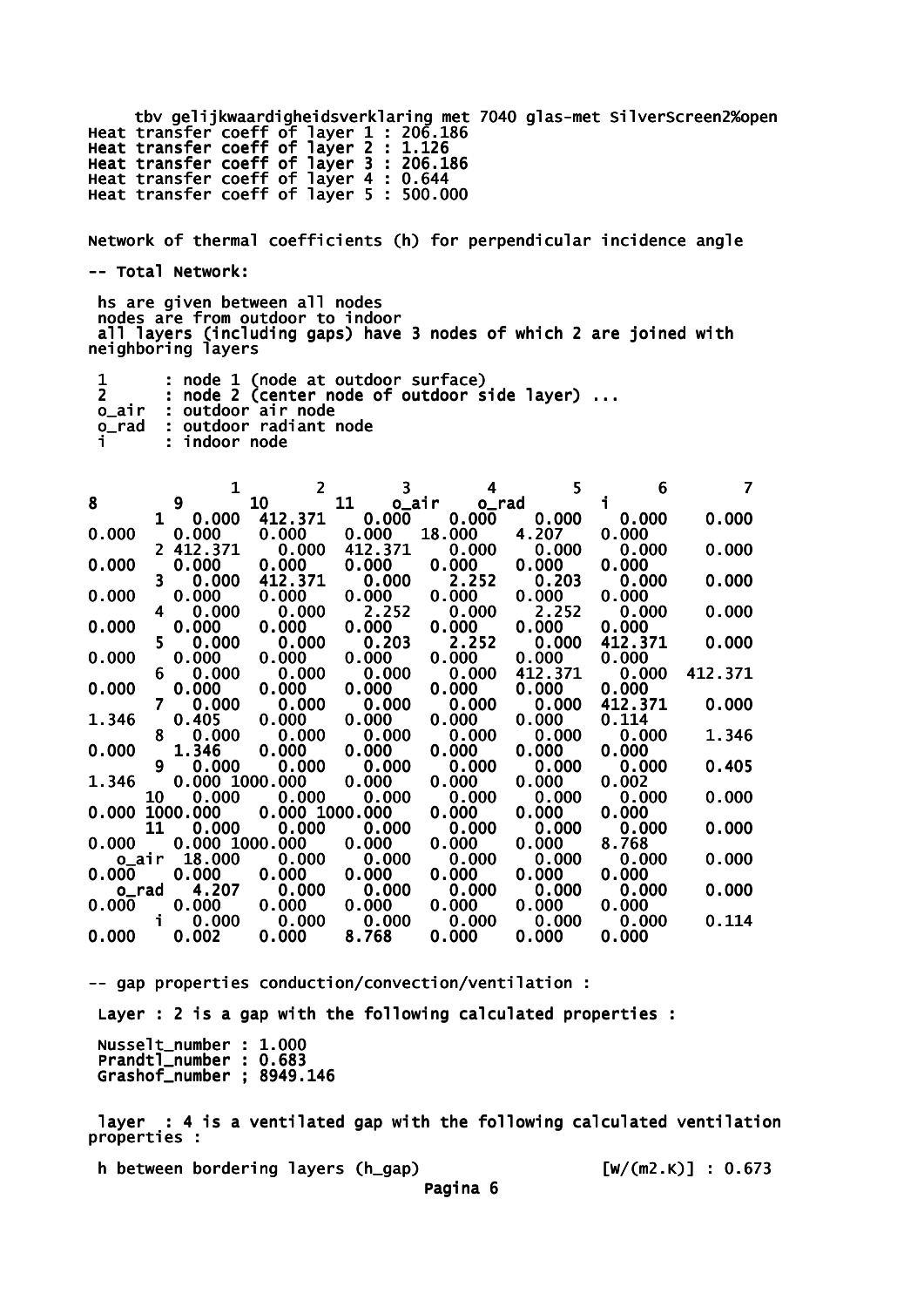tbv gelijkwaardigheidsverklaring met 7040 glas-met SilverScreen2%open<br>tween incoming air and air in layer (h\_between) [w/(m2.K)] : 0.311<br>speed [m/s] : 0.015<br>temperature at center [oc] : 22.810 h between incoming air and air in layer (h\_between) air speed [m/s] : 0.015 air temperature at center [oC] : 22.810 air temperature at exit  $\overline{[} \circ \overline{c} ]$  : 23.134 --- System description --- (from outdoor to indoor for perpendicular incidence angle) -- layer : 1 is a : Pane - name : Energy5.gvb id : 2755 thickness<br>thermal conductance  $\begin{array}{r} : 4.850 \text{ [mm]} \\ : 1.000 \text{ [w/(m.K)]} \end{array}$ thermal conductance coating code : UC [-] IR transmittance : 0.000 [-]<br>
IR emissivity outdoor : 0.837 [-]<br>
IR emissivity indoor : 0.037 [-] IR emissivity outdoor : 0.837 [-] IR emissivity indoor : 0.037 [-] solar direct transmittance : 0.436 [-] solar direct reflectance outdoor : 0.260 [-] solar direct reflectance indoor : 0.366 [-] light transmittance : 0.786 [-]<br>light reflectance outdoor : 0.066 [-]<br>light reflectance indoor : 0.063 [-] light reflectance outdoor : 0.066 [-] light reflectance indoor : 0.063 [-] UV transmitance : 0.084 [-] UV reflectance outdoor : 0.091 [-] UV reflectance indoor : 0.205 [-] General colour rendering index (Ra) : 98.000 [-] (0-100) component information Type: Coated Appearance: -- layer : 2 is a : Gap - name : Air-Argon 10/90<br>
gap width : 16.000 [mm]  $\begin{bmatrix} 16.000 & \texttt{[mm]} \\ -10 & \texttt{oc} \end{bmatrix}$  $-10 \text{ oc}$  0 oc 10 oc  $-10 \text{ oc}$  20 oC conduction : 0.017 0.017 0.018 0.018 dynamic viscosity  $\hspace{1.6cm}$ : 0.000 0.000 0.000 0.000 density : 1.779 1.681 1.652 1.595 CP : 567.900 567.900 567.900 567.900  $--$  layer : 3 is a : Pane  $-$ name : clear\_05.gvb

| name                | $: clear\_05.gov$ |
|---------------------|-------------------|
| id                  | : 2629            |
| thickness           | $: 4.850$ [mm]    |
| thermal conductance | : 1.000 [W/(m.K)] |

Pagina 7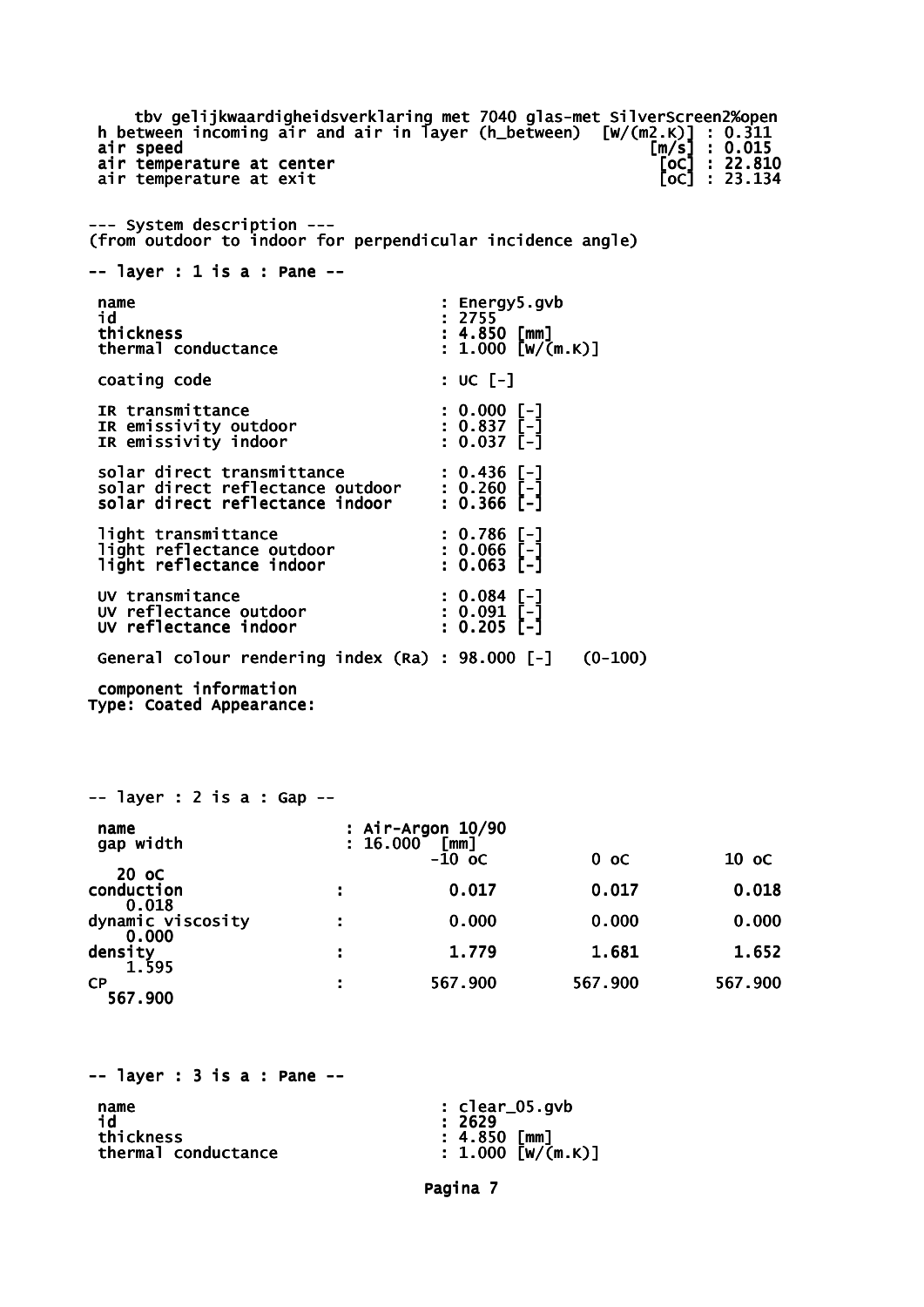tbv gelijkwaardigheidsverklaring met 7040 glas-met SilverScreen2%open coating code

| IR transmittance<br>IR emissivity outdoor<br>IR emissivity indoor                                             | $: 0.000$ [-]<br>$: 0.837$ [-]<br>$: 0.837$ [-]              |           |
|---------------------------------------------------------------------------------------------------------------|--------------------------------------------------------------|-----------|
| solar direct transmittance<br>solar direct reflectance outdoor : 0.074 [-]<br>solar direct reflectance indoor | : 0.827 [-]<br>$: 0.074$ [-]                                 |           |
| light transmittance<br>light reflectance outdoor<br>light reflectance indoor                                  | $: 0.893$ [-]<br>: 0.893 [-]<br>: 0.080 [-]<br>$: 0.080$ [-] |           |
| UV transmitance<br>UV reflectance outdoor<br>UV reflectance indoor                                            | : 0.590 [-]<br>: 0.067 [-]<br>$: 0.067$ [-]                  |           |
| General colour rendering index (Ra) : 99.000 [-]                                                              |                                                              | $(0-100)$ |
| component information                                                                                         |                                                              |           |

Type: Monolithic Appearance: Clear

| $--$ layer : 4 is a : Gap $--$      |                   |                  |          |          |
|-------------------------------------|-------------------|------------------|----------|----------|
| name<br>gap width                   | : Air<br>: 40.000 | [mm]<br>$-10$ oc | $0$ oc   | 10 oC    |
| 20 oC<br>conduction                 |                   | 0.023            | 0.024    | 0.025    |
| 0.026<br>dynamic viscosity<br>0.000 |                   | 0.000            | 0.000    | 0.000    |
| density<br>1.189                    | ÷                 | 1.326            | 1.277    | 1.232    |
| <b>CP</b><br>1008.000               |                   | 1008.000         | 1008.000 | 1008.000 |

 This is a free ventilated layer air is coming from indoors air is going to indoors width opening bottom [mm], per m width: 2.000 width opening top [mm], per m width: 2.000 width opening side [mm], per m width: 0.000 h between bordering layers (h\_gap) [W/(m2.K)] : 0.673 h between incoming air and air in layer (h\_between) [W/(m2.K)] : 0.311 air speed in gap [m/s] : 0.015 air flux [dm3/s] per m width : 0.581 air temperature at center [oC] : 22.810 air temperature at exit [oC] : 23.134

 $--$  layer : 5 is a : Shading  $-$  calculation method : View factor method name : Silverscreen 2% 202 ED01 Sonnergy Pagina 8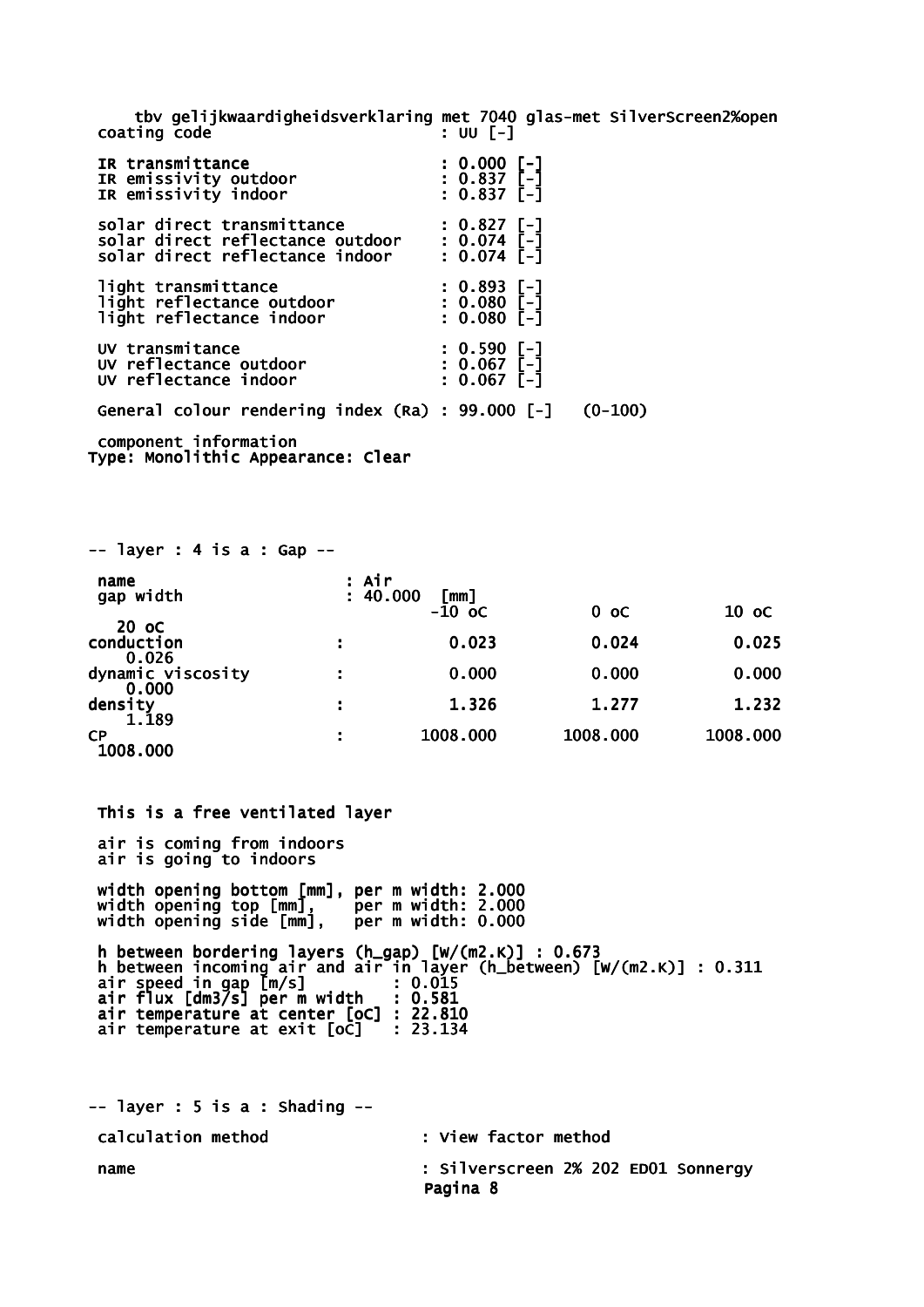tbv gelijkwaardigheidsverklaring met 7040 glas-met SilverScreen2%open id : 1320<br>thickness : 0.40  $\vdots$  0.400 [mm]<br>: 0.200 [W/(m.K)] thermal conductance IR transmittance outdoor : 0.020 [-]<br>
IR transmittance indoor : 0.020 [-]<br>
IR emissivity outdoor : 0.070 [-]<br>
IR emissivity indoor : 0.890 [-] IR transmittance indoor IR emissivity outdoor : 0.070 [-] IR emissivity indoor : 0.890 [-] Following properties are total properties (direct + diffuse) for perpendicular incidence angle solar transmittance outdoor : 0.029 [-]<br>solar transmittance indoor : 0.029 [-]<br>solar reflectance outdoor : 0.781 [-]<br>solar reflectance indoor : 0.714 [-] solar transmittance indoor solar reflectance outdoor : 0.781 [-] solar reflectance indoor : 0.714 [-] light transmittance outdoor : 0.028 [-] light transmittance indoor : 0.028 [-] light reflectance outdoor : 0.760 [-] light reflectance indoor : 0.797 [-] UV transmittance outdoor : 0.025 [-] UV transmittance indoor : 0.025 [-] UV reflectance outdoor : 0.734 [-] UV reflectance indoor : 0.172 [-] component information Openness Factor 2 % --- Environment -- name : EN13363-2 referentie<br>id : 49 id : 49 radiant temperature outdoor : 5.000 [oC]<br>air temperature outdoor : 5.000 [oC]<br>radiant temperature indoor : 20.000 [oC]<br>air temperature indoor : 20.000 [oC] air temperature outdoor radiant temperature indoor air temperature indoor Solar radiation : 300.000 [W/m2]<br>
Convection coeff. outdoor : 18.000 [W/(m2.K)]<br>
Convection coeff. indoor : 3.600 [W/(m2.K)] Convection coeff. outdoor : 18.000 [W/(m2.K)] Convection coeff. indoor : 3.600 [W/(m2.K)] --- Disclaimer --- The WIS Consortium makes no warranty, express or implied, or assumes any legal liability or responsibility for the accuracy, completeness, or usefulness of any information obtained with information obtained with<br>the WIS Software. The user has agreed to be bound by the terms of the License that accompanied the WIS Software package.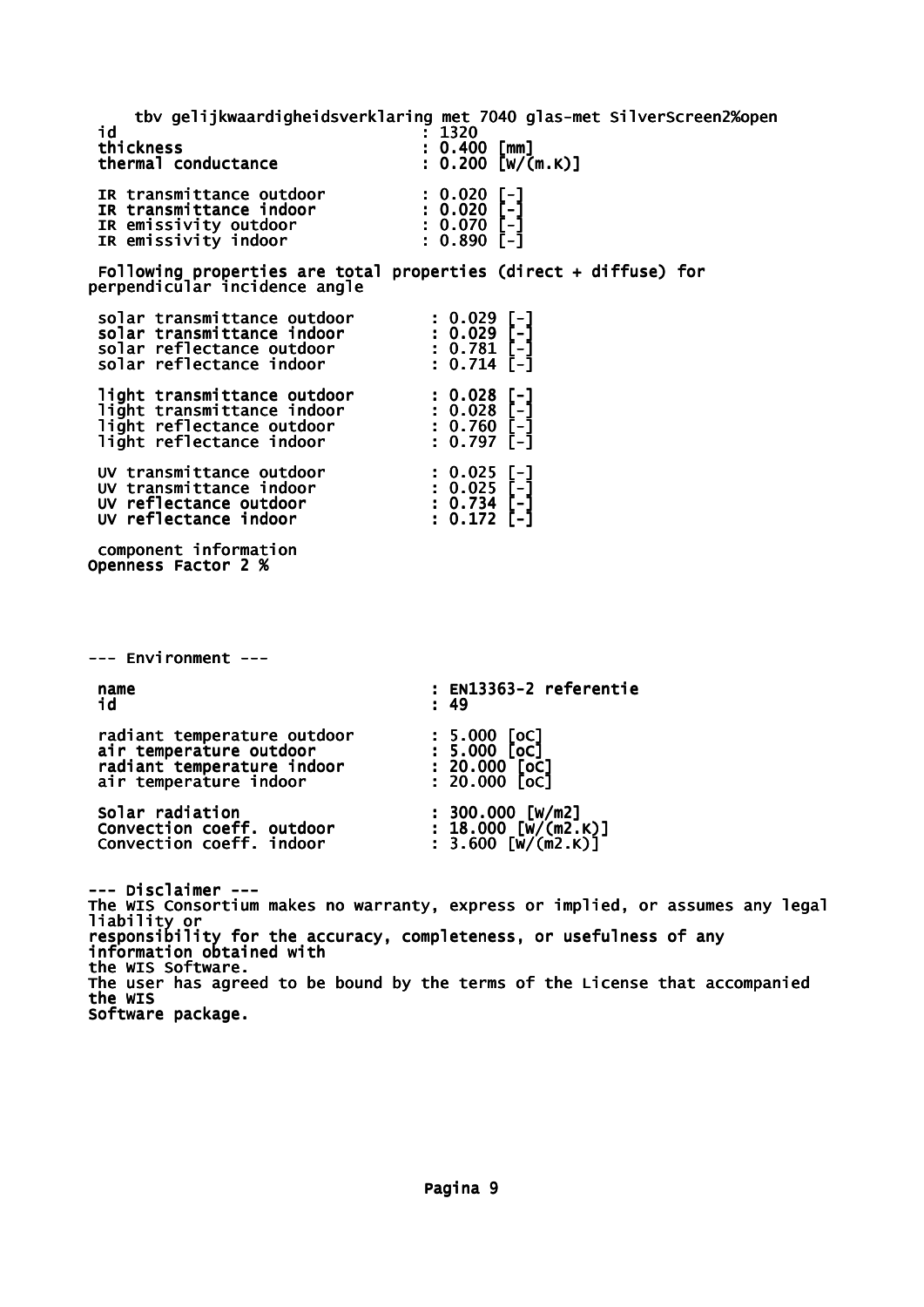

Appendix 5 WIS calculation Verosol EnviroScreen 805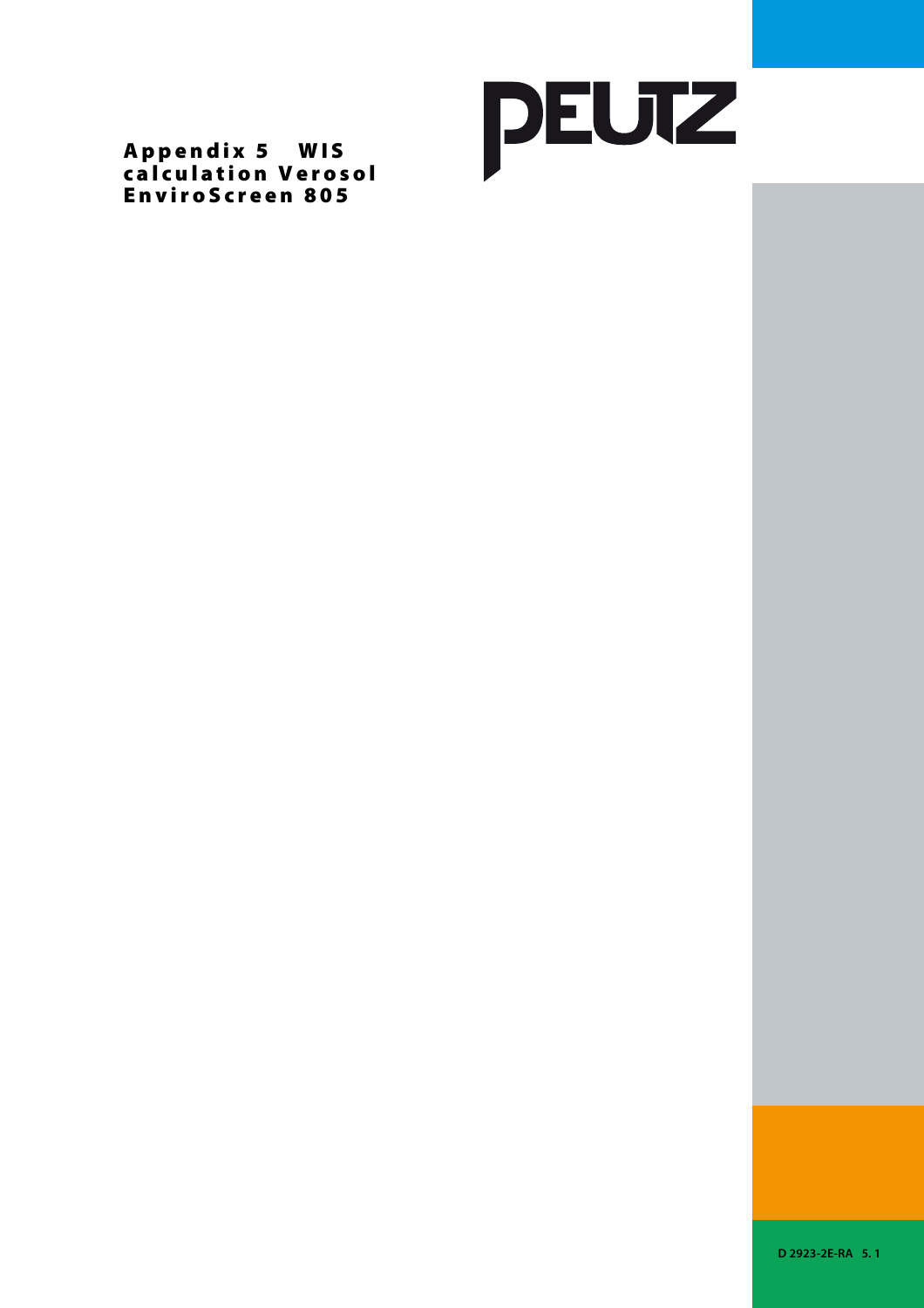tbv gelijkwaardigheidsverklaring met 6030 glas-met EnviroScreen 805 --- Registered WIS user --- Registered organisation : Verosol<br>Registered user name : Evert Bos Registered user name --- Report transparent system : tbv gelijkwaardigheidsverklaring met 6030 glas met EnviroScreen 805--- --- Basics (key thermal and solar properties) -- name transparent system : tbv gelijkwaardigheidsverklaring met 6030 glas : 0.792 [W/(m2.K)]<br>: 0.171 [-] (tota  $\check{\phantom{\phi}}$  (total solar energy solar factor (g)<br>transmittance) The g-value includes the effect of all changes in the situation with sun and situation without sun. Consequently, the g-value in case of free (thermally driven) ventilation in one of the gaps is also influenced by the increase in the air flow with sun compared to the situation without sun. This air flow may be cold or warm. This may lead to g-values higher than 1 (one) or lower than 0 (zero). See the Help file for more information. solar direct transmittance outdoor tot : 0.0275 [-]<br>solar direct transmittance indoor tot : 0.0246 [-]<br>solar direct reflectance outdoor tot : 0.400 [-] solar direct transmittance indoor tot solar direct reflectance outdoor tot : 0.400 [-] solar direct reflectance indoor tot : 0.546 [-] solar direct transmittance outdoor diff : 0.0136 [-]<br>solar direct transmittance indoor diff : 0.0108 [-] solar direct transmittance indoor diff : 0.0108 [-] solar direct reflectance outdoor diff : 0.0917 [-] solar direct reflectance indoor diff : 0.545 [-] light transmittance outdoor tot : 0.0556 [-]<br>light transmittance indoor tot : 0.0487 [-]<br>light reflectance outdoor tot : 0.375 [-] light transmittance indoor tot : 0.0487<br>light reflectance outdoor tot : 0.375 light reflectance outdoor tot : 0.375 [-] light reflectance indoor tot light transmittance outdoor diff : 0.0276 [-] light transmittance indoor diff : 0.0208 [-] light reflectance outdoor diff : 0.222 [-] light reflectance indoor diff<br>
light reflectance outdoor diff  $\begin{array}{cccc} 0.222 & -1 \\ -1.572 & -1.572 & -1.572 \end{array}$  UV transmittance outdoor tot : 0.00661 [-] UV transmittance indoor tot : 0.00614 [-] UV transmittance outdoor tot : 0.00661 [-]<br>
UV transmittance indoor tot : 0.00614 [-]<br>
UV reflectance outdoor tot : 0.157 [-]<br>
UV reflectance indoor tot : 0.230 [-] UV reflectance indoor tot : UV transmittance outdoor diff  $\qquad \qquad : \quad 0.00228$  [-] UV transmittance indoor diff : 0.00180 [-] UV reflectance outdoor diff  $\cdot$  : 0.00986 [-] UV reflectance indoor diff  $\cdot$  : 0.230 [-] qeneral colour rendering index (Ra) : 92.0 [-] --- Split U-value --- Uconv : 0.265 [W/m2.K] Uir : 0.437 [W/m2.K] Uvent : 0.0897 [W/m2.K] ----------------- + Utotal : 0.792 [W/m2.K] --- Split all 'dark' heat flow coefficients into fractions (h-values) -- h\_conv,indoor : 0.265 [W/m2.K] Pagina 1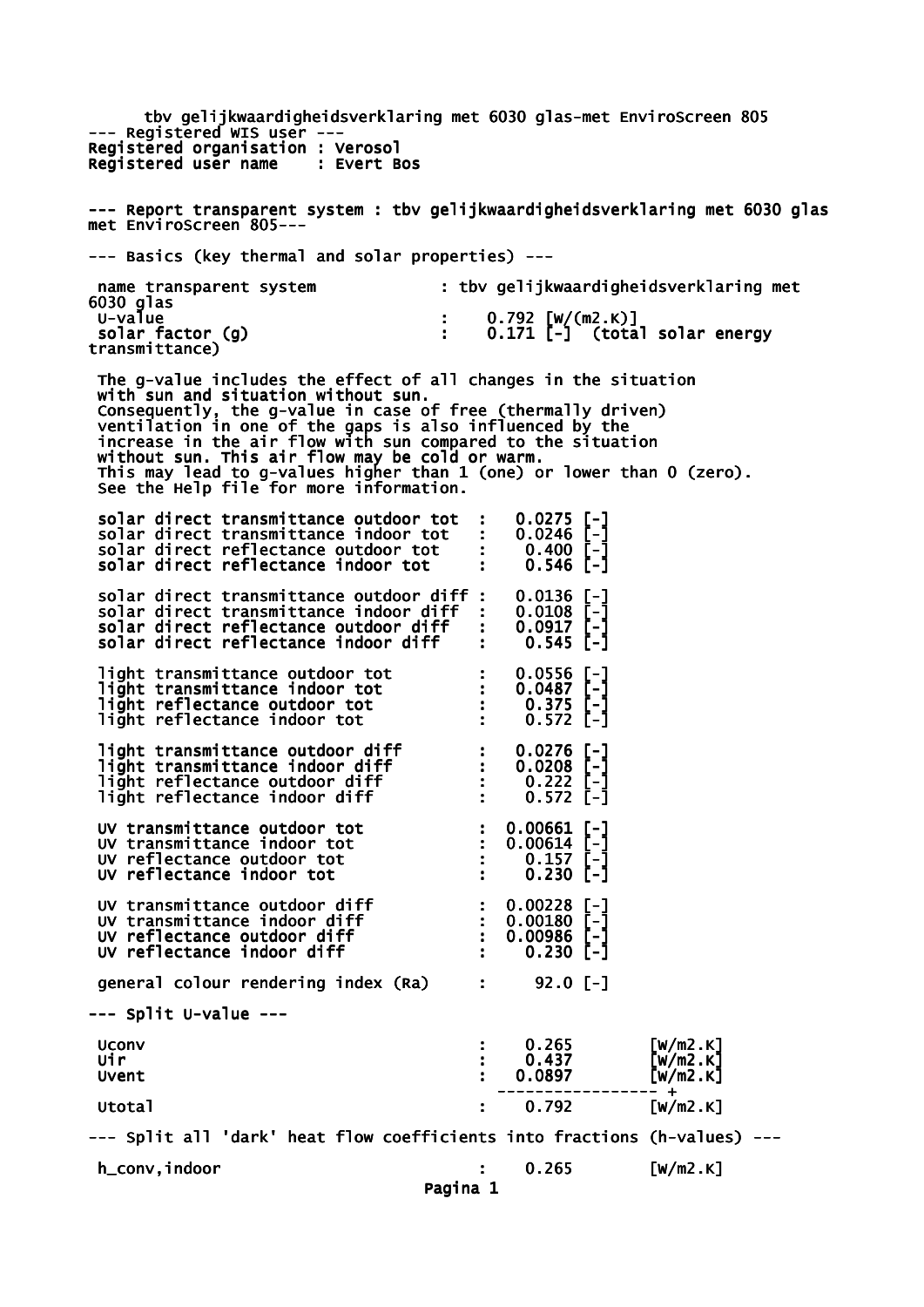tbv gelijkwaardigheidsverklaring met 6030 glas-met EnviroScreen 805<br>indoor [w/m2.K] h\_ir,indoor : 0.437 [W/m2.K] h\_conv,outdoor : 0.646 [W/m2.K] h\_ir,outdoor : 0.147 [W/m2.K] h\_vent : -0.0897 [W/m2.K] ----------------- + checksum (expected value =  $h$ \_indoor -  $h$ \_outdoor -  $h$ \_vent = 0) : 0.000  $\lceil W/m2.K\rceil$ --- Split solar factor (g) into fractions -- solar direct transmittance  $\qquad \qquad : \qquad 0.0275$  [-] solar factor convective : 0.0550 [-] solar factor thermal radiative ir : 0.0802 [-] solar factor ventilation : 0.00854 ----------------- +  $solar$  factor  $(g)$   $\hspace{1cm}$   $\hspace{1cm}$   $\hspace{1cm}$   $\hspace{1cm}$   $\hspace{1cm}$   $\hspace{1cm}$   $\hspace{1cm}$   $\hspace{1cm}$   $\hspace{1cm}$   $\hspace{1cm}$   $\hspace{1cm}$   $\hspace{1cm}$   $\hspace{1cm}$   $\hspace{1cm}$   $\hspace{1cm}$   $\hspace{1cm}$   $\hspace{1cm}$   $\hspace{1cm}$   $\hspace{1cm}$   $\hspace{1cm}$   $\hspace$ --- Split solar gain coefficients to outdoor side into fractions -- solar fraction reflected to outdoor : 0.400<br>solar fraction convected to outdoor : 0.347  $solar$  fraction convected to outdoor  $: 0.347$ <br> $solar$  fraction th. radiated to outdoor  $: 0.0816$ solar fraction th. radiated to outdoor solar fraction ventilated to outdoor : 0.000 ----------------- + solar fraction to outdoor  $\qquad \qquad : \qquad 0.829$  [-] --- Split all solar fractions, optical part -- solar direct transmittance : 0.0275 [-] solar direct reflectance : 0.400<br>solar absorption fraction layer 1 : 0.421 solar absorption fraction layer 1 : 0.421<br>solar absorption fraction layer 2 : 0.000 solar absorption fraction layer 2 : 0.000<br>solar absorption fraction layer 3 : 0.0447 solar absorption fraction layer 3 : 0.0447 [-] solar absorption fraction layer 4 : 0.000 [-] solar absorption fraction layer  $5$  : 0.107 ----------------- + checksum (expected value = 1)  $\qquad \qquad$  :  $\qquad 1.00$  [-] --- Split all solar fractions, thermal part (a-values) -- solar absorbed : 0.572 [-] conv indoor : 0.0550 [-] ir indoor  $\qquad \qquad : \qquad 0.0802$  conv outdoor : 0.347 [-] ir outdoor : 0.0816 [-] gap vent ----------------- + checksum (abs-others. expected value =  $0$ ) : 0.000 [-]

--- Short description conditions used for calculations ---

 Calculated using setting: No restrictions (expert level) Therefore results are calculated using user selected methods and settings

 For solar calculations in the total solar range, spectral properties are used For solar calculations in the visual range, spectral properties are used For solar calculations in the uv range, spectral properties are used The solar spectrum of EN 410 is used with air mass 1

Pagina 2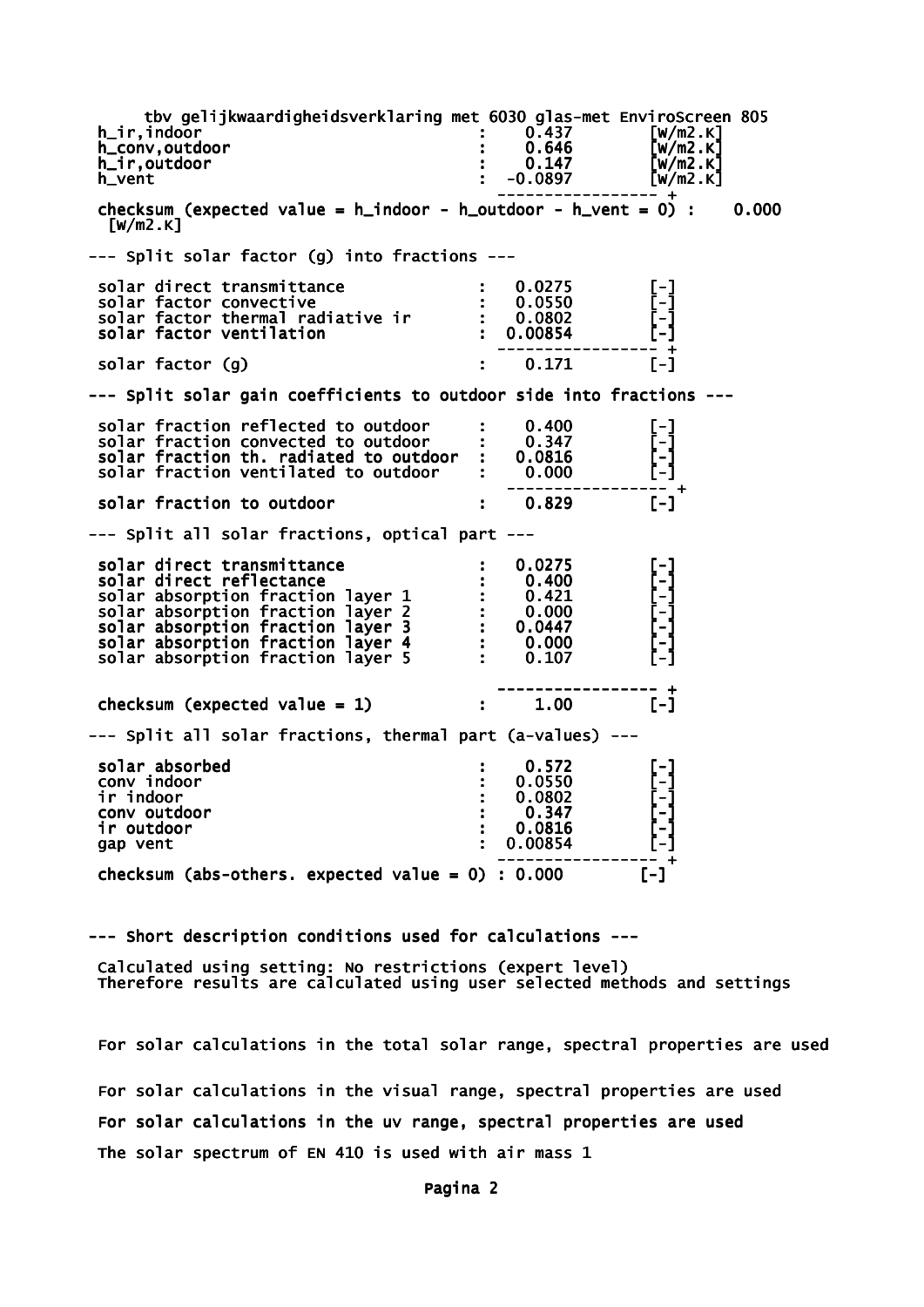tbv gelijkwaardigheidsverklaring met 6030 glas-met EnviroScreen 805

--- Short system description ---

(from outdoor to indoor)

 layer 1 is a Pane named : SGG COOL-LITE SKN165B.sgg with pane in original position. layer 2 is a Gap named : Air-Argon 10/90 layer 3 is a Pane named : SGG Planilux\_6mm.sgg with pane in original position. layer 4 is a Gap named : Air which is free ventilated ! layer 5 is a Shading named : Enviroscreen V6 805 000

Interpolated wavelength values !!

| Spectral<br>--- |                      |                 | Properties Total Solar        |
|-----------------|----------------------|-----------------|-------------------------------|
| For             |                      |                 | perpendicular incidence angle |
| wavel           | $\ddot{\phantom{a}}$ | wavelength [nm] |                               |
| Ref1_o          |                      | spectral        | reflectance outdoor side      |
| Refl_i          |                      | spectral        | reflectance indoor side       |
| Transm          |                      | spectral        | transmittance                 |
|                 |                      |                 |                               |
| <b>Wavel</b>    | Transm Refl_o        |                 | $Ref1_i$                      |
| 300.0           | 0.000                | 0.047           | 0.089                         |
| 320.0           | 0.000                | 0.047           | 0.104                         |
| 340.0           | 0.002                | 0.103           | 0.152                         |
| 360.0           | 0.010                | 0.218           | 0.267                         |
| 380.0           | 0.018                | 0.263           | 0.458                         |
| 400.0           | 0.030                | 0.328           | 0.547                         |
| 420.0           | 0.040                | 0.358           | 0.571                         |
| 440.0           | 0.047                | 0.378           | 0.578                         |
| 460.0           | 0.053                | 0.400           | 0.581                         |
| 480.0           | 0.055                | 0.410           | 0.580                         |
| 500.0           | 0.057                | 0.413           | 0.579                         |
| 520.0           | 0.058                | 0.412           | 0.577                         |
| 540.0           | 0.058                | 0.403           | 0.576                         |
| 560.0           | 0.057                | 0.385           | 0.573                         |
| 580.0           | 0.055                | 0.361           | 0.570                         |
| 600.0           | 0.053                | 0.332           | 0.567                         |
| 620.0           | 0.050                | 0.299           | 0.563                         |
| 640.0           | 0.047                | 0.270           | 0.559                         |
| 660.0           | 0.043                | 0.249           | 0.558                         |
| 680.0           | 0.040                | 0.241           | 0.554                         |
| 700.0           | 0.036                | 0.240           | 0.550                         |
| 720.0           | 0.030                | 0.248           | 0.548                         |
| 740.0           | 0.027                | 0.269           | 0.544                         |
|                 |                      |                 |                               |
| 760.0           | 0.022                | 0.290           | 0.541                         |
| 780.0           | 0.018                | 0.314           | 0.538                         |
| 800.0           | 0.015                | 0.339           | 0.536                         |
| 850.0           | 0.010                | 0.392           | 0.536                         |
| 900.0           | 0.007                | 0.430           | 0.550                         |
| 950.0           | 0.005                | 0.453           | 0.560                         |
| 1000.0          | 0.004                | 0.472           | 0.570                         |
| 1050.0          | 0.003                | 0.487           | 0.577                         |
| 1100.0          | 0.002                | 0.501           | 0.581                         |
| 1150.0          | 0.002                | 0.513           | 0.578                         |
| 1200.0          | 0.002                | 0.528           | 0.583                         |
| 1250.0          | 0.001                | 0.543           | 0.589                         |
| 1300.0          | 0.001                | 0.563           | 0.593                         |
| 1350.0          | 0.001                | 0.583           | 0.583                         |
| 1400.0          | 0.001                | 0.603           | 0.573                         |

1450.0 0.001 0.632 0.584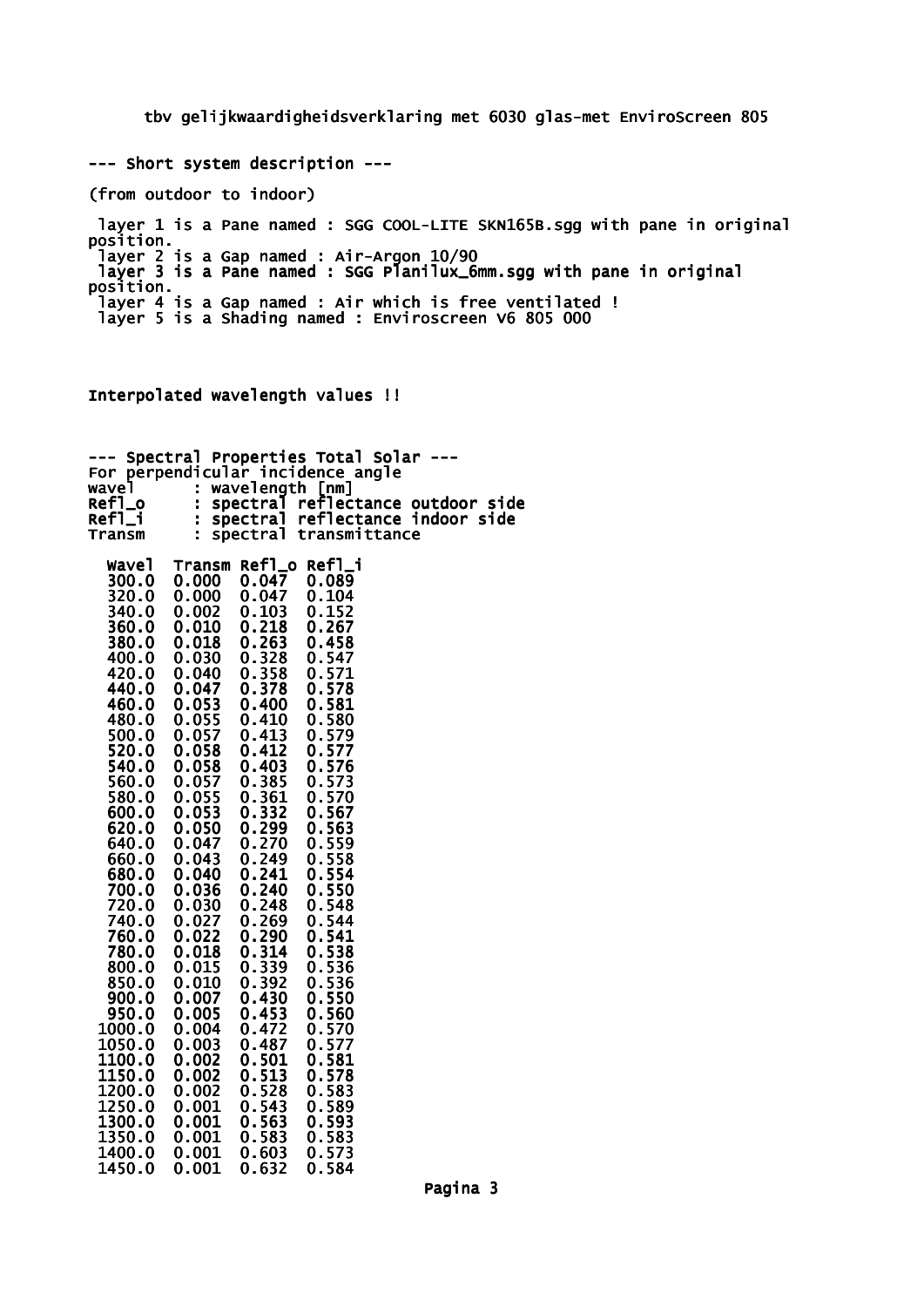|                                                                        |                                  |                                  |                                        |                                    |  | tbv gelijkwaardigheidsverklaring met 6030 glas-met EnviroScreen 805 |  |
|------------------------------------------------------------------------|----------------------------------|----------------------------------|----------------------------------------|------------------------------------|--|---------------------------------------------------------------------|--|
| 1500.0<br>1550.0<br>1600.0<br>1650.0                                   | 0.001<br>0.001<br>0.001<br>0.001 | 0.658<br>0.680<br>0.696<br>0.705 | 0.593<br>0.598<br>0.595<br>0.470       |                                    |  |                                                                     |  |
| 1700.0<br>1750.0                                                       | 0.001<br>0.001                   | 0.710<br>0.711                   | 0.520<br>0.547                         |                                    |  |                                                                     |  |
| 1800.0<br>1850.0                                                       | 0.001<br>0.001                   | 0.708<br>0.704                   | 0.556<br>0.569                         |                                    |  |                                                                     |  |
| 1900.0<br>1950.0                                                       | 0.000<br>0.001                   | 0.705<br>0.707                   | 0.521<br>0.540                         |                                    |  |                                                                     |  |
| 2000.0<br>2050.0                                                       | 0.000<br>0.000                   | 0.704<br>0.703                   | 0.567<br>0.559                         |                                    |  |                                                                     |  |
| 2100.0<br>2200.0<br>2300.0                                             | 0.001<br>0.000<br>0.000          | 0.703<br>0.668<br>0.681          | 0.515<br>0.492<br>0.318                |                                    |  |                                                                     |  |
| 2400.0<br>2500.0                                                       | 0.000<br>0.000                   | 0.676<br>0.636                   | 0.319<br>0.402                         |                                    |  |                                                                     |  |
| --- Spectral Properties Light ---<br>For perpendicular incidence angle |                                  |                                  |                                        |                                    |  |                                                                     |  |
| wavel<br>Ref1_o                                                        |                                  | wavelength [nm]                  |                                        | spectral reflectance outdoor side  |  |                                                                     |  |
| $Refl_i$<br>Transm                                                     |                                  |                                  | spectral transmittance                 | : spectral reflectance indoor side |  |                                                                     |  |
| <b>Wavel</b><br>380.0<br>390.0                                         | 0.018<br>0.024                   | 0.263<br>0.296                   | Transm Refl_o Refl_i<br>0.458<br>0.514 |                                    |  |                                                                     |  |
| 400.0<br>410.0                                                         | 0.030<br>0.036                   | 0.328<br>0.349                   | 0.547<br>0.562                         |                                    |  |                                                                     |  |
| 420.0<br>430.0                                                         | 0.040<br>0.044                   | 0.358<br>0.371                   | 0.571<br>0.575                         |                                    |  |                                                                     |  |
| 440.0<br>450.0                                                         | 0.047<br>0.050                   | 0.378<br>0.387                   | 0.578<br>0.580                         |                                    |  |                                                                     |  |
| 460.0<br>470.0                                                         | 0.053<br>0.054                   | 0.400<br>0.406                   | 0.581<br>0.580                         |                                    |  |                                                                     |  |
| 480.0<br>490.0<br>500.0                                                | 0.055<br>0.057<br>0.057          | 0.410<br>0.413<br>0.413          | 0.580<br>0.580<br>0.579                |                                    |  |                                                                     |  |
| 510.0<br>520.0                                                         | 0.058<br>0.058                   | 0.413<br>0.412                   | 0.578<br>0.577                         |                                    |  |                                                                     |  |
| 530.0<br>540.0                                                         | 0.058<br>0.058                   | 0.408<br>0.403                   | 0.576<br>0.576                         |                                    |  |                                                                     |  |
| 550.0<br>560.0                                                         | 0.057<br>0.057                   | 0.394<br>0.385                   | 0.574<br>0.573                         |                                    |  |                                                                     |  |
| 570.0<br>580.0                                                         | 0.057<br>0.055                   | 0.375<br>0.361                   | 0.571<br>0.570                         |                                    |  |                                                                     |  |
| 590.0<br>600.0<br>610.0                                                | 0.055<br>0.053<br>0.052          | 0.347<br>0.332<br>0.315          | 0.568<br>0.567<br>0.566                |                                    |  |                                                                     |  |
| 620.0<br>630.0                                                         | 0.050<br>0.049                   | 0.299<br>0.285                   | 0.563<br>0.561                         |                                    |  |                                                                     |  |
| 640.0<br>650.0                                                         | 0.047<br>0.045                   | 0.270<br>0.261                   | 0.559<br>0.559                         |                                    |  |                                                                     |  |
| 660.0<br>670.0                                                         | 0.043<br>0.042                   | 0.249<br>0.244                   | 0.558<br>0.555                         |                                    |  |                                                                     |  |
| 680.0<br>690.0                                                         | 0.040<br>0.038                   | 0.241<br>0.238                   | 0.554<br>0.552                         |                                    |  |                                                                     |  |
| 700.0<br>710.0<br>720.0                                                | 0.036<br>0.033<br>0.030          | 0.240<br>0.243<br>0.248          | 0.550<br>0.549<br>0.548                |                                    |  |                                                                     |  |
| 730.0<br>740.0                                                         | 0.028<br>0.027                   | 0.256<br>0.269                   | 0.546<br>0.544                         |                                    |  |                                                                     |  |
| 750.0<br>760.0                                                         | 0.024<br>0.022                   | 0.278<br>0.290                   | 0.543<br>0.541                         |                                    |  |                                                                     |  |
| 770.0<br>780.0                                                         | 0.020<br>0.018                   | 0.302<br>0.314                   | 0.539<br>0.538                         |                                    |  |                                                                     |  |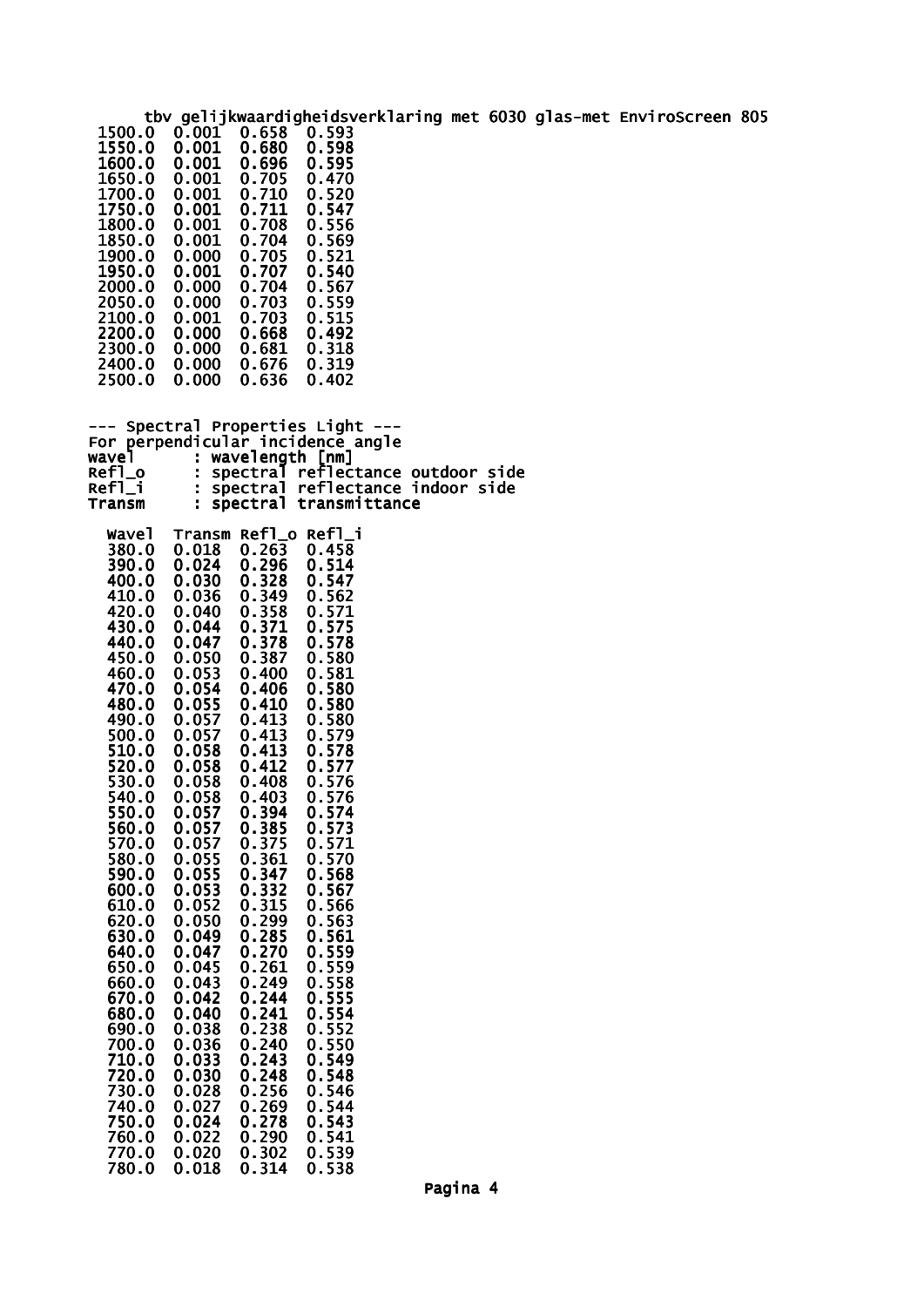tbv gelijkwaardigheidsverklaring met 6030 glas-met EnviroScreen 805

--- Spectral Properties Uv --- For perpendicular incidence angle<br>wavel : wavelength [nm] wavel : wavelength [nm] Refl\_o : spectral reflectance outdoor side Refl\_i : spectral reflectance indoor side Transm : spectral transmittance Wavel Transm Refl\_o Refl\_i 282.5 0.000 0.047 0.096 282.5 0.000 0.047 0.096<br>287.5 0.000 0.047 0.094<br>292.5 0.000 0.047 0.092 292.5 0.000 0.047 0.092 0.000 0.047 0.089<br>0.000 0.047 0.090 302.5 0.000 0.047 0.090 307.5 0.000 0.047 0.093 312.5 0.000 0.047 0.098 0.000 0.047<br>0.000 0.049  $0.000$   $0.049$   $0.110$ <br> $0.000$   $0.058$   $0.124$ 0.000 0.058 0.124<br>0.001 0.071 0.135 322.5 0.000 0.049 0.110<br>327.5 0.000 0.058 0.124<br>332.5 0.001 0.071 0.135<br>337.5 0.001 0.090 0.146  $0.001$  0.090<br>0.003 0.117 342.5 0.003 0.117 0.160 347.5 0.004 0.147 0.178 352.5 0.006 0.178 0.204 357.5 0.009 0.206 0.243 362.5 0.011 0.229 0.294 0.013 0.246 0.348<br>0.015 0.256 0.398 372.5 0.015 0.256 0.398 377.5 0.017 0.261 0.440 --- temperatures -- for perpendicular incidence angle Outdoor air temperature : 5.000<br>Outdoor radiant temperature : 5.000 Outdoor radiant temperature Outdoor surface temperature : 11.321<br>laver (center) 1: 11.743 layer (center)<br>border  $: 11.785$ <br>2 : 17.136 layer (center)<br>border  $: 22.486$ <br>3  $: 22.529$  layer (center) 3 : 22.529 border : 22.531 layer (center)<br>border  $\frac{1}{5}$  : 23.504<br>5 : 23.507 layer (center) 5 : 23.507 Indoor surface temperature Indoor air temperature : 20.000<br>Indoor radiant temperature : 20.000 Indoor radiant temperature --- Network --- Layer and node properties from outdoor side to indoor side -- solar absorption fractions for layers [0-1]: Solar absorption fraction of layer 1 : 0.421 Solar absorption fraction of layer 2 : 0.000 Solar absorption fraction of layer 3 : 0.045 Solar absorption fraction of layer 4 : 0.000 Solar absorption fraction of layer 5 : 0.107

-- conduction / convection heat transfer coefficients for layers:

Pagina 5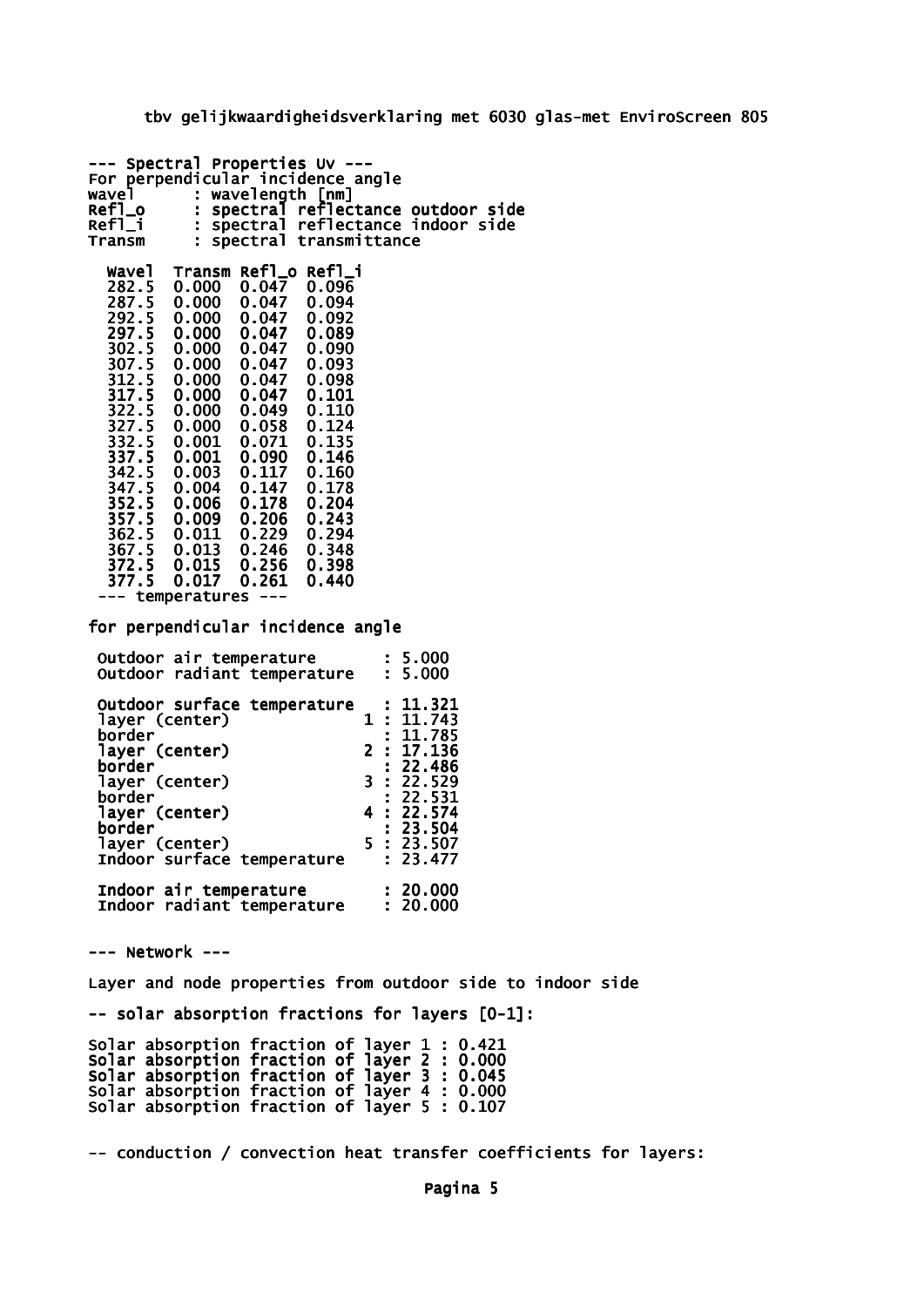tbv gelijkwaardigheidsverklaring met 6030 glas-met EnviroScreen 805 IR and ventilation not included !

Heat transfer coeff of layer 1 : 166.667 Heat transfer coeff of layer 2 : 1.127 Heat transfer coeff of layer 3 : 166.667 Heat transfer coeff of layer 4 : 0.644 Heat transfer coeff of layer 5 : 500.000

Network of thermal coefficients (h) for perpendicular incidence angle

-- Total Network:

 hs are given between all nodes nodes are from outdoor to indoor all layers (including gaps) have 3 nodes of which 2 are joined with neighboring layers

|       | : node 1 (node at outdoor surface)           |
|-------|----------------------------------------------|
|       | : node 2 (center node of outdoor side layer) |
|       | o_air : outdoor air node                     |
| o rad | : outdoor radiant node                       |
|       | : indoor node                                |

|                |              | 1              | $\overline{2}$ | $\overline{\mathbf{3}}$ | 4           | 5       | 6       | 7       |
|----------------|--------------|----------------|----------------|-------------------------|-------------|---------|---------|---------|
| 8              |              | 9              | 10             | 11                      | o_air o_rad |         | i.      |         |
|                | $\mathbf{1}$ | 0.000          | 333.333        | 0.000                   | 0.000       | 0.000   | 0.000   | 0.000   |
| 0.000          |              | 0.000          | 0.000          | 0.000                   | 18.000      | 4.220   | 0.000   |         |
|                |              | 2 333.333      | 0.000          | 333.333                 | 0.000       | 0.000   | 0.000   | 0.000   |
| 0.000          |              | 0.000          | 0.000          | 0.000                   | 0.000       | 0.000   | 0.000   |         |
|                | 3.           | 0.000          | 333.333        | 0.000                   | 2.254       | 0.198   | 0.000   | 0.000   |
| 0.000          |              | 0.000          | 0.000          | 0.000                   | 0.000       | 0.000   | 0.000   |         |
|                | 4            | 0.000          |                | 0.000 2.254             | 0.000       | 2.254   | 0.000   | 0.000   |
| 0.000          |              | 0.000          | 0.000          | 0.000                   | 0.000       | 0.000   | 0.000   |         |
|                | 5.           | 0.000          | 0.000          | 0.198                   | 2.254       | 0.000   | 333.333 | 0.000   |
| 0.000          |              | 0.000          | 0.000          | 0.000                   | 0.000       | 0.000   | 0.000   |         |
|                | 6            | 0.000          | 0.000          | 0.000                   | 0.000       | 333.333 | 0.000   | 333.333 |
| 0.000          |              | 0.000          | 0.000          | 0.000                   | 0.000       | 0.000   | 0.000   |         |
|                | 7            | 0.000          | 0.000          | 0.000                   | 0.000       | 0.000   | 333.333 | 0.000   |
| 1.372          |              | 1.443          | 0.000          | 0.000                   | 0.000       | 0.000   | 0.273   |         |
|                | 8            | 0.000          | 0.000          | 0.000                   | 0.000       | 0.000   | 0.000   | 1.372   |
| 0.000          |              | 1.372          | 0.000          | 0.000                   | 0.000       | 0.000   | 0.000   |         |
|                | 9            | 0.000          | 0.000          | 0.000                   | 0.000       | 0.000   | 0.000   | 1.443   |
| 1.372          |              | 0.000 1000.000 |                | 0.000                   | 0.000       | 0.000   | 0.014   |         |
|                | 10           | 0.000          | 0.000          | 0.000                   | 0.000       | 0.000   | 0.000   | 0.000   |
| 0.000 1000.000 |              |                |                | 0.000 1000.000          | 0.000       | 0.000   | 0.000   |         |
|                | 11           | 0.000          | 0.000          | 0.000                   | 0.000       | 0.000   | 0.000   | 0.000   |
| 0.000          |              | 0.000 1000.000 |                | 0.000                   | 0.000       | 0.000   | 8.420   |         |
| o_air          |              | 18.000         | 0.000          | 0.000                   | 0.000       | 0.000   | 0.000   | 0.000   |
| 0.000          |              | 0.000          | 0.000          | 0.000                   | 0.000       | 0.000   | 0.000   |         |
| o_rad          |              | 4.220          | 0.000          | 0.000                   | 0.000       | 0.000   | 0.000   | 0.000   |
| 0.000          |              | 0.000          | 0.000          | 0.000                   | 0.000       | 0.000   | 0.000   |         |
|                | $\mathbf i$  | 0.000          | 0.000          | 0.000                   | 0.000       | 0.000   | 0.000   | 0.273   |
| 0.000          |              | 0.014          | 0.000          | 8.420                   | 0.000       | 0.000   | 0.000   |         |

-- gap properties conduction/convection/ventilation :

Layer : 2 is a gap with the following calculated properties :

 Nusselt\_number : 1.000 Prandtl\_number : 0.683 Grashof\_number ; 8183.618

 layer : 4 is a ventilated gap with the following calculated ventilation properties :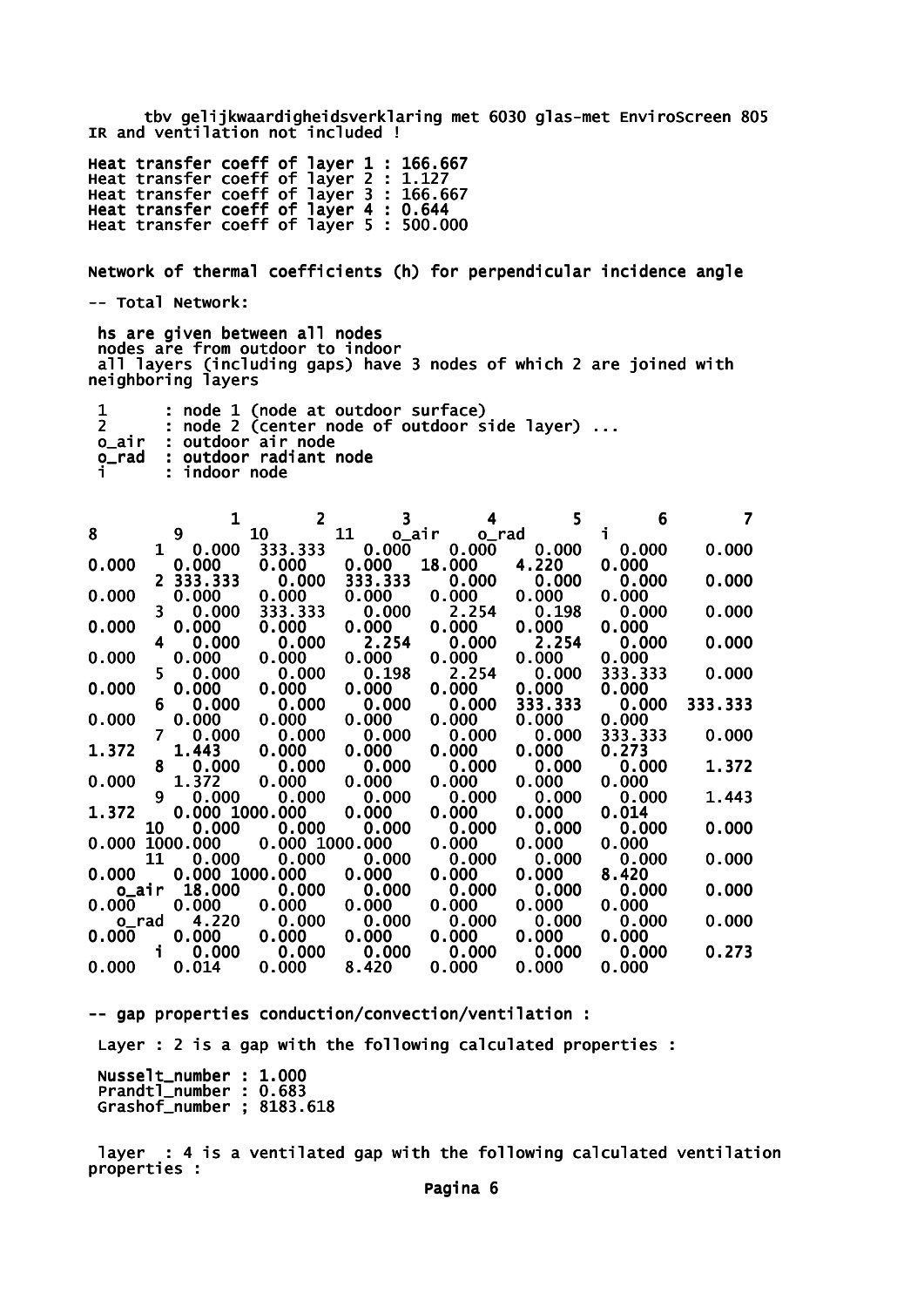tbv gelijkwaardigheidsverklaring met 6030 glas-met EnviroScreen 805 h between bordering layers (h\_gap) [W/(m2.K)] : 0.686 h between incoming air and air in layer (h\_between) [W/(m2.K)] : 0.473 h between bordering layers (h\_gap)<br>
h between incoming air and air in layer (h\_between)  $\begin{bmatrix} w/(m2.K) \\ w/(m2.K) \end{bmatrix}$ : 0.473<br>
air speed  $\begin{bmatrix} m/s \\ \text{air} \end{bmatrix}$ : 0.021<br>
air temperature at center  $\begin{bmatrix} 0 & 0 \\ 0 & 0 \end{bmatrix}$ : 22.5 air temperature at center air temperature at exit --- System description --- (from outdoor to indoor for perpendicular incidence angle) -- layer : 1 is a : Pane - name : SGG COOL-LITE SKN165B.sgg id : 2914 : 6.000 [mm]<br>: 1.000 [W/(m.K)] thermal conductance coating code : UC [-] IR transmittance : 0.000 [-]<br>
IR emissivity outdoor : 0.837 [-]<br>
IR emissivity indoor : 0.036 [-] IR emissivity outdoor IR emissivity indoor solar direct transmittance : 0.342 [-] solar direct reflectance outdoor : 0.293 [-] solar direct transmittance : 0.342 [-]<br>solar direct reflectance outdoor : 0.293 [-]<br>solar direct reflectance indoor : 0.436 [-] light transmittance : 0.665 [-] light reflectance outdoor : 0.117 [-] light reflectance indoor : 0.111 [-] UV transmitance : 0.124 [-]<br>UV reflectance outdoor : 0.145 [-] UV reflectance outdoor : 0.145 [-] UV reflectance indoor : 0.298 [-] General colour rendering index (Ra) : 94.000 [-] (0-100) component information Type: Coated Appearance: -- layer : 2 is a : Gap --

| name<br>gap width |   | : Air-Argon 10/90<br>: 16.000 [mm] |         |         |
|-------------------|---|------------------------------------|---------|---------|
|                   |   | $-10$ oc                           | $0$ oc  | $10$ oc |
| 20 oC             |   |                                    |         |         |
| conduction        |   | 0.017                              | 0.017   | 0.018   |
| 0.018             |   |                                    |         |         |
| dynamic viscosity | н | 0.000                              | 0.000   | 0.000   |
| 0.000             |   |                                    |         |         |
| density<br>1.595  | Н | 1.779                              | 1.681   | 1.652   |
| <b>CP</b>         |   | 567.900                            | 567.900 | 567.900 |
| 567.900           |   |                                    |         |         |
|                   |   |                                    |         |         |

-- layer : 3 is a : Pane - name : SGG Planilux\_6mm.sgg id : 2952

: 6.000 [mm] Pagina 7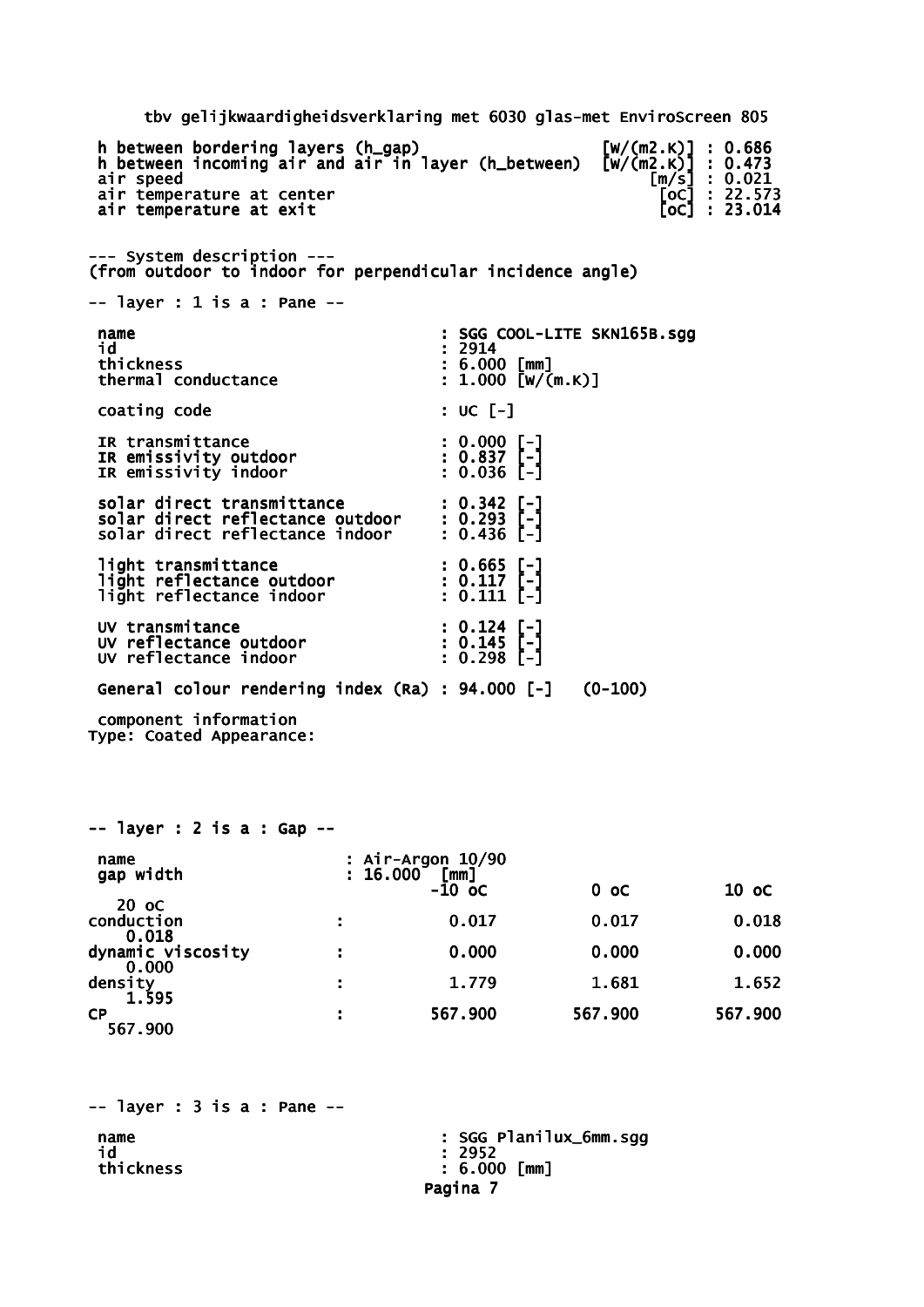tbv gelijkwaardigheidsverklaring met 6030 glas-met EnviroScreen 805 thermal conductance  $\left[ 1.000 \left[ W/(m.K) \right] \right]$ 

| coating code                                                                                                                          | $: 00$ $[-]$                                    |
|---------------------------------------------------------------------------------------------------------------------------------------|-------------------------------------------------|
| IR transmittance<br>IR emissivity outdoor<br>IR emissivity indoor                                                                     | $: 0.000$ [-]<br>: 0.837 [-]<br>: 0.837 [-]     |
| solar direct transmittance : 0.788 [-]<br>solar direct reflectance outdoor : 0.072 [-]<br>solar direct reflectance indoor : 0.072 [-] |                                                 |
| light transmittance<br>light reflectance outdoor<br>light reflectance indoor                                                          | : 0.885 [-]<br>: 0.080 [-]<br>$: 0.080$ [-]     |
| UV transmitance<br>UV reflectance outdoor<br>UV reflectance indoor                                                                    | $: 0.530$ [-]<br>$: 0.065$ [-]<br>$: 0.065$ [-] |
| General colour rendering index (Ra) : 98.000 [-]                                                                                      | $(0-100)$                                       |
| component information<br>Type: Monolithic Appearance:                                                                                 |                                                 |

| $--$ layer : 4 is a : Gap $--$      |                   |                  |          |          |
|-------------------------------------|-------------------|------------------|----------|----------|
| name<br>gap width                   | : Air<br>: 40.000 | [mm]<br>$-10$ oc | $0$ oc   | 10 oC    |
| 20 oC<br>conduction                 |                   | 0.023            | 0.024    | 0.025    |
| 0.026<br>dynamic viscosity<br>0.000 |                   | 0.000            | 0.000    | 0.000    |
| density<br>1.189                    |                   | 1.326            | 1.277    | 1.232    |
| СP<br>1008.000                      |                   | 1008.000         | 1008.000 | 1008.000 |

 This is a free ventilated layer air is coming from indoors air is going to indoors width opening bottom [mm], per m width: 3.000 width opening top [mm], per m width: 3.000 width opening side [mm], per m width: 0.000 h between bordering layers (h\_gap) [W/(m2.K)] : 0.686 h between incoming air and air in layer (h\_between) [W/(m2.K)] : 0.473 air speed in gap [m/s] : 0.021 air flux [dm3/s] per m width : 0.843 air temperature at center [oC] : 22.573 air temperature at exit [oC] : 23.014

 $--$  layer : 5 is a : Shading  $-$  calculation method : View factor method Pagina 8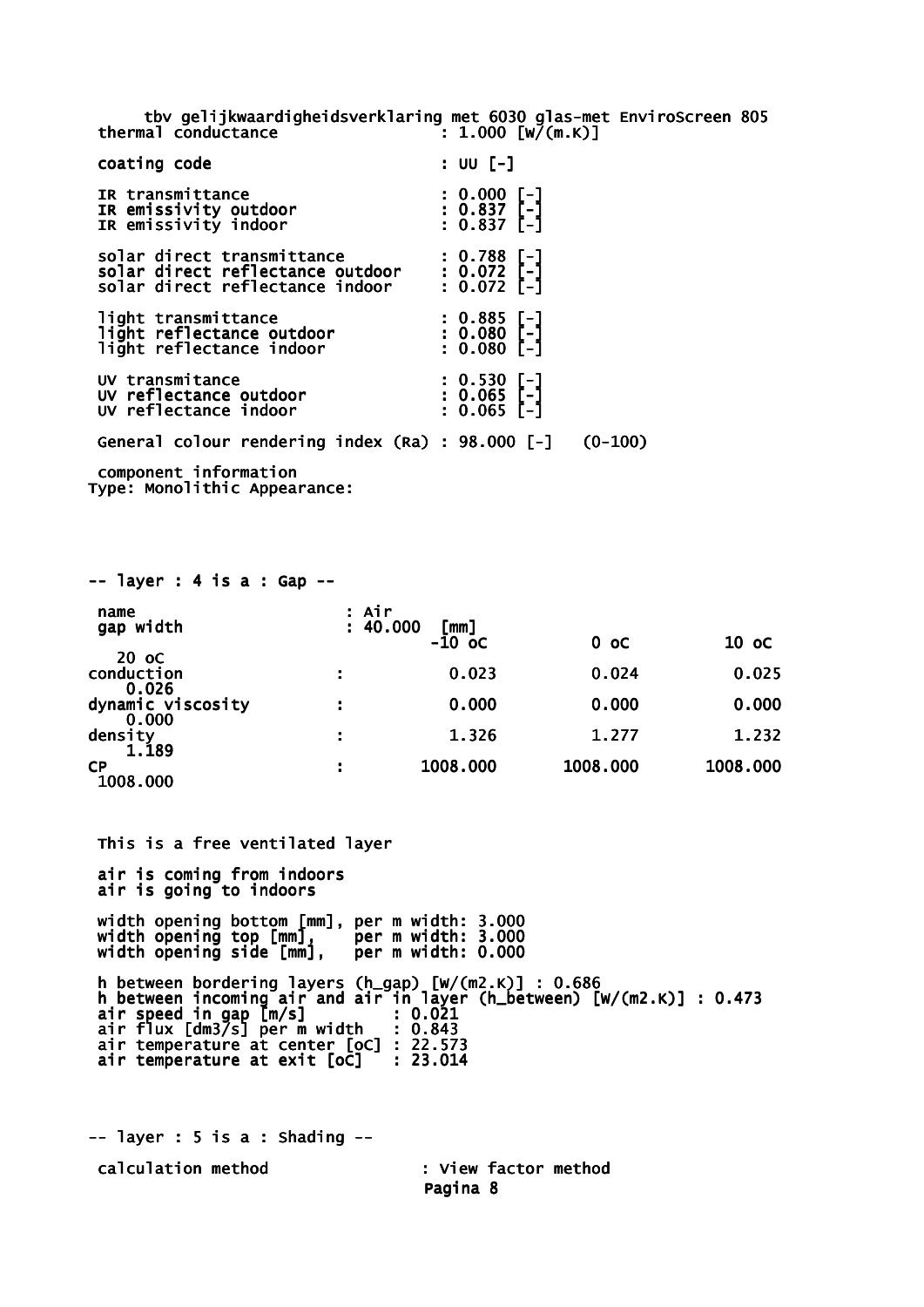tbv gelijkwaardigheidsverklaring met 6030 glas-met EnviroScreen 805

|                                                                                                                                                                                                | CDA ACTIVING CITATION CONTROL IN THE COLLECTION OF THE CONTROL CONTROL CONTROL COMMUNISMENT CONTROL CONTROL COM                                                                                                                       |
|------------------------------------------------------------------------------------------------------------------------------------------------------------------------------------------------|---------------------------------------------------------------------------------------------------------------------------------------------------------------------------------------------------------------------------------------|
| name<br>id<br>thickness<br>thermal conductance                                                                                                                                                 | Enviroscreen V6 805 000<br>: 1329<br>$: 0.400$ [mm]<br>$: 0.200$ [W/(m.K)]                                                                                                                                                            |
| IR transmittance outdoor : 0.050 [-]<br>IR transmittance indoor : 0.050 [-]<br>IR emissivity outdoor : 0.260 [-]<br>IR emissivity indoor : 0.830 [-]                                           |                                                                                                                                                                                                                                       |
| perpendicular incidence angle                                                                                                                                                                  | Following properties are total properties (direct $+$ diffuse) for                                                                                                                                                                    |
| solar transmittance outdoor : 0.078 [-]<br>solar transmittance indoor : 0.078 [-]<br>solar reflectance outdoor : 0.648 [-]<br>solar reflectance indoor : 0.543 [-]                             |                                                                                                                                                                                                                                       |
| 1ight transmittance outdoor : 0.077 [-]<br>1ight transmittance indoor : 0.077 [-]<br>1ight reflectance outdoor : 0.632 [-]<br>1ight reflectance indoor : 0.571 [-]                             |                                                                                                                                                                                                                                       |
| UV transmittance outdoor : 0.054 [-]<br>UV transmittance indoor : 0.054 [-]<br>UV reflectance outdoor : 0.634 [-]<br>UV reflectance indoor : 0.230 [-]                                         |                                                                                                                                                                                                                                       |
| component information<br>Openness Factor 5 %                                                                                                                                                   |                                                                                                                                                                                                                                       |
|                                                                                                                                                                                                |                                                                                                                                                                                                                                       |
| --- Environment ---                                                                                                                                                                            |                                                                                                                                                                                                                                       |
| name<br>id                                                                                                                                                                                     | : EN13363-2 referentie<br>: 49                                                                                                                                                                                                        |
| radiant temperature outdoor : 5.000 [oc]<br>air temperature outdoor : 5.000 [oc]<br>radiant temperature indoor : 20.000 [oc]<br>air temperature indoor : 20.000 [oc]<br>air temperature indoor | $: 20.000$ [oC]                                                                                                                                                                                                                       |
| Solar radiation<br>Convection coeff. outdoor : 18.000 [w/(m2.K)]<br>Convection coeff. indoor : 3.600 [w/(m2.K)]                                                                                | : 300.000 [w/m2]                                                                                                                                                                                                                      |
| --- Disclaimer ---<br>liability or<br>information obtained with<br>the WIS Software.                                                                                                           | The WIS Consortium makes no warranty, express or implied, or assumes any legal<br>responsibility for the accuracy, completeness, or usefulness of any<br>The user has agreed to be bound by the terms of the License that accompanied |

the WIS Software package.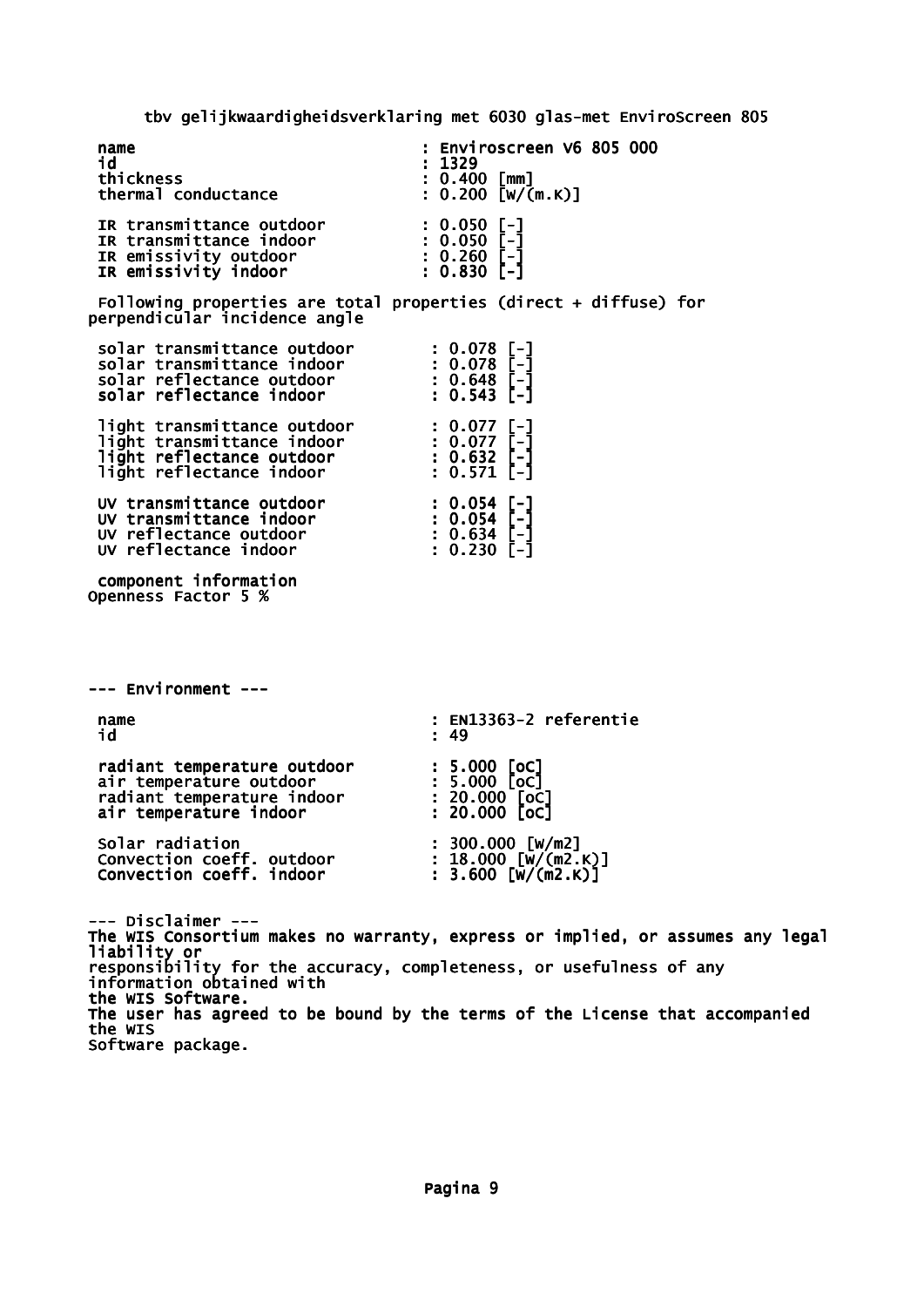

Appendix 6 WIS calculation Verosol EnviroScreen 802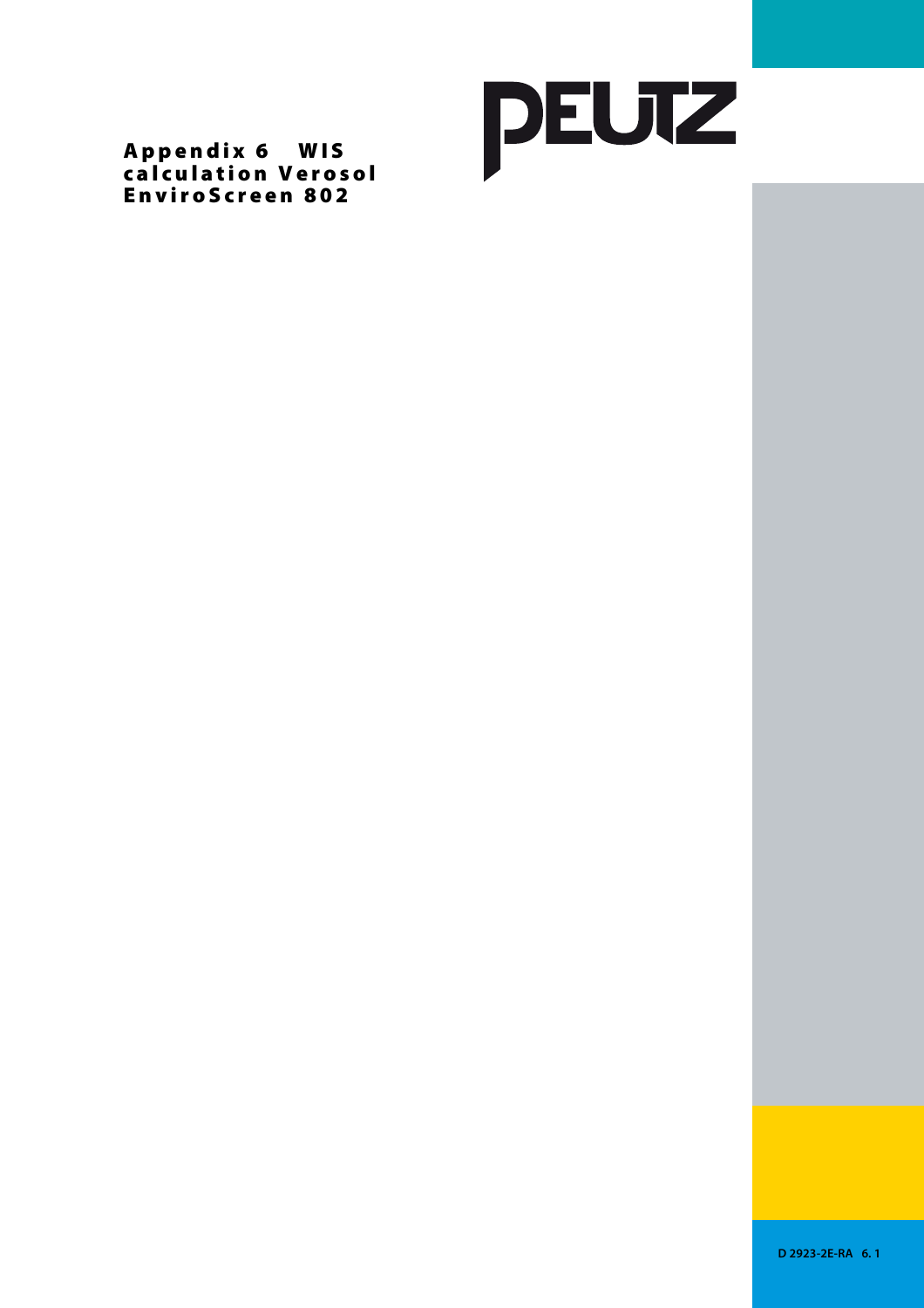tbv gelijkwaardigheidsverklaring met 7040 glas-met EnvisoScreen 802 --- Registered WIS user --- Registered organisation : Verosol<br>Registered user name : Evert Bos Registered user name --- Report transparent system : tbv Gelijkwaardigheidsverklaring met 7040 glas met EnviroScreen 802 --- --- Basics (key thermal and solar properties) -- name transparent system : tbv Gelijkwaardigheidsverklaring met 7040 glas<br>U-value :  $0.737$  [W/(m2.K)]  $0.165$   $\overline{$  -1 (total solar energy solar factor (g)<br>transmittance) The g-value includes the effect of all changes in the situation with sun and situation without sun. Consequently, the g-value in case of free (thermally driven) ventilation in one of the gaps is also influenced by the increase in the air flow with sun compared to the situation without sun. This air flow may be cold or warm. This may lead to g-values higher than 1 (one) or lower than 0 (zero). See the Help file for more information. solar direct transmittance outdoor tot : 0.0172 [-]<br>solar direct transmittance indoor tot : 0.0150 [-]<br>solar direct reflectance outdoor tot : 0.448 [-] solar direct transmittance indoor tot : 0.0150<br>solar direct reflectance outdoor tot : 0.448 solar direct reflectance outdoor tot : 0.448 [-] solar direct reflectance indoor tot : 0.572 [-] solar direct transmittance outdoor diff : 0.0115 [-]<br>solar direct transmittance indoor diff : 0.00932 [-] solar direct transmittance indoor diff : 0.00932 [-]<br>solar direct reflectance outdoor diff : 0.165 [-]<br>solar direct reflectance indoor diff : 0.572 [-] solar direct reflectance outdoor diff : 0.165 [-] solar direct reflectance indoor diff : 0.572 [-] light transmittance outdoor tot : 0.0317 [-]<br>light transmittance indoor tot : 0.0271 [-]<br>light reflectance outdoor tot : 0.481 [-] light transmittance indoor tot : 0.0271 [-] light reflectance outdoor tot : 0.481 [-] light reflectance indoor tot : light transmittance outdoor diff : 0.0211 [-] light transmittance indoor diff  $\qquad \qquad : \qquad 0.0165$  [-] light reflectance outdoor diff : 0.365 [-] light reflectance outdoor diff  $\begin{array}{ccc} 1 \text{ right} & \text{reflectance} & \text{outdoor} & \text{diff} & \text{if} & 0.606 & [-] \end{array}$  UV transmittance outdoor tot : 0.00218 [-] UV transmittance indoor tot : 0.00194 [-] UV transmittance outdoor tot : 0.00218 [-]<br>
UV transmittance indoor tot : 0.00194 [-]<br>
UV reflectance outdoor tot : 0.101 [-]<br>
UV reflectance indoor tot : 0.249 [-] UV reflectance indoor tot UV transmittance outdoor diff  $\qquad \qquad : \quad 0.00114$  [-] UV transmittance indoor diff : 0.000896 [-] UV reflectance outdoor diff  $\cdot$  : 0.00923 [-] UV reflectance indoor diff  $\sim$  : 0.248 [-] qeneral colour rendering index (Ra) : 95.0 [-] --- Split U-value --- Uconv : 0.275 [W/m2.K] Uir : 0.389 [W/m2.K] Uvent : 0.0727 [W/m2.K] ----------------- + Utotal : 0.737 [W/m2.K] --- Split all 'dark' heat flow coefficients into fractions (h-values) -- h\_conv,indoor : 0.275 [W/m2.K] Pagina 1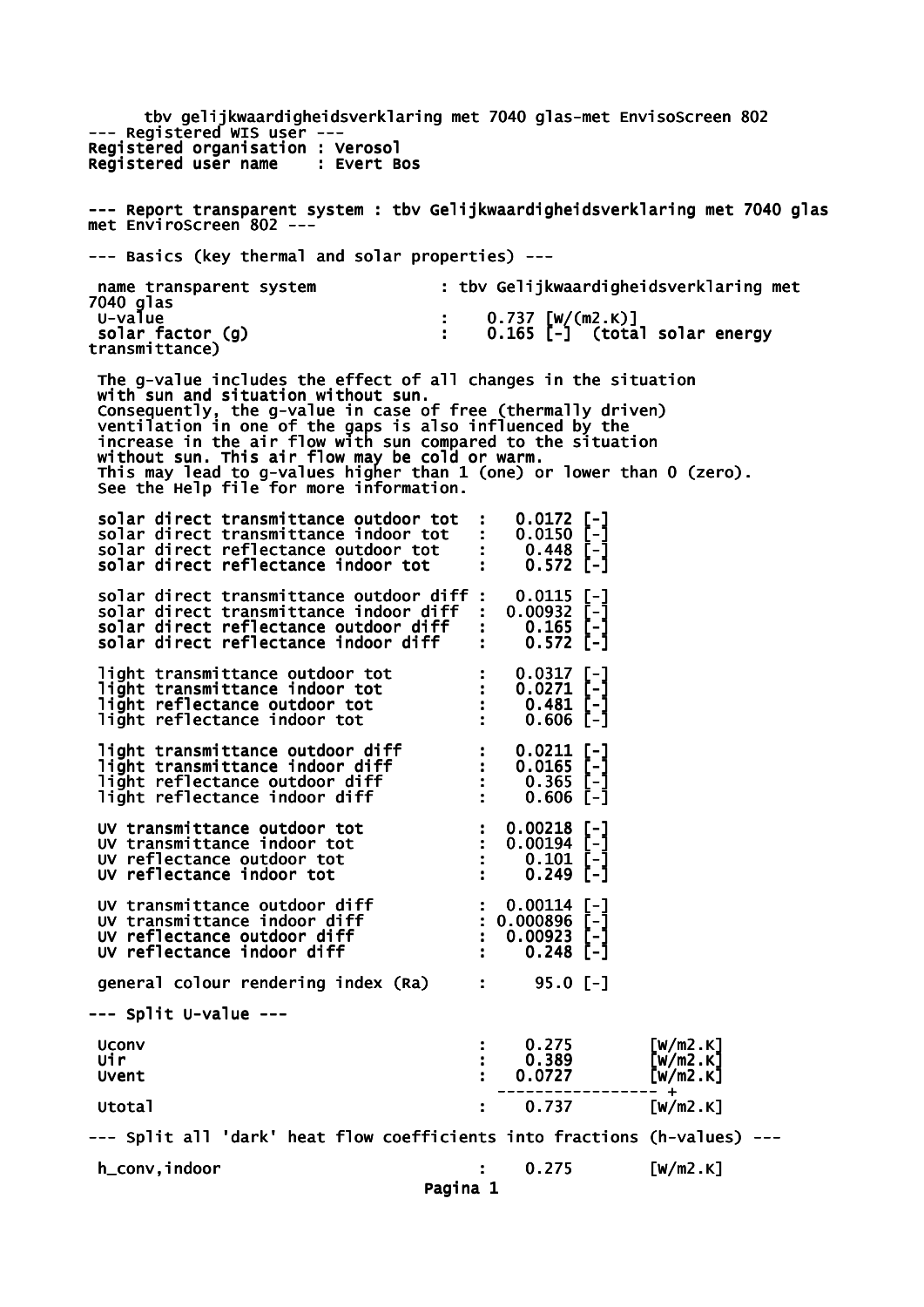tbv gelijkwaardigheidsverklaring met 7040 glas-met EnvisoScreen 802 h\_ir,indoor : 0.389 [W/m2.K] h\_conv,outdoor : 0.607 [W/m2.K] h\_ir,outdoor : 0.139 [W/m2.K]  $h$ \_vent  $\bar{h}$   $\bar{h}$   $\bar{h}$   $\bar{h}$   $\bar{h}$   $\bar{h}$   $\bar{h}$   $\bar{h}$   $\bar{h}$   $\bar{h}$   $\bar{h}$   $\bar{h}$   $\bar{h}$   $\bar{h}$   $\bar{h}$   $\bar{h}$   $\bar{h}$   $\bar{h}$   $\bar{h}$   $\bar{h}$   $\bar{h}$   $\bar{h}$   $\bar{h}$   $\bar{h}$   $\bar{h}$   $\bar{h}$   $\bar{$  ----------------- + checksum (expected value =  $h$ \_indoor -  $h$ \_outdoor -  $h$ \_vent = 0) : -0.0101  $\lceil W/m2.K\rceil$ --- Split solar factor (g) into fractions -- solar direct transmittance  $\qquad \qquad : \quad 0.0172 \qquad \qquad [-]$  solar factor convective : 0.0587 [-] solar factor thermal radiative ir : 0.0818 [-] solar factor ventilation : 0.00688 ----------------- +  $solar$  factor  $(g)$   $: 0.165$ --- Split solar gain coefficients to outdoor side into fractions -- solar fraction reflected to outdoor : 0.448<br>solar fraction convected to outdoor : 0.313 solar fraction convected to outdoor  $\cdot$  0.313<br>solar fraction th. radiated to outdoor : 0.0734 solar fraction th. radiated to outdoor : 0.0734<br>solar fraction ventilated to outdoor : 0.000 solar fraction ventilated to outdoor ----------------- + solar fraction to outdoor  $\qquad \qquad : \qquad 0.835$  [-] --- Split all solar fractions, optical part -- solar direct transmittance : 0.0172 [-] solar direct reflectance : 0.448<br>solar absorption fraction layer 1 : 0.372 solar absorption fraction layer 1 : 0.372<br>solar absorption fraction layer 2 : 0.000 solar absorption fraction layer 2 : 0.000 [-] solar absorption fraction layer 3 : 0.0500 [-] solar absorption fraction layer 4 : 0.000 [-] solar absorption fraction layer  $5$  : 0.113 ----------------- + checksum (expected value = 1)  $\qquad \qquad$  :  $\qquad 1.00$  [-] --- Split all solar fractions, thermal part (a-values) -- solar absorbed : 0.535 [-] conv indoor : 0.0587 [-] ir indoor : 0.0818 [-] conv outdoor  $\begin{array}{ccc} . & . & . & . \\ . & . & . & . \\ . & . & . & . & . \\ . & . & . & . & . \end{array}$  ir outdoor : 0.0734 [-] gap vent ----------------- + checksum (abs-others. expected value =  $0$ ) : 0.000 [-]

--- Short description conditions used for calculations ---

 Calculated using setting: No restrictions (expert level) Therefore results are calculated using user selected methods and settings

 For solar calculations in the total solar range, spectral properties are used For solar calculations in the visual range, spectral properties are used For solar calculations in the uv range, spectral properties are used The solar spectrum of EN 410 is used with air mass 1

Pagina 2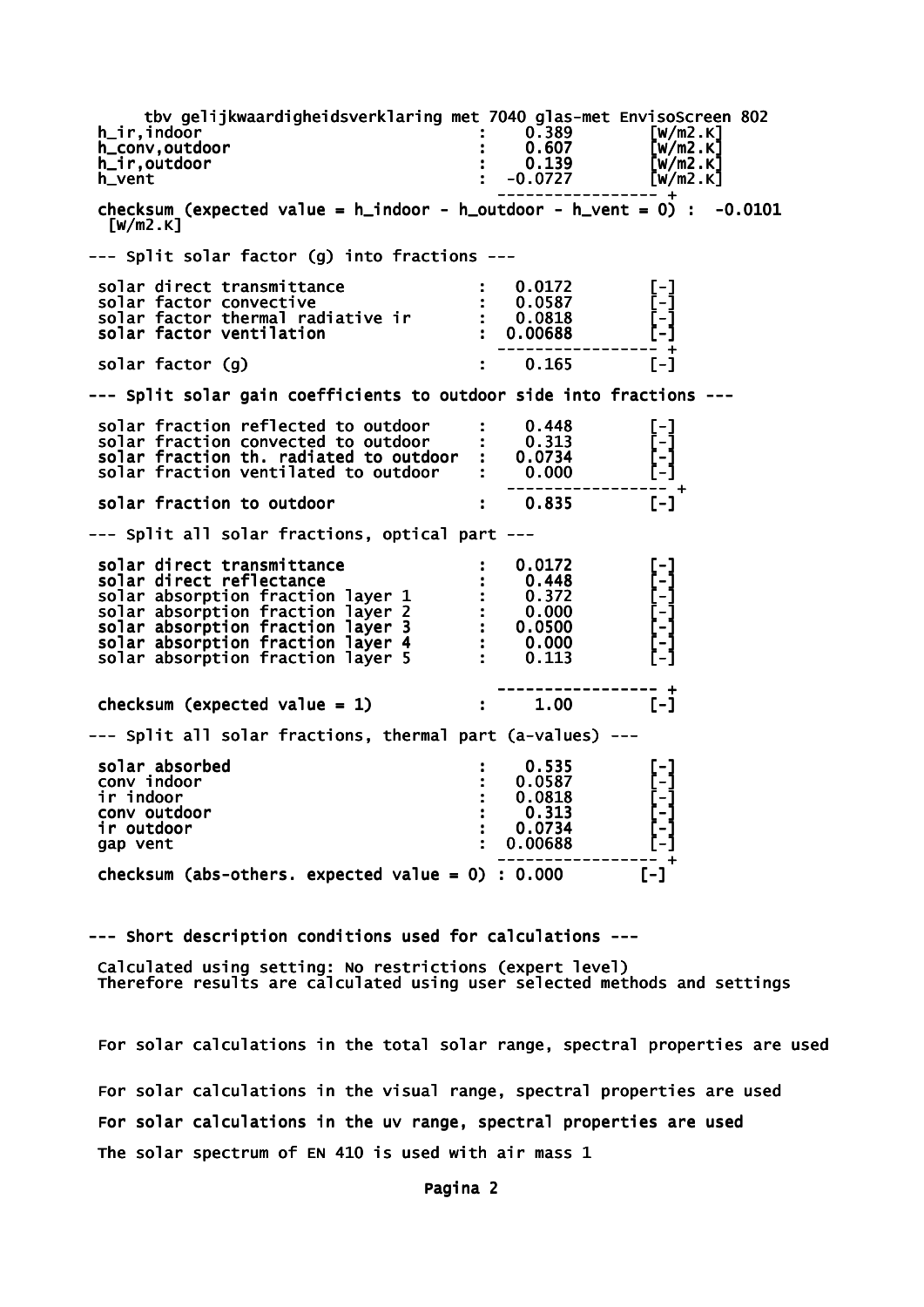tbv gelijkwaardigheidsverklaring met 7040 glas-met EnvisoScreen 802

--- Short system description ---

(from outdoor to indoor)

 layer 1 is a Pane named : Energy5.gvb with pane in original position. layer 2 is a Gap named : Air-Argon 10/90 layer 3 is a Pane named : clear\_05.gvb with pane in original position. layer 4 is a Gap named : Air which is free ventilated ! layer 5 is a Shading named : Enviroscreen 802 000 Sonnergy

Interpolated wavelength values !!

| Spectral<br>For |                      |                | Properties Total Solar<br>perpendicular incidence angle |
|-----------------|----------------------|----------------|---------------------------------------------------------|
| wavel           | $\ddot{\phantom{a}}$ |                | wavelength [nm]                                         |
| Ref1_o          | t,                   | spectral       | reflectance outdoor side                                |
| Refl_i          | Ì,                   | spectral       | reflectance indoor side                                 |
| Transm          | $\ddot{\phantom{a}}$ | spectral       | transmittance                                           |
| <b>Wavel</b>    | Transm Refl_o        |                | Ref1_i                                                  |
| 300.0           | 0.000                | 0.048          | 0.101                                                   |
| 320.0           | 0.000                | 0.047          | 0.120                                                   |
| 340.0           | 0.000                | 0.056          | 0.171                                                   |
| 360.0           | 0.002                | 0.103          | 0.286                                                   |
| 380.0           | 0.009                | 0.246          | 0.478                                                   |
| 400.0           | 0.019                | 0.371          | 0.564                                                   |
| 420.0           | 0.024                | 0.408          | 0.595                                                   |
| 440.0           | 0.026                | 0.420          | 0.607                                                   |
| 460.0           | 0.029                | 0.438          | 0.612                                                   |
| 480.0           | 0.030                | 0.467          | 0.613                                                   |
| 500.0           | 0.031                | 0.483          | 0.613                                                   |
| 520.0           | 0.033                | 0.502          | 0.611                                                   |
| 540.0           | 0.033                | 0.508          | 0.609                                                   |
| 560.0           | 0.032                | 0.500          | 0.606                                                   |
| 580.0           | 0.032                | 0.481          | 0.604                                                   |
| 600.0           | 0.031                | 0.454          | 0.600                                                   |
| 620.0           | 0.030                | 0.423          | 0.597                                                   |
| 640.0           | 0.029                | 0.391          | 0.593                                                   |
| 660.0<br>680.0  | 0.027<br>0.026       | 0.361<br>0.335 | 0.590<br>0.586                                          |
| 700.0           | 0.024                | 0.320          | 0.582                                                   |
| 720.0           | 0.022                | 0.312          | 0.579                                                   |
| 740.0           | 0.020                | 0.310          | 0.575                                                   |
| 760.0           | 0.018                | 0.320          | 0.572                                                   |
| 780.0           | 0.016                | 0.333          | 0.570                                                   |
| 800.0           | 0.014                | 0.348          | 0.569                                                   |
| 850.0           | 0.010                | 0.394          | 0.568                                                   |
| 900.0           | 0.008                | 0.445          | 0.580                                                   |
| 950.0           | 0.006                | 0.467          | 0.589                                                   |
| 1000.0          | 0.005                | 0.490          | 0.596                                                   |
| 1050.0          | 0.004                | 0.507          | 0.603                                                   |
| 1100.0          | 0.003                | 0.523          | 0.606                                                   |
| 1150.0          | 0.003                | 0.536          | 0.598                                                   |
| 1200.0          | 0.002                | 0.551          | 0.603                                                   |
| 1250.0          | 0.002                | 0.564          | 0.611                                                   |
| 1300.0          | 0.002                | 0.586          | 0.612                                                   |
| 1350.0          | 0.002                | 0.604          | 0.601                                                   |
| 1400.0          | 0.001                | 0.623          | 0.588                                                   |
| 1450.0          | 0.001                | 0.653          | 0.600                                                   |
| 1500.0          | 0.001                | 0.677          | 0.610                                                   |

1550.0 0.001 0.699 0.613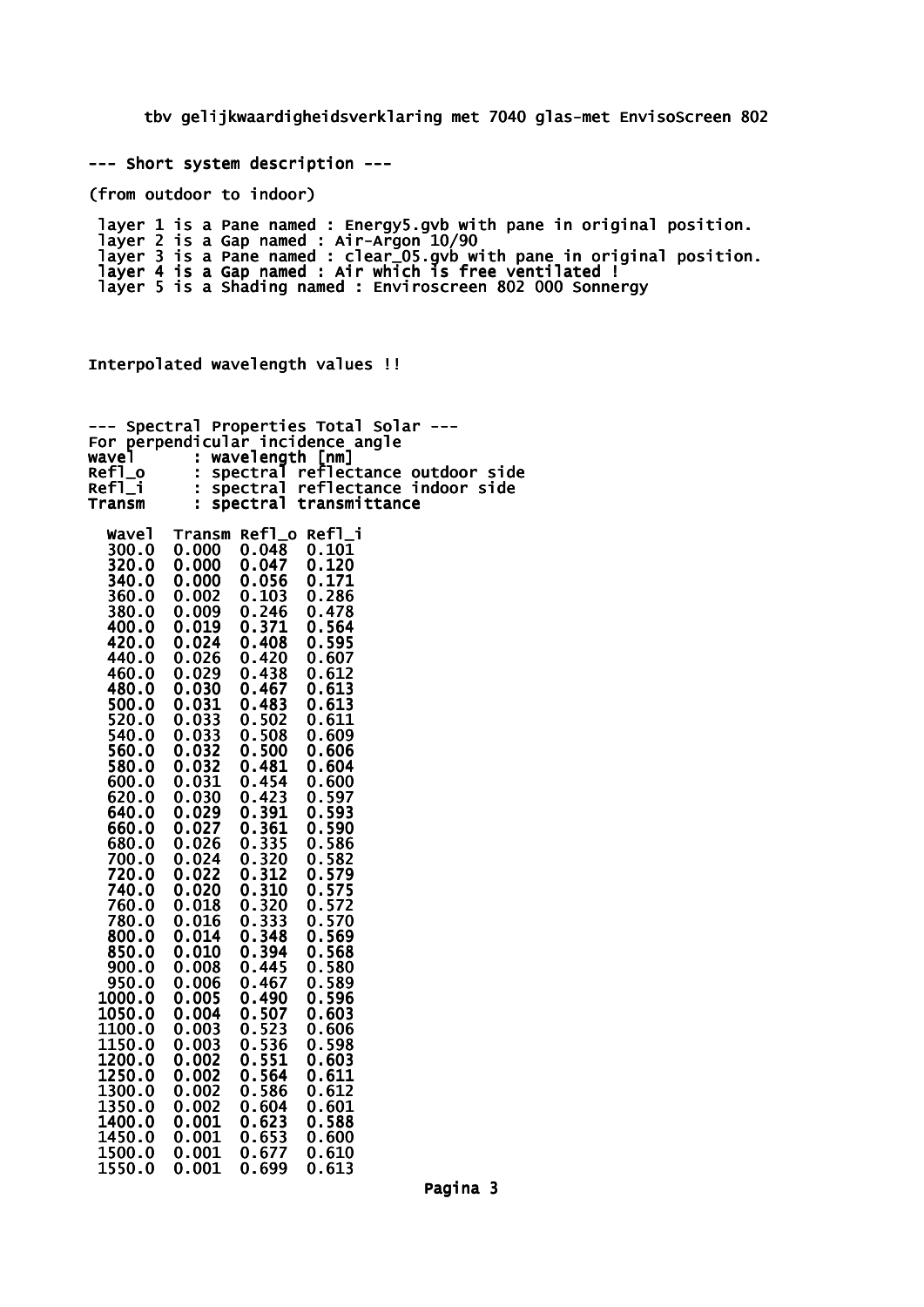tbv gelijkwaardigheidsverklaring met 7040 glas-met EnvisoScreen 802 0.001 0.715 0.608<br>0.001 0.722 0.459<br>0.001 0.728 0.513 1650.0 0.001 0.722 0.459 1700.0 0.001 0.728 0.513 1750.0 0.001 0.729 0.546 1800.0 0.000 0.723 0.560 1850.0 0.000 0.721 0.573 1850.0 0.000 0.721 0.573<br>1900.0 0.000 0.713 0.525<br>1950.0 0.001 0.718 0.542 1950.0 0.001 0.718 0.542 2000.0 0.001 0.723 0.572 2050.0 0.001 0.732 0.560 2050.0 0.001 0.732 0.560<br>2100.0 0.000 0.731 0.508<br>2200.0 0.000 0.695 0.483 2100.0 0.000 0.731 0.508<br>2200.0 0.000 0.695 0.483<br>2300.0 0.000 0.721 0.308  $0.000$   $0.721$ <br>0.000 0.727 2400.0 0.000 0.727 0.314 2500.0 --- Spectral Properties Light ---For perpendicular incidence angle<br>wavel : wavelength [nm] wavel : wavelength [nm] Refl\_o : spectral reflectance outdoor side Refl\_i : spectral reflectance indoor side Transm : spectral transmittance Wavel Transm Refl\_o Refl\_i 380.0 0.009 0.246 0.478 390.0 0.015 0.320 0.531 0.371 0.564<br>0.398 0.583 410.0 0.022 0.398 0.583 420.0 0.024 0.408 0.595 430.0 0.025 0.418 0.602<br>440.0 0.026 0.420 0.607<br>450.0 0.027 0.426 0.610<br>460.0 0.029 0.438 0.612 440.0 0.026 0.420 0.607 450.0 0.027 0.426 0.610 460.0 0.029 0.438 0.612 470.0 0.029 0.451 0.612 480.0 0.030 0.467 0.613 490.0 0.031 0.475 0.613 500.0 0.031 0.483 0.613 510.0 0.032 0.494 0.611 520.0 0.033 0.502 0.611 530.0 0.033 0.506 0.610<br>540.0 0.033 0.508 0.609<br>550.0 0.032 0.503 0.608 540.0 0.033 0.508 0.609 550.0 0.032 0.503 0.608 560.0 0.032 0.500 0.606 570.0 0.032 0.491 0.604 580.0 0.032 0.481 0.604 590.0 0.031 0.468 0.601 600.0 0.031 0.454 0.600 610.0 0.031 0.440 0.599 620.0 0.030 0.423 0.597 630.0 0.030 0.406 0.595 640.0 0.029 0.391 0.593 650.0 0.028 0.376 0.591 660.0 0.027 0.361 0.590 670.0 0.026 0.350 0.588 680.0 0.026 0.335 0.586 670.0 0.026 0.350 0.588<br>680.0 0.026 0.335 0.586<br>690.0 0.025 0.324 0.584<br>700.0 0.024 0.320 0.582 700.0 0.024 0.320 0.582 710.0 0.023 0.312 0.581 720.0 0.022 0.312 0.579 730.0 0.021 0.310 0.577 720.0 0.022 0.312 0.579<br>730.0 0.021 0.310 0.577<br>740.0 0.020 0.310 0.575<br>750.0 0.019 0.316 0.574 750.0 0.019 0.316 0.574 760.0 0.018 0.320 0.572 770.0 0.017 0.327 0.570

780.0 0.016 0.333 0.570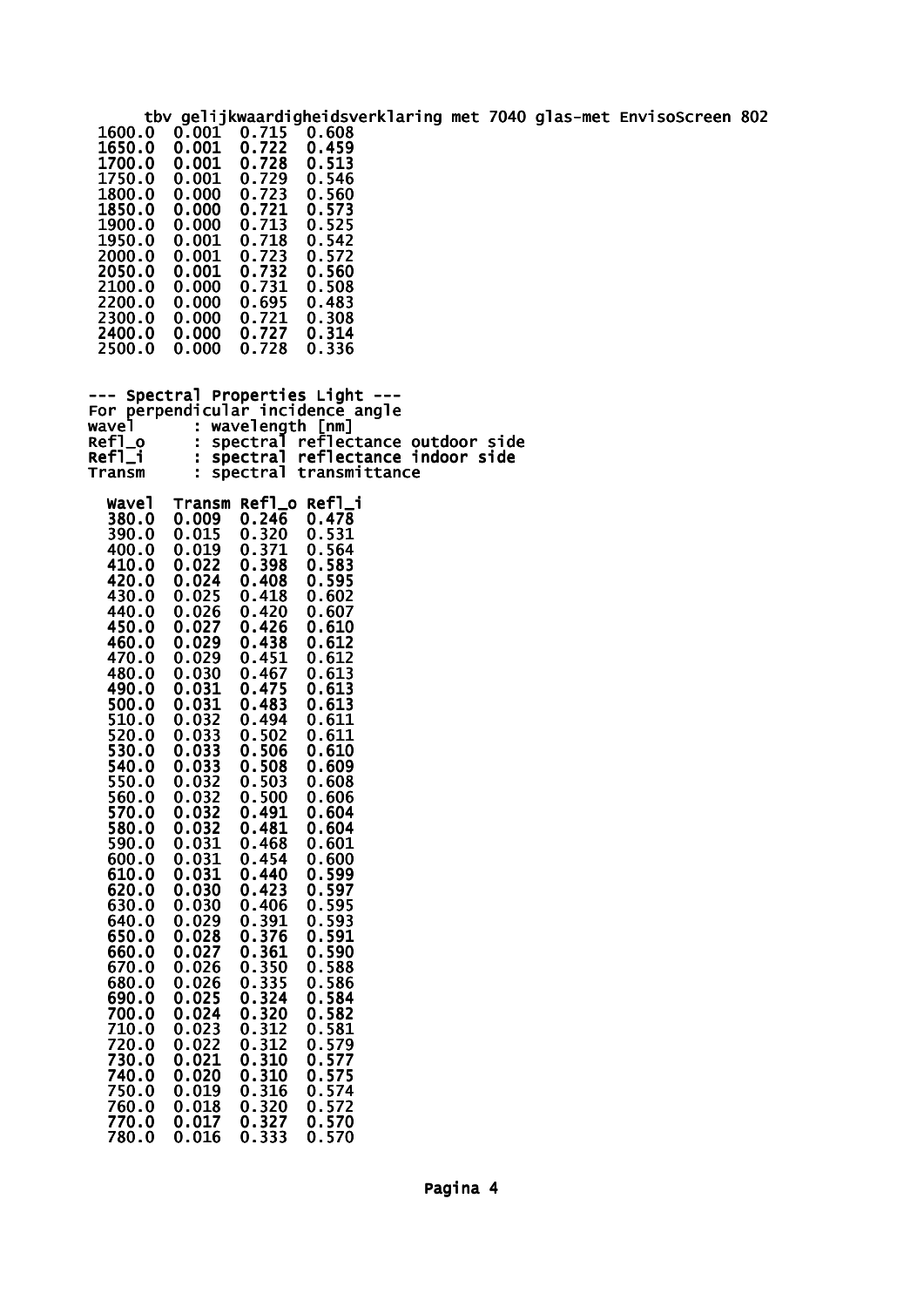tbv gelijkwaardigheidsverklaring met 7040 glas-met EnvisoScreen 802 --- Spectral Properties Uv --- For perpendicular incidence angle wavel : wavelength [nm] Refl\_o : spectral reflectance outdoor side Refl\_i : spectral reflectance indoor side<br>Transm : spectral transmittance : spectral transmittance Wavel Transm Refl\_o Refl\_i 282.5 0.000 0.098<br>287.5 0.000 0.071 287.5 0.000 0.071 0.108 292.5 0.000 0.056 0.105 297.5 0.000 0.049 0.102 302.5 0.000 0.047 0.102 0.000 0.047 0.106<br>0.000 0.047 0.111 312.5 0.000 0.047 0.111 0.000 0.047 0.115<br>0.000 0.047 0.127 322.5 0.000 0.047 0.127<br>327.5 0.000 0.049 0.142<br>332.5 0.000 0.052 0.153 327.5 0.000 0.049 0.142 0.000 0.052 0.153<br>0.000 0.054 0.164 0.000 0.054 0.164<br>0.000 0.059 0.178 342.5 0.000 0.059 0.178 347.5 0.001 0.066 0.196 352.5 0.001 0.075 0.221 352.5 0.001 0.075<br>357.5 0.001 0.091<br>362.5 0.002 0.119 0.002 0.119 0.313<br>0.004 0.159 0.368 367.5 0.004 0.159 0.368 372.5 0.006 0.202 0.418  $0.008$  --- temperatures -- for perpendicular incidence angle Outdoor air temperature : 5.000 Outdoor radiant temperature : 5.000 Outdoor surface temperature : 10.730<br>11.039 1: 1 layer (center)<br>border  $: 11.077$ <br>2 : 17.004 layer (center) 2 : 17.004 border : 22.931 layer (center)<br>border  $3: 22.970$ <br> $: 22.972$ <br> $4: 23.014$  layer (center) 4 : 23.014  $\begin{array}{cc} : & 23.779 \\ 5 & : & 23.781 \end{array}$  layer (center) 5 : 23.781 Indoor surface temperature Indoor air temperature : 20.000 Indoor radiant temperature : 20.000 --- Network --- Layer and node properties from outdoor side to indoor side -- solar absorption fractions for layers [0-1]: Solar absorption fraction of layer 1 : 0.372 Solar absorption fraction of layer 2 : 0.000 Solar absorption fraction of layer 3 : 0.050 Solar absorption fraction of layer 4 : 0.000 Solar absorption fraction of layer 5 : 0.113 -- conduction / convection heat transfer coefficients for layers: IR and ventilation not included ! Pagina 5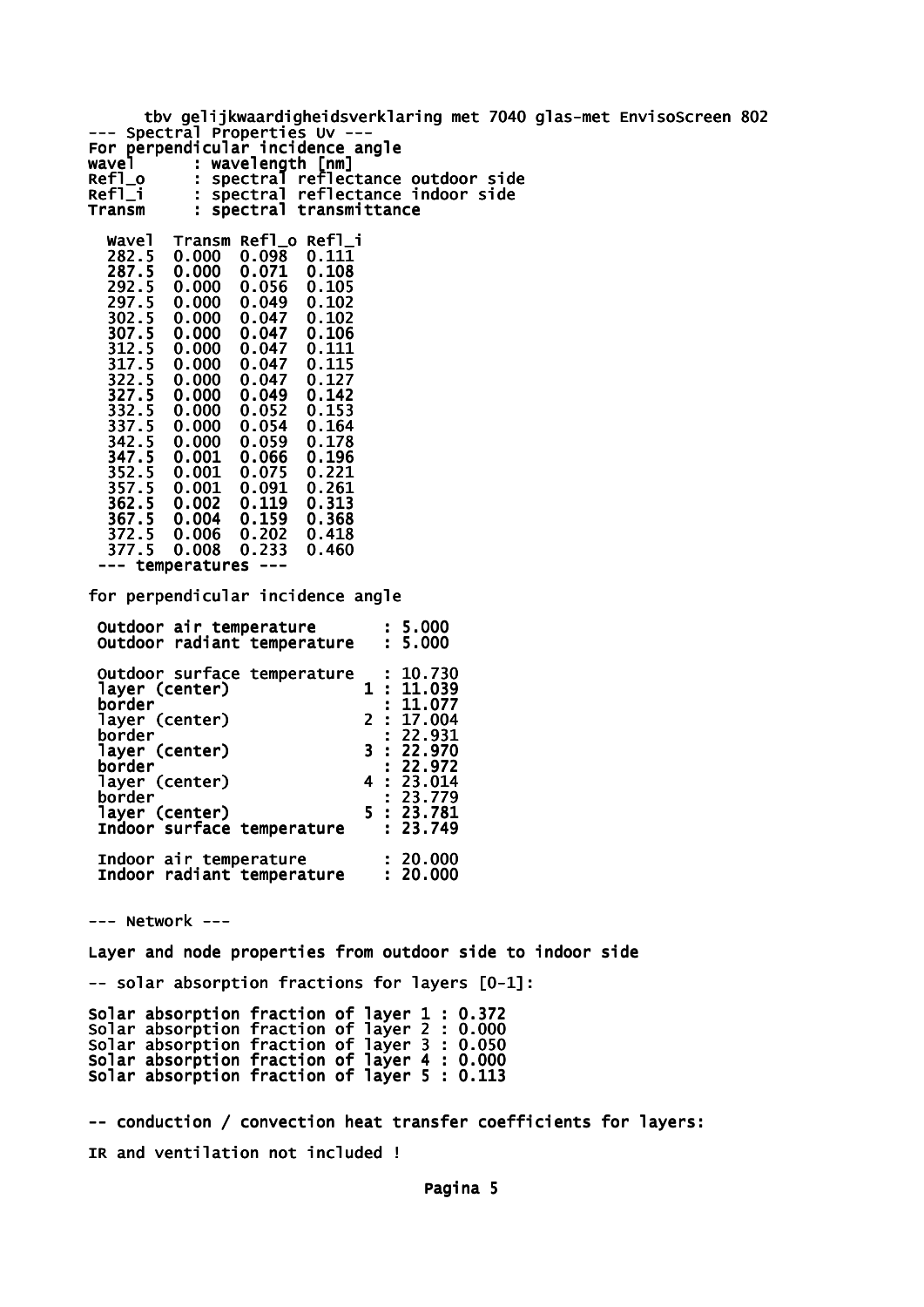tbv gelijkwaardigheidsverklaring met 7040 glas-met EnvisoScreen 802 Heat transfer coeff of layer 1 : 206.186 Heat transfer coeff of layer 2 : 1.126 Heat transfer coeff of layer 3 : 206.186 Heat transfer coeff of layer 4 : 0.644 Heat transfer coeff of layer 5 : 500.000

Network of thermal coefficients (h) for perpendicular incidence angle -- Total Network:

 hs are given between all nodes nodes are from outdoor to indoor all layers (including gaps) have 3 nodes of which 2 are joined with neighboring layers

|       | : node 1 (node at outdoor surface)           |
|-------|----------------------------------------------|
|       | : node 2 (center node of outdoor side layer) |
|       | o_air : outdoor air node                     |
| o rad | : outdoor radiant node                       |
|       | : indoor node                                |

|                |              | 1               | $\overline{2}$ | 3           | 4           | 5       | 6       |         |
|----------------|--------------|-----------------|----------------|-------------|-------------|---------|---------|---------|
| 8              |              | 9               | 10             | 11          | o_air o_rad |         | i.      |         |
|                |              | $1 \quad 0.000$ | 412.371        | 0.000       | 0.000       | 0.000   | 0.000   | 0.000   |
| 0.000          |              | 0.000           | 0.000          | 0.000       | 18.000      | 4.207   | 0.000   |         |
|                |              | 2 412.371       | 0.000          | 412.371     | 0.000       | 0.000   | 0.000   | 0.000   |
| 0.000          |              | 0.000           | 0.000          | 0.000       | 0.000       | 0.000   | 0.000   |         |
|                | 3.           | 0.000           | 412.371        | 0.000       | 2.253       | 0.203   | 0.000   | 0.000   |
| 0.000          |              | 0.000           | 0.000          | 0.000       | 0.000       | 0.000   | 0.000   |         |
|                | 4            | 0.000           | 0.000          | 2.253       | 0.000       | 2.253   | 0.000   | 0.000   |
| 0.000          |              | 0.000           | 0.000          | 0.000       | 0.000       | 0.000   | 0.000   |         |
|                | 5.           | 0.000           | 0.000          | 0.203       | 2.253       | 0.000   | 412.371 | 0.000   |
| 0.000          |              | 0.000           | 0.000          | 0.000       | 0.000       | 0.000   | 0.000   |         |
|                | 6            | 0.000           | 0.000          | 0.000       | 0.000       | 412.371 | 0.000   | 412.371 |
| 0.000          |              | 0.000           | 0.000          | 0.000       | 0.000       | 0.000   | 0.000   |         |
|                | $\mathbf{7}$ | 0.000           | 0.000          | 0.000       | 0.000       | 0.000   | 412.371 | 0.000   |
| 1.348          |              | 1.080           | 0.000          | 0.000       | 0.000       | 0.000   | 0.056   |         |
|                | 8            | 0.000           | 0.000          | 0.000       | 0.000       | 0.000   | 0.000   | 1.348   |
| 0.000          |              | 1.348           | 0.000          | 0.000       | 0.000       | 0.000   | 0.000   |         |
|                | 9            | 0.000           |                | 0.000 0.000 | 0.000       | 0.000   | 0.000   | 1.080   |
| 1.348          |              | 0.000 1000.000  |                | 0.000       | 0.000       | 0.000   | 0.002   |         |
|                | 10           | 0.000           | 0.000          | 0.000       | 0.000       | 0.000   | 0.000   | 0.000   |
| 0.000 1000.000 |              |                 | 0.000 1000.000 |             | 0.000       | 0.000   | 0.000   |         |
|                | 11           | 0.000           | 0.000          | 0.000       | 0.000       | 0.000   | 0.000   | 0.000   |
| 0.000          |              | 0.000 1000.000  |                | 0.000       | 0.000       | 0.000   | 8.543   |         |
| o_air          |              | 18.000          | 0.000          | 0.000       | 0.000       | 0.000   | 0.000   | 0.000   |
| 0.000          |              | 0.000           | 0.000          | 0.000       | 0.000       | 0.000   | 0.000   |         |
| o_rad          |              | 4.207           | 0.000          | 0.000       | 0.000       | 0.000   | 0.000   | 0.000   |
| 0.000          | i            | 0.000           | 0.000          | 0.000       | 0.000       | 0.000   | 0.000   |         |
|                |              | 0.000           | 0.000          | 0.000       | 0.000       | 0.000   | 0.000   | 0.056   |
| 0.000          |              | 0.002           | 0.000          | 8.543       | 0.000       | 0.000   | 0.000   |         |

-- gap properties conduction/convection/ventilation : Layer : 2 is a gap with the following calculated properties : Nusselt\_number : 1.000 Prandtl\_number : 0.683 Grashof\_number ; 9085.170

 layer : 4 is a ventilated gap with the following calculated ventilation properties :

h between bordering layers (h\_gap) [W/(m2.K)] : 0.674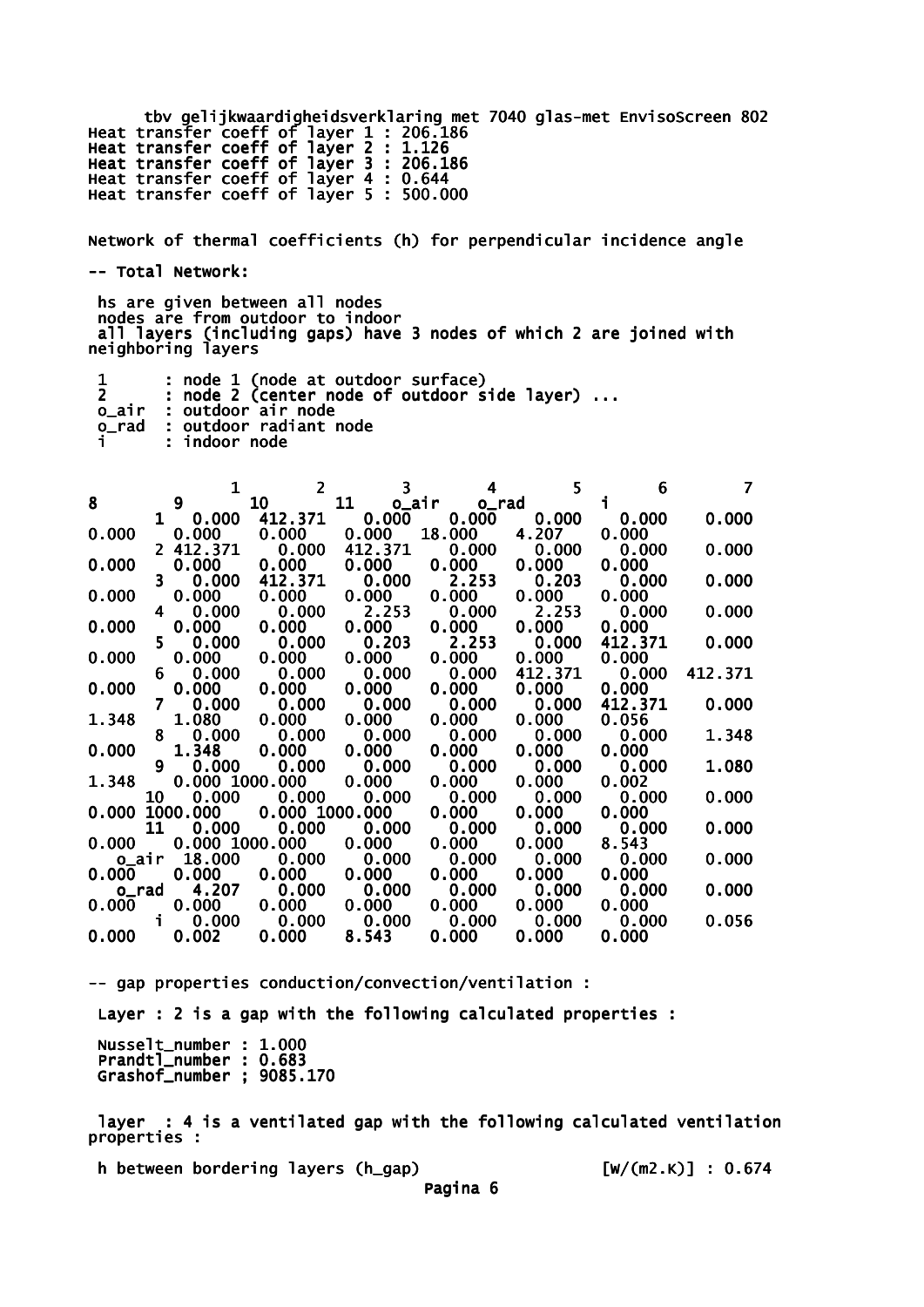tbv gelijkwaardigheidsverklaring met 7040 glas-met EnvisoScreen 802<br>ween incoming air and air in layer (h\_between) [w/(m2.K)] : 0.323<br>peed [m/s] : 0.015<br>emperature at center [oc] : 23.014 h between incoming air and air in layer (h\_between) air speed [m/s] : 0.015 air temperature at center [oC] : 23.014 air temperature at exit  $\overline{[} \circ \overline{c} ]$  : 23.375 --- System description --- (from outdoor to indoor for perpendicular incidence angle) -- layer : 1 is a : Pane - name : Energy5.gvb<br>id : 2755 id : 2755  $\frac{1}{2}$  : 4.850 [mm]<br>: 1.000 [w/(m.K)] thermal conductance coating code : UC [-] IR transmittance : 0.000 [-]<br>
IR emissivity outdoor : 0.837 [-]<br>
IR emissivity indoor : 0.037 [-] IR emissivity outdoor : 0.837 [-] IR emissivity indoor : 0.037 [-] solar direct transmittance : 0.436 [-] solar direct reflectance outdoor : 0.260 [-] solar direct reflectance indoor : 0.366 [-] light transmittance : 0.786 [-]<br>light reflectance outdoor : 0.066 [-]<br>light reflectance indoor : 0.063 [-] light reflectance outdoor : 0.066 [-] light reflectance indoor : 0.063 [-] UV transmitance : 0.084 [-] UV reflectance outdoor : 0.091 [-] UV reflectance indoor : 0.205 [-] General colour rendering index (Ra) : 98.000 [-] (0-100) component information Type: Coated Appearance: -- layer : 2 is a : Gap - name : Air-Argon 10/90<br>
gap width : 16.000 [mm]  $\begin{bmatrix} 16.000 & \texttt{[mm]} \\ -10 & \texttt{oc} \end{bmatrix}$  $-10 \text{ oc}$  0 oc 10 oc  $-10 \text{ oc}$  20 oC conduction : 0.017 0.017 0.018 0.018 dynamic viscosity  $\hspace{1.6cm}$ : 0.000 0.000 0.000 0.000 density : 1.779 1.681 1.652 1.595 CP : 567.900 567.900 567.900 567.900  $--$  layer : 3 is a : Pane  $-$ name : clear\_05.gvb

 id : 2629 thickness :  $\frac{1}{4.850}$  [mm]<br>thermal conductance : 1.000 [W/(m.K)] thermal conductance

Pagina 7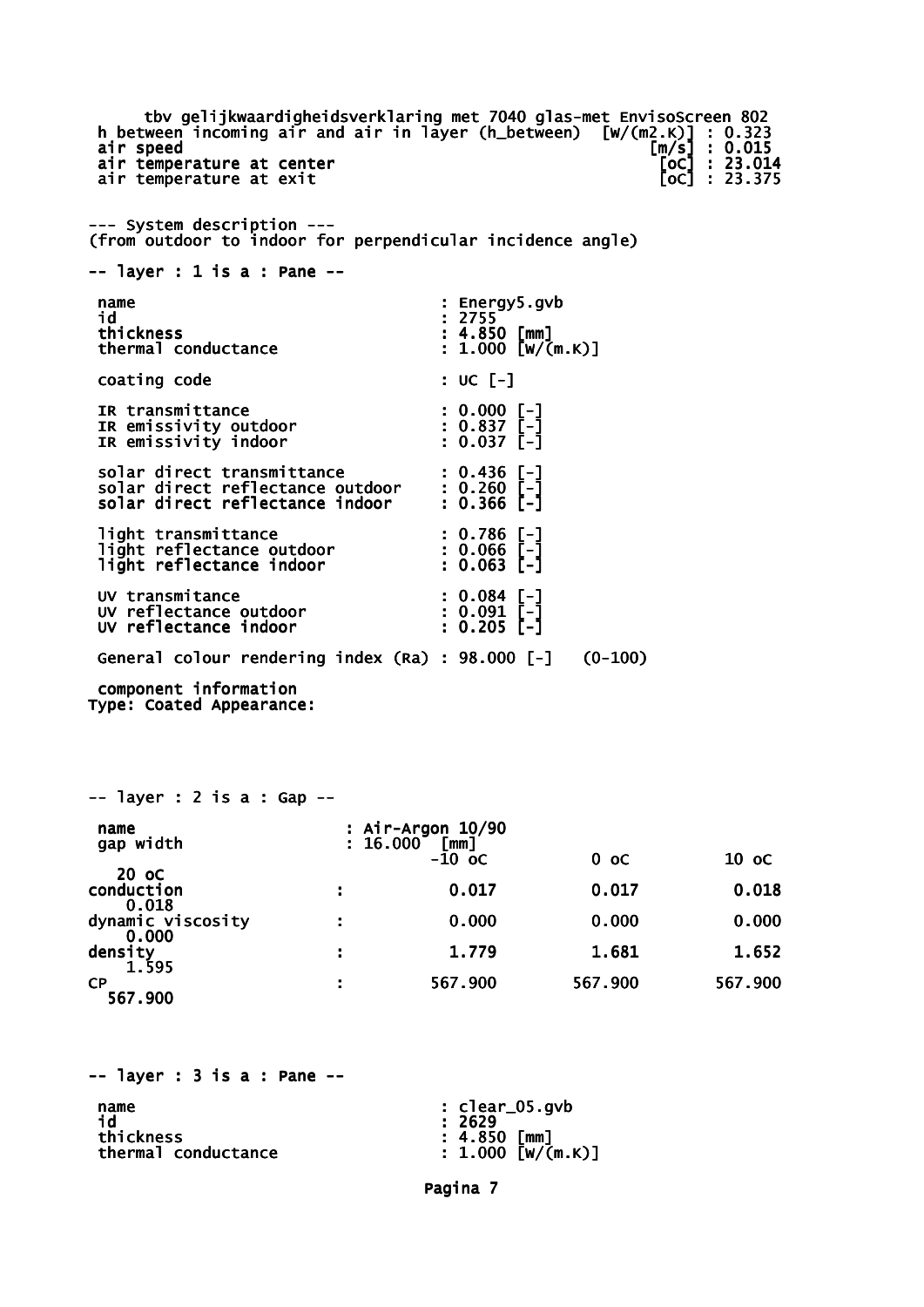tbv gelijkwaardigheidsverklaring met 7040 glas-met EnvisoScreen 802 coating code : UU [-]

| IR transmittance<br>IR emissivity outdoor<br>IR emissivity indoor                                             | $: 0.000[-]$<br>$: 0.837$ [-]<br>$: 0.837$ [-]             |           |
|---------------------------------------------------------------------------------------------------------------|------------------------------------------------------------|-----------|
| solar direct transmittance<br>solar direct reflectance outdoor : 0.074 [-]<br>solar direct reflectance indoor | : 0.827[-]<br>$: 0.074$ [-]                                |           |
| light transmittance<br>light reflectance outdoor<br>light reflectance indoor                                  | $: 0.893$ [-]<br>$: 0.080$ [-]<br>: 0.080<br>$: 0.080$ [-1 |           |
| UV transmitance<br>UV reflectance outdoor<br>UV reflectance indoor                                            | : 0.590 [-]<br>: 0.067 [-]<br>$: 0.067$ [-]                |           |
| General colour rendering index (Ra) : 99.000 [-]                                                              |                                                            | $(0-100)$ |
| component information                                                                                         |                                                            |           |

Type: Monolithic Appearance: Clear

 $--$  layer : 5 is a : Shading  $--$ 

| $--$ layer : 4 is a : Gap $--$ |       |                              |                |          |
|--------------------------------|-------|------------------------------|----------------|----------|
| name<br>gap width              | : Air | : 40.000<br>[mm]<br>$-10$ oC | 0 <sub>o</sub> | 10 oC    |
| 20 oC<br>conduction<br>0.026   |       | 0.023                        | 0.024          | 0.025    |
| dynamic viscosity<br>0.000     | ÷     | 0.000                        | 0.000          | 0.000    |
| density<br>1.189               | ÷     | 1.326                        | 1.277          | 1.232    |
| <b>CP</b><br>1008.000          |       | 1008.000                     | 1008.000       | 1008.000 |

 This is a free ventilated layer air is coming from indoors air is going to indoors width opening bottom [mm], per m width: 2.000 width opening top [mm], per m width: 2.000 width opening side [mm], per m width: 0.000 h between bordering layers (h\_gap) [W/(m2.K)] : 0.674 h between incoming air and air in layer (h\_between) [W/(m2.K)] : 0.323 air speed in gap [m/s] : 0.015 air flux [dm3/s] per m width : 0.602 air temperature at center [oC] : 23.014 air temperature at exit [oC] : 23.375

 calculation method : View factor method name : Enviroscreen 802 000 Sonnergy Pagina 8